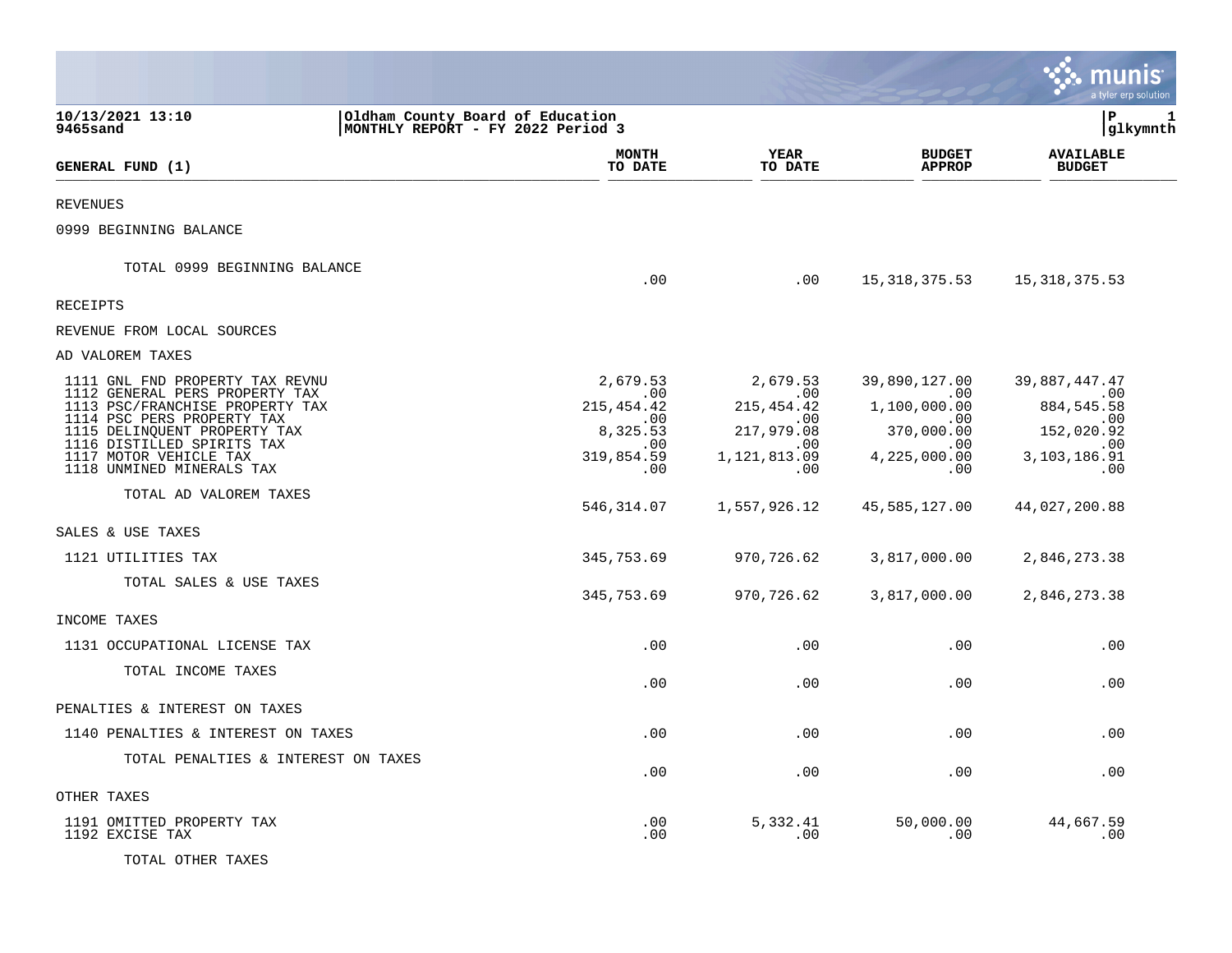|                                                                                                                                                                                          |                                 |                                 |                                      | a tyler erp solution              |
|------------------------------------------------------------------------------------------------------------------------------------------------------------------------------------------|---------------------------------|---------------------------------|--------------------------------------|-----------------------------------|
| 10/13/2021 13:10<br>Oldham County Board of Education<br>9465sand<br>MONTHLY REPORT - FY 2022 Period 3                                                                                    |                                 |                                 |                                      | lР<br>2<br> glkymnth              |
| GENERAL FUND (1)                                                                                                                                                                         | <b>MONTH</b><br>TO DATE         | <b>YEAR</b><br>TO DATE          | <b>BUDGET</b><br><b>APPROP</b>       | <b>AVAILABLE</b><br><b>BUDGET</b> |
|                                                                                                                                                                                          | .00                             | 5,332.41                        | 50,000.00                            | 44,667.59                         |
| REVENUE OTHER LOCAL GOVERNMENT UNITS                                                                                                                                                     |                                 |                                 |                                      |                                   |
| 1280 REVENUE IN LIEU OF TAXES                                                                                                                                                            | .00                             | .00                             | 106,000.00                           | 106,000.00                        |
| TOTAL REVENUE OTHER LOCAL GOVERNMENT UNITS                                                                                                                                               | .00                             | .00                             | 106,000.00                           | 106,000.00                        |
| TUITION                                                                                                                                                                                  |                                 |                                 |                                      |                                   |
| 1310 PS DISTRICT TUITION FRM INDIVS<br>1320 TUIT FRM OTH GOVT SRCS W/IN ST<br>1330 TUIT FRM OTH GOVT SRCS OUT ST<br>1340 TUITION-RESTITUTION                                             | 22,073.70<br>.00<br>.00<br>.00  | 37,758.96<br>.00<br>.00<br>.00  | 180,000.00<br>.00<br>.00<br>.00      | 142,241.04<br>.00<br>.00<br>.00   |
| TOTAL TUITION                                                                                                                                                                            | 22,073.70                       | 37,758.96                       | 180,000.00                           | 142, 241.04                       |
| TRANSPORTATION                                                                                                                                                                           |                                 |                                 |                                      |                                   |
| 1410 TRANSP FEES FROM INDIVIDUALS<br>1420 TRN FEE FM OTH GVT SRC W/IN ST<br>1430 TRN FEE FRM OTH GVT SRC OUT ST<br>1441 TRANSPORT FRM NON-PUBLIC SCHS<br>1442 TRANSPORT FRM FISCAL COURT | .00<br>.00<br>.00<br>.00<br>.00 | .00<br>.00<br>.00<br>.00<br>.00 | .00<br>$.00 \,$<br>.00<br>.00<br>.00 | .00<br>.00<br>.00<br>.00<br>.00   |
| TOTAL TRANSPORTATION                                                                                                                                                                     | .00                             | .00                             | .00                                  | .00                               |
| EARNINGS ON INVESTMENTS                                                                                                                                                                  |                                 |                                 |                                      |                                   |
| 1510 INTEREST ON INVESTMENTS<br>1540 INVESTMENT INC FROM REAL PRPTY                                                                                                                      | 742.11<br>.00                   | 38,433.66<br>.00                | 120,000.00<br>.00                    | 81,566.34<br>.00                  |
| TOTAL EARNINGS ON INVESTMENTS                                                                                                                                                            | 742.11                          | 38,433.66                       | 120,000.00                           | 81,566.34                         |
| STUDENT ACTIVITIES                                                                                                                                                                       |                                 |                                 |                                      |                                   |
| 1740 STUDENT PARKING FEES - 75%                                                                                                                                                          | .00                             | .00                             | .00                                  | .00                               |
| TOTAL STUDENT ACTIVITIES                                                                                                                                                                 | .00                             | .00                             | .00                                  | .00                               |
| COMMUNITY SERVICE ACTIVITIES                                                                                                                                                             |                                 |                                 |                                      |                                   |
| 1800 REVENUE-SPECIAL PROJECTS<br>1819 REVENUE-RESOURCE CENTER                                                                                                                            | .00<br>2,026.15                 | .00<br>2,450.35                 | .00<br>12,000.00                     | .00<br>9,549.65                   |
| TOTAL COMMUNITY SERVICE ACTIVITIES                                                                                                                                                       | 2,026.15                        | 2,450.35                        | 12,000.00                            | 9,549.65                          |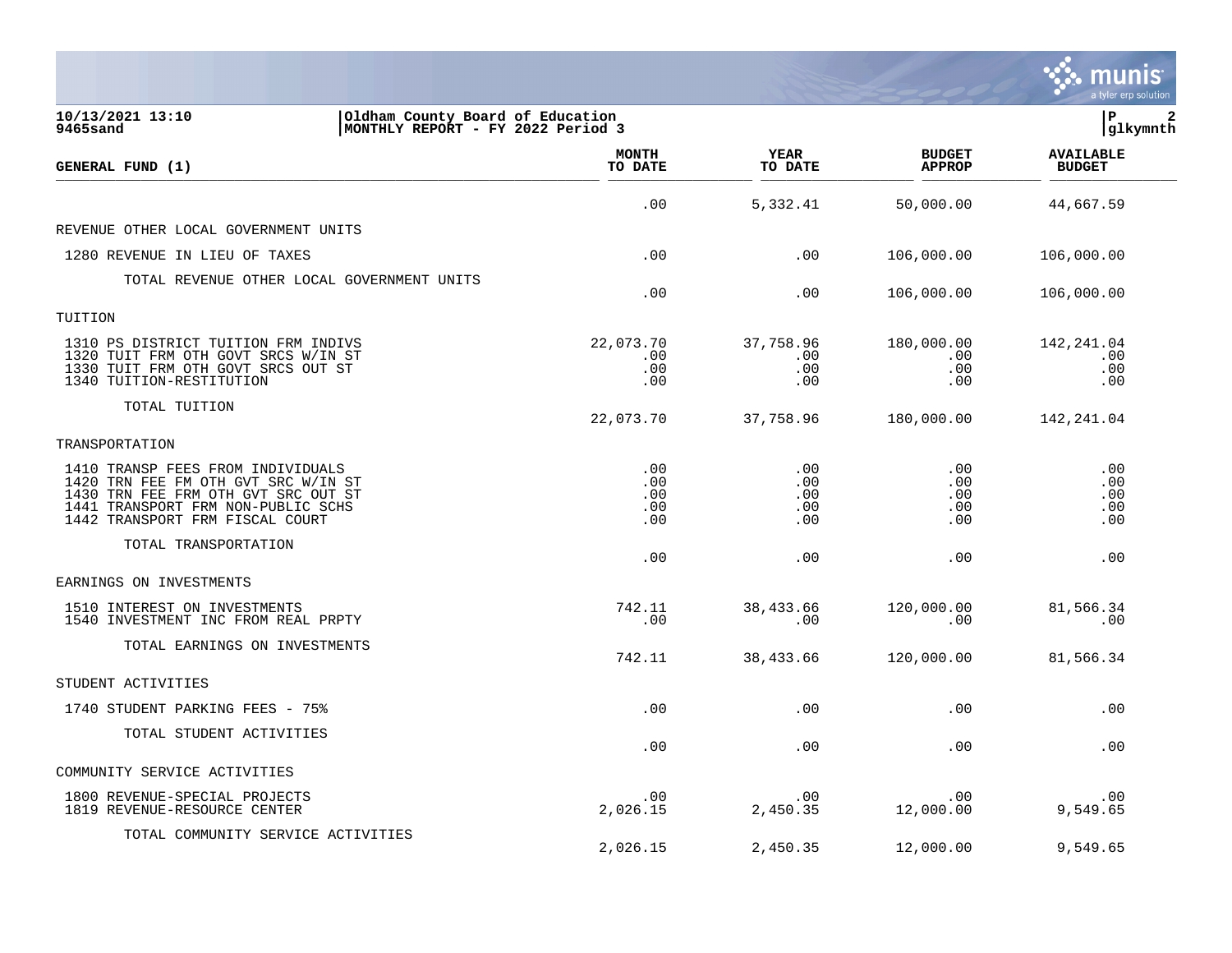

## **10/13/2021 13:10 |Oldham County Board of Education |P 3 9465sand |MONTHLY REPORT - FY 2022 Period 3 |glkymnth**

| <b>GENERAL FUND (1)</b>                                                                                                                                                                                                                                                                                                                                                                                                                                                                                                                                                                                                                                                                                 | <b>MONTH</b><br>TO DATE                                                                                                                                                                | YEAR<br>TO DATE                                                                                                                                                                     | <b>BUDGET</b><br><b>APPROP</b>                                                                                                                                                                                    | <b>AVAILABLE</b><br><b>BUDGET</b>                                                                                                                                                                                |
|---------------------------------------------------------------------------------------------------------------------------------------------------------------------------------------------------------------------------------------------------------------------------------------------------------------------------------------------------------------------------------------------------------------------------------------------------------------------------------------------------------------------------------------------------------------------------------------------------------------------------------------------------------------------------------------------------------|----------------------------------------------------------------------------------------------------------------------------------------------------------------------------------------|-------------------------------------------------------------------------------------------------------------------------------------------------------------------------------------|-------------------------------------------------------------------------------------------------------------------------------------------------------------------------------------------------------------------|------------------------------------------------------------------------------------------------------------------------------------------------------------------------------------------------------------------|
| OTHER REVENUE FROM LOCAL SOURCES                                                                                                                                                                                                                                                                                                                                                                                                                                                                                                                                                                                                                                                                        |                                                                                                                                                                                        |                                                                                                                                                                                     |                                                                                                                                                                                                                   |                                                                                                                                                                                                                  |
| 1910 REAL PROPERTY RENT INCOME<br>1911 BUILDING RENTAL<br>1912 BUS RENTAL<br>1919 RENTAL-OTHER<br>1920 CONTRIBUTIONS / DONATIONS<br>1920 CONTRIBUTIONS- BOOSTERS/PTA<br>1925 REIMBURSEMENTS (NON-GVT)<br>1925 REV-ADAPTIVE SCHL REG FEE<br>1925 DAYCARE REVENUE<br>1925 REIMBURSEMENTS/FOOD SERVICE<br>1925 GATE RECEIPTS<br>1925 LOCKER/PARKING REVENUE<br>1925 SCHOOL FEES<br>1925 SCHOOL REVENUE<br>1925 SPORTS PASS<br>1941 TEXTBOOK SALES<br>1942 TEXTBOOK RENTALS<br>1951 MISC REV FRM OTH SCH DST IN ST<br>1952 MSC REV FRM OTH SCH DST OUT ST<br>1970 REV FROM OTHER DEPT IN DISTRIC<br>1980 REFUND OF PRIOR YR EXPENDITURE<br>1990 MISCELLANEOUS REVENUE<br>1999 Preschool Special Project C/O | .00<br>2,098.00<br>1,315.38<br>.00<br>4,750.00<br>.00<br>131,779.81<br>.00<br>.00<br>.00<br>.00<br>.00<br>.00<br>.00<br>.00<br>.00<br>.00<br>.00<br>.00<br>.00<br>.00<br>747.03<br>.00 | .00<br>3,550.18<br>17,769.31<br>.00<br>4,712.66<br>.00<br>.00<br>.00<br>.00<br>.00<br>.00<br>.00<br>.00<br>.00<br>.00<br>.00<br>.00<br>.00<br>.00<br>.00<br>.00<br>73,775.91<br>.00 | 2,200.00<br>$25,000.00$<br>150,000.00<br>5,500.00<br>13,000.00<br>.00<br>.00<br>.00<br>.00<br>$.00 \,$<br>$.00 \,$<br>.00<br>.00<br>.00<br>.00<br>.00<br>.00<br>.00<br>.00<br>.00<br>.00<br>80,000.00<br>$.00 \,$ | 2, 200.00<br>21, 449.82<br>132, 230.69<br>$\frac{5}{6}$ , 500.00<br>8, 287.34<br>.00<br>.00<br>.00<br>.00<br>.00<br>.00<br>.00<br>.00<br>.00<br>.00<br>.00<br>.00<br>.00<br>.00<br>.00<br>.00<br>6,224.09<br>.00 |
| TOTAL OTHER REVENUE FROM LOCAL SOURCES                                                                                                                                                                                                                                                                                                                                                                                                                                                                                                                                                                                                                                                                  | 140,690.22                                                                                                                                                                             | 99,808.06                                                                                                                                                                           | 275,700.00                                                                                                                                                                                                        | 175,891.94                                                                                                                                                                                                       |
| TOTAL REVENUE FROM LOCAL SOURCES                                                                                                                                                                                                                                                                                                                                                                                                                                                                                                                                                                                                                                                                        | 1,057,599.94                                                                                                                                                                           | 2,712,436.18                                                                                                                                                                        | 50, 145, 827.00                                                                                                                                                                                                   | 47, 433, 390.82                                                                                                                                                                                                  |
| REVENUE FROM STATE SOURCES                                                                                                                                                                                                                                                                                                                                                                                                                                                                                                                                                                                                                                                                              |                                                                                                                                                                                        |                                                                                                                                                                                     |                                                                                                                                                                                                                   |                                                                                                                                                                                                                  |
| STATE PROGRAM                                                                                                                                                                                                                                                                                                                                                                                                                                                                                                                                                                                                                                                                                           |                                                                                                                                                                                        |                                                                                                                                                                                     |                                                                                                                                                                                                                   |                                                                                                                                                                                                                  |
| 3111 SEEK PROGRAM                                                                                                                                                                                                                                                                                                                                                                                                                                                                                                                                                                                                                                                                                       | 3,286,413.00                                                                                                                                                                           | 9,859,239.00                                                                                                                                                                        | 39, 310, 834.00                                                                                                                                                                                                   | 29, 451, 595.00                                                                                                                                                                                                  |
| TOTAL STATE PROGRAM                                                                                                                                                                                                                                                                                                                                                                                                                                                                                                                                                                                                                                                                                     | 3,286,413.00                                                                                                                                                                           | 9,859,239.00                                                                                                                                                                        | 39, 310, 834.00                                                                                                                                                                                                   | 29, 451, 595.00                                                                                                                                                                                                  |
| OTHER STATE FUNDING                                                                                                                                                                                                                                                                                                                                                                                                                                                                                                                                                                                                                                                                                     |                                                                                                                                                                                        |                                                                                                                                                                                     |                                                                                                                                                                                                                   |                                                                                                                                                                                                                  |
| 3121 VOCATIONAL TRAVEL<br>3122 VOCATIONAL TRANSPORTATION<br>3123 STATE VOCATIONAL SCHOOL<br>3124 DIST VOCATIONAL SCHOOL<br>3125 BUS DRVR TRAINING REIMB<br>3126 SUB SALARY REIMB (STATE)<br>3127 FLEXIBLE SPENDING REFUND<br>3128 AUDIT REIMBURSEMENT<br>3129 KSB/KSD TRANSP REIMBURSEMENT                                                                                                                                                                                                                                                                                                                                                                                                              | .00<br>.00<br>.00<br>.00<br>.00<br>.00<br>.00<br>.00<br>.00                                                                                                                            | $.00 \,$<br>.00<br>.00<br>$.00 \,$<br>.00<br>.00<br>.00<br>.00<br>.00                                                                                                               | $.00 \,$<br>22,000.00<br>$.00 \,$<br>$.00 \,$<br>.00<br>$.00 \,$<br>$.00 \,$<br>.00<br>.00                                                                                                                        | .00<br>22,000.00<br>.00<br>.00<br>.00<br>.00<br>.00<br>.00<br>.00                                                                                                                                                |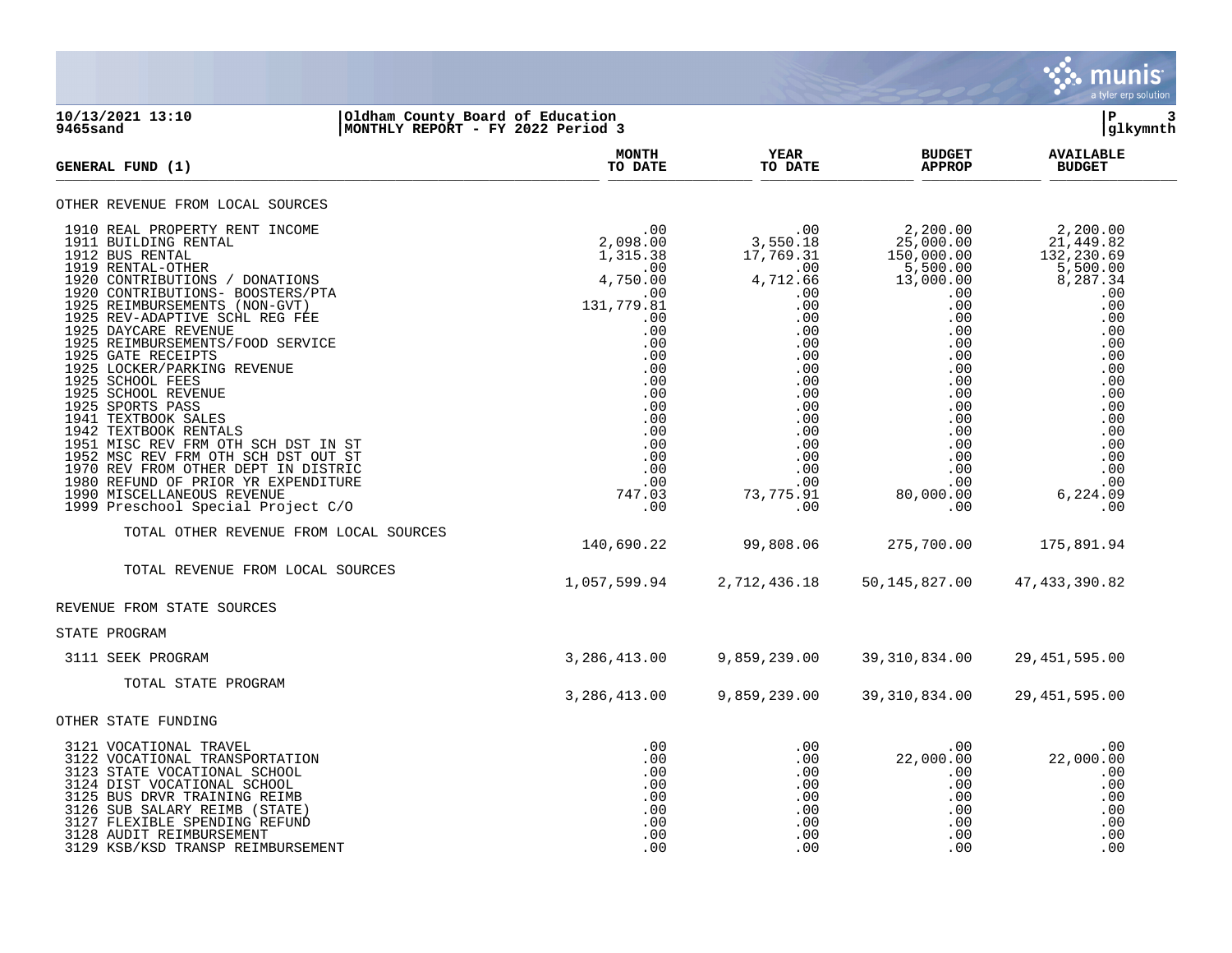

**10/13/2021 13:10 |Oldham County Board of Education |P 4 9465sand |MONTHLY REPORT - FY 2022 Period 3 |glkymnth MONTH AVAILABLE YEAR BUDGET** AVAILABLE **GENERAL FUND (1) TO DATE TO DATE APPROP BUDGET**   $\frac{10 \text{ Bheb}}{10 \text{ Bheb}}$ TOTAL OTHER STATE FUNDING .00 .00 22,000.00 22,000.00 EXPENDITURE REIMBURSEMENTS 3130 NATL BD CERT TEACHER SUPPLEMNT .00 .00 150,000.00 150,000.00 3131 TEXTBOOK REIMBURSEMENT TOTAL EXPENDITURE REIMBURSEMENTS .00 .00 150,000.00 150,000.00 REVENUE IN LIEU OF TAXES/STATE 3800 REV-IN LIEU OF TAX-STATE 7,870.06 23,482.23 93,636.00 70,153.77 TOTAL REVENUE IN LIEU OF TAXES/STATE 7,870.06 23,482.23 93,636.00 70,153.77 REVENUE ON BEHALF PAYMENTS 3900 REVENUE-ON BEHALF PMTS-STATE .00 .00 30,928,300.00 30,928,300.00 TOTAL REVENUE ON BEHALF PAYMENTS .00 .00 30,928,300.00 30,928,300.00 TOTAL REVENUE FROM STATE SOURCES 3,294,283.06 9,882,721.23 70,504,770.00 60,622,048.77 REVENUE FROM FEDERAL SOURCES UNRESTRICTED DIRECT 4100 UNRESTRICTED DIRECT FEDERAL .00 .00 .00 .00 TOTAL UNRESTRICTED DIRECT  $.00$  .  $.00$  .  $.00$  .  $.00$  .  $.00$  .  $.00$  .  $.00$  .  $.00$  .  $.00$  .  $.00$  .  $.00$  .  $.00$  .  $.00$  .  $.00$  .  $.00$  .  $.00$  .  $.00$  .  $.00$  .  $.00$  .  $.00$  .  $.00$  .  $.00$  .  $.00$  .  $.00$  .  $.00$  .  $.00$  .  $.00$  .  $.00$ RESTRICTED THROUGH THE STATE 4500 RESTRICTED FED THRU STATE .00 -17,813.20 5,000.00 22,813.20 TOTAL RESTRICTED THROUGH THE STATE .00 -17,813.20 5,000.00 22,813.20 FEDERAL REIMBURSEMENT 4810 MEDICAID REIMBURSEMENT 30.00 -36,165.00 300,000.00 336,165.00 TOTAL FEDERAL REIMBURSEMENT 30.00 -36,165.00 300,000.00 336,165.00 TOTAL REVENUE FROM FEDERAL SOURCES

30.00 -53,978.20 305,000.00 358,978.20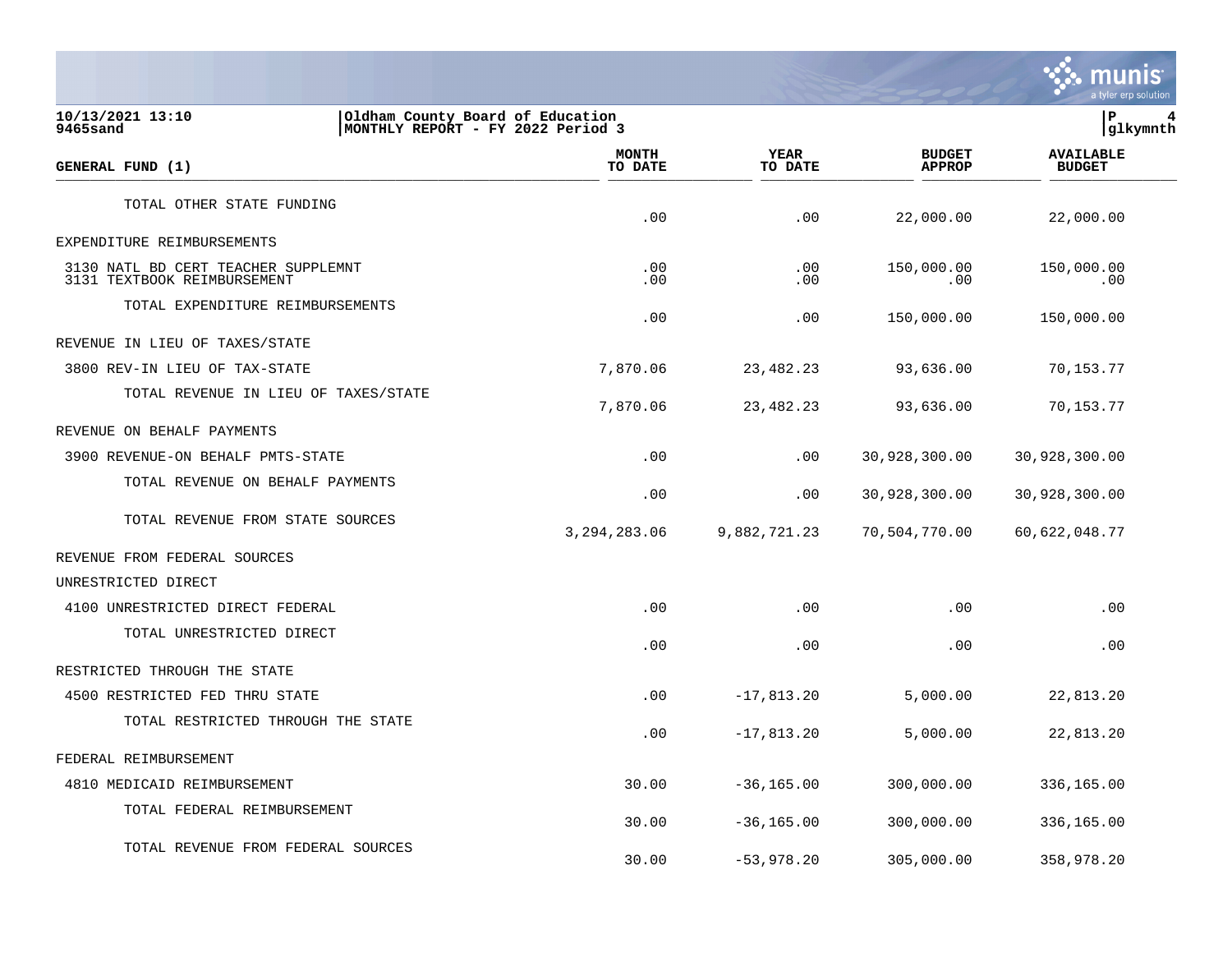|                                                                                                                                                                                                                                                                              |                                                                       |                                                              |                                                              | mu<br>a tyler erp solution                                    |
|------------------------------------------------------------------------------------------------------------------------------------------------------------------------------------------------------------------------------------------------------------------------------|-----------------------------------------------------------------------|--------------------------------------------------------------|--------------------------------------------------------------|---------------------------------------------------------------|
| 10/13/2021 13:10<br>9465sand                                                                                                                                                                                                                                                 | Oldham County Board of Education<br>MONTHLY REPORT - FY 2022 Period 3 |                                                              |                                                              | ΙP<br>5<br>glkymnth                                           |
| GENERAL FUND (1)                                                                                                                                                                                                                                                             | <b>MONTH</b><br>TO DATE                                               | <b>YEAR</b><br>TO DATE                                       | <b>BUDGET</b><br><b>APPROP</b>                               | <b>AVAILABLE</b><br><b>BUDGET</b>                             |
| OTHER RECEIPTS                                                                                                                                                                                                                                                               |                                                                       |                                                              |                                                              |                                                               |
| INTERFUND TRANSFERS                                                                                                                                                                                                                                                          |                                                                       |                                                              |                                                              |                                                               |
| 5210 FUND TRANSFER<br>5210 TRANSFER IN - SALARIES<br>5220 INDIRECT COSTS TRANSFER                                                                                                                                                                                            | 78,100.00<br>.00<br>8,979.00                                          | 98,100.00<br>.00<br>10,647.00                                | 20,000.00<br>.00<br>190,036.37                               | $-78, 100.00$<br>.00<br>179,389.37                            |
| TOTAL INTERFUND TRANSFERS                                                                                                                                                                                                                                                    | 87,079.00                                                             | 108,747.00                                                   | 210,036.37                                                   | 101,289.37                                                    |
| SALE OR COMP FOR LOSS OF ASSETS                                                                                                                                                                                                                                              |                                                                       |                                                              |                                                              |                                                               |
| 5311 SALE OF LAND & IMPROVEMENTS<br>5312 LOSS COMP - LAND & IMPROVEMNTS<br>5331 SALE OF BUILDINGS<br>5332 INSUR COMP - BUILDINGS<br>5341 SALE OF EQUIPMENT ETC<br>5341 SALE OF SURPLUS EQ-ONLINE AUCT<br>5341 DISPOSAL PROCEEDS - TECH EQ<br>5342 INSUR COMP - EQUIPMENT ETC | .00<br>.00<br>.00<br>.00<br>.00<br>.00<br>.00<br>.00                  | .00<br>.00<br>.00<br>.00<br>.00<br>1,254.77<br>920.09<br>.00 | .00<br>.00<br>.00<br>.00<br>.00<br>500.00<br>1,500.00<br>.00 | .00<br>.00<br>.00<br>.00<br>.00<br>$-754.77$<br>579.91<br>.00 |
| TOTAL SALE OR COMP FOR LOSS OF ASSETS                                                                                                                                                                                                                                        | .00                                                                   | 2,174.86                                                     | 2,000.00                                                     | $-174.86$                                                     |
| CAPITAL LEASE PROCEEDS                                                                                                                                                                                                                                                       |                                                                       |                                                              |                                                              |                                                               |
| 5500 CAPITAL LEASE PROCEEDS                                                                                                                                                                                                                                                  | .00                                                                   | .00                                                          | .00                                                          | .00                                                           |
| TOTAL CAPITAL LEASE PROCEEDS                                                                                                                                                                                                                                                 | .00                                                                   | .00                                                          | .00                                                          | .00                                                           |
| TOTAL OTHER RECEIPTS                                                                                                                                                                                                                                                         | 87,079.00                                                             | 110,921.86                                                   | 212,036.37                                                   | 101, 114.51                                                   |
| TOTAL RECEIPTS                                                                                                                                                                                                                                                               | 4,438,992.00                                                          | 12,652,101.07                                                | 121, 167, 633.37                                             | 108,515,532.30                                                |
| TOTAL REVENUE                                                                                                                                                                                                                                                                | 4,438,992.00                                                          | 12,652,101.07                                                | 136,486,008.90                                               | 123,833,907.83                                                |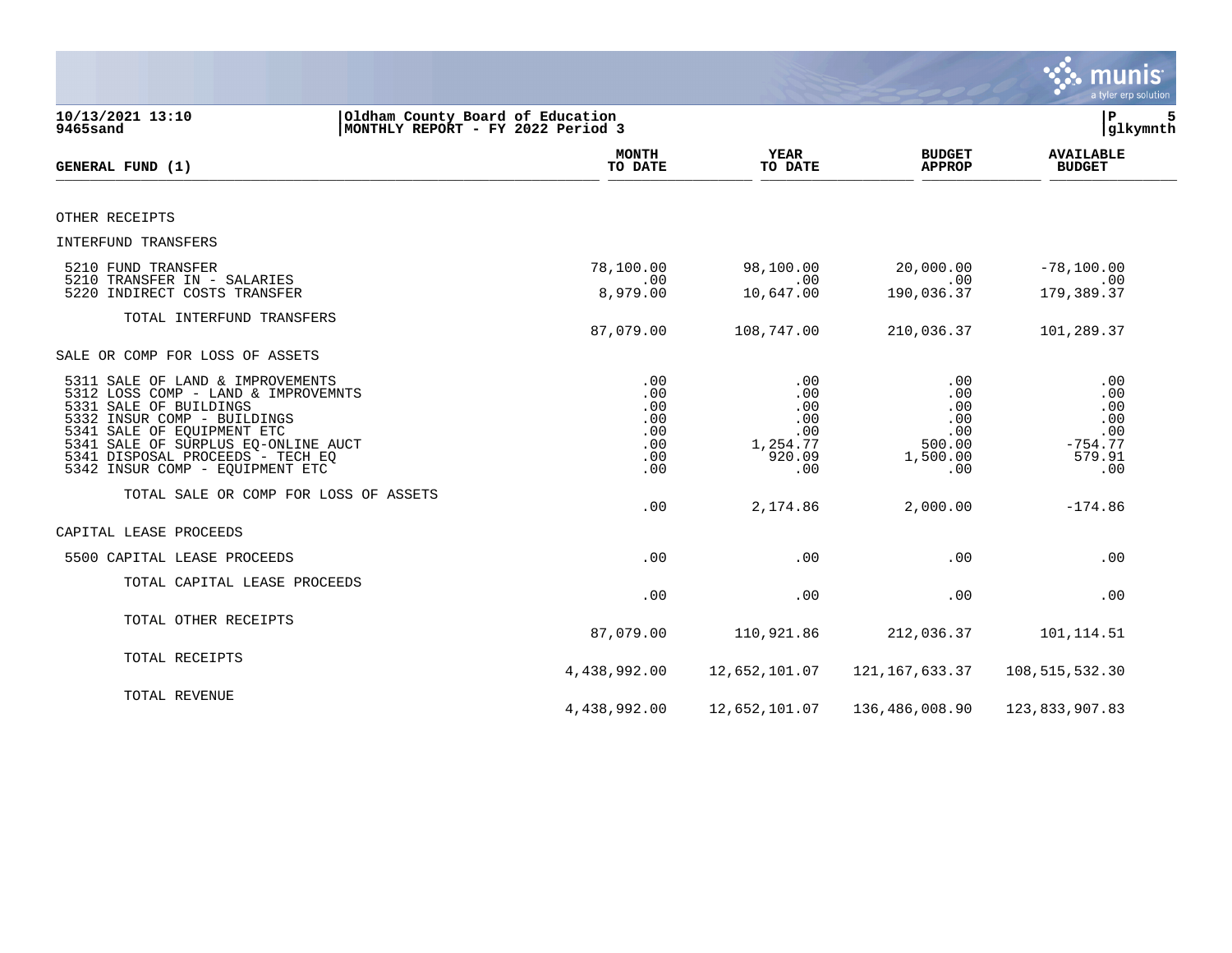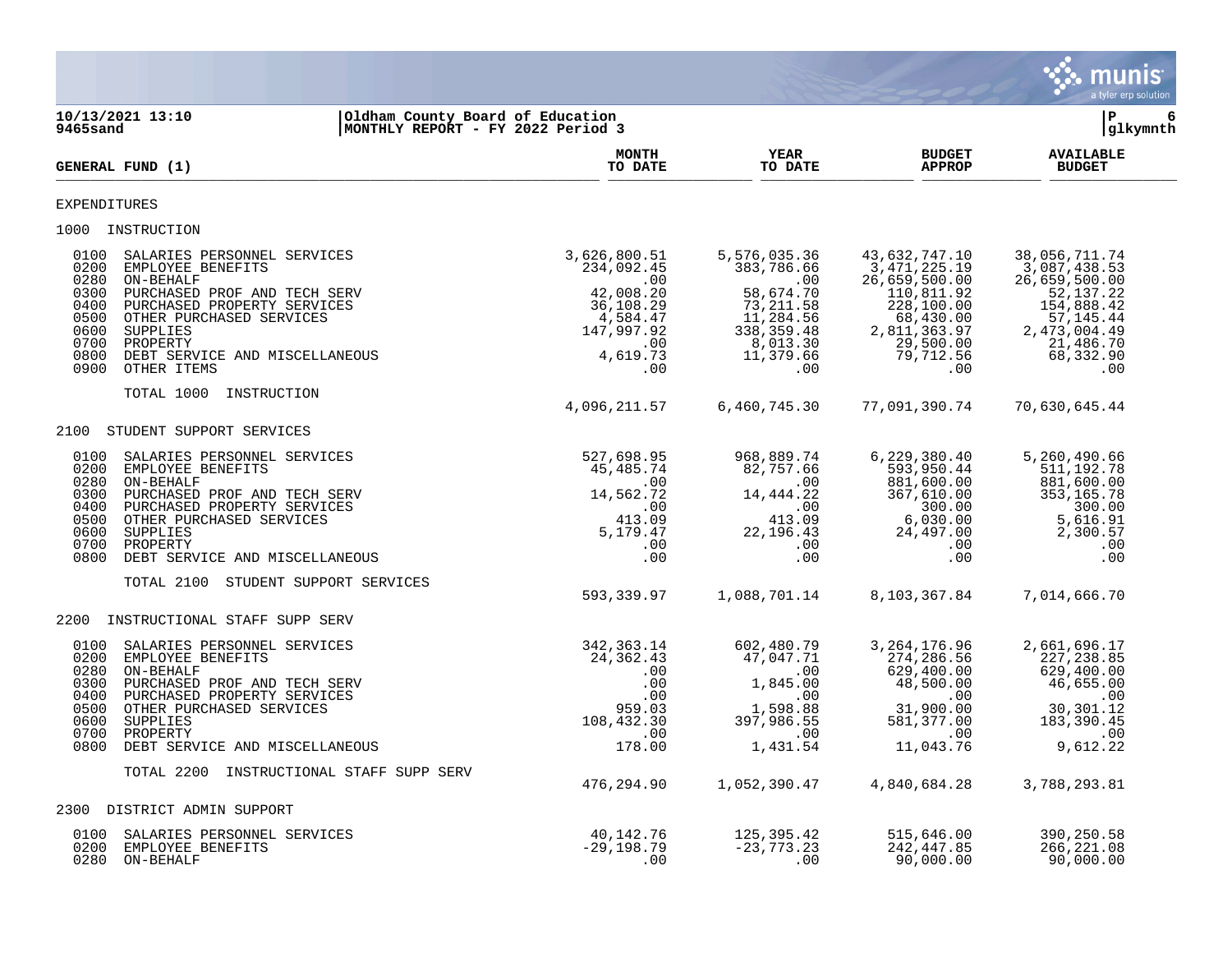

## **10/13/2021 13:10 |Oldham County Board of Education |P 7 9465sand |MONTHLY REPORT - FY 2022 Period 3 |glkymnth**

|                                                                              | <b>GENERAL FUND (1)</b>                                                                                                                                                                                                                                                                                                                                                                                                               | <b>MONTH</b><br>TO DATE                                           | <b>YEAR</b><br>TO DATE                                                                                              | <b>BUDGET</b><br><b>APPROP</b>                                                                                                                                                                                                                                                                                        | <b>AVAILABLE</b><br><b>BUDGET</b>                                                                                  |  |
|------------------------------------------------------------------------------|---------------------------------------------------------------------------------------------------------------------------------------------------------------------------------------------------------------------------------------------------------------------------------------------------------------------------------------------------------------------------------------------------------------------------------------|-------------------------------------------------------------------|---------------------------------------------------------------------------------------------------------------------|-----------------------------------------------------------------------------------------------------------------------------------------------------------------------------------------------------------------------------------------------------------------------------------------------------------------------|--------------------------------------------------------------------------------------------------------------------|--|
| 0300<br>0400<br>0500<br>0600<br>0700<br>0800<br>0840<br>0900                 | $\begin{tabular}{l l l l} \multicolumn{1}{c}{\textbf{PURCHASED} \textbf{ PROPERTIES} \multicolumn{1}{c}{\textbf{PUPC}} \textbf{ROPERTY} \textbf{SERV} & 22,044.90 \\ \multicolumn{1}{c}{\textbf{PURCHASED} \textbf{ PROPERTIES} \hspace{1.2cm} 5,486.33 \\ \multicolumn{1}{c}{\textbf{OTFER PURCHASED} \textbf{SERVICES} \hspace{1.2cm} 83,015.82 \\ \textbf{SUPPLIES} \hspace{1.2cm} 2,645.06 \\ \textbf{PROBERT} \textbf{PERVICEB}$ |                                                                   | 33,865.58<br>12,289.31<br>$174, 363.$<br>33,850.98<br>.00<br>46,201.10<br>.00<br>.00                                | $\begin{array}{cccc} 773\,, 059\,, 00 & 739\,, 193\,, 42 \\ 46\,, 000\,, 00 & 33\,, 710\,, 69 \\ 382\,, 888\,, 80 & 208\,, 524\,, 86 \\ 40\,, 673\,, 18 & 6\,, 822\,. 20 \\ 2\,, 700\,, 00 & 2\,, 700\,, 00 \\ 74\,, 785\,, 00 & 28\,, 583\,, 90 \\ .00 & .00 & .00 \\ \end{array}$                                   |                                                                                                                    |  |
|                                                                              | TOTAL 2300 DISTRICT ADMIN SUPPORT                                                                                                                                                                                                                                                                                                                                                                                                     | 124,696.45 402,193.10                                             |                                                                                                                     | 2,168,199.83 1,766,006.73                                                                                                                                                                                                                                                                                             |                                                                                                                    |  |
|                                                                              | 2400 SCHOOL ADMIN SUPPORT                                                                                                                                                                                                                                                                                                                                                                                                             |                                                                   |                                                                                                                     |                                                                                                                                                                                                                                                                                                                       |                                                                                                                    |  |
| 0100<br>0200<br>0280<br>0300<br>0400<br>0500<br>0600<br>0700<br>0800         | PROPERTY                                                                                                                                                                                                                                                                                                                                                                                                                              | $\begin{array}{c} .00\ .00\ .00\ .00\ .00\ .00\ .00\ \end{array}$ | 1,283,744.42<br>159,283.41<br>.00<br>.00<br>$\begin{array}{c} .00\ 0.00\ .00\ .00\ .00\ .00\ .00\ .00\ \end{array}$ | 6,010,919.56<br>809,061.00<br>1,040,300.00<br>$.00 \,$<br>.00<br>$\begin{array}{c} .00\ .00\ .00\ .00\ .00 \end{array}$                                                                                                                                                                                               | 4,727,175.14<br>649,777.59<br>1,040,300.00<br>.00<br>.00<br>.00<br>.00<br>.00<br>.00                               |  |
|                                                                              | TOTAL 2400<br>SCHOOL ADMIN SUPPORT                                                                                                                                                                                                                                                                                                                                                                                                    | 548,734.42 1,443,027.83                                           |                                                                                                                     | 7,860,280.56                                                                                                                                                                                                                                                                                                          | 6, 417, 252.73                                                                                                     |  |
|                                                                              | 2500 BUSINESS SUPPORT SERVICES                                                                                                                                                                                                                                                                                                                                                                                                        |                                                                   |                                                                                                                     |                                                                                                                                                                                                                                                                                                                       |                                                                                                                    |  |
| 0100<br>0200<br>0280<br>0300<br>0400<br>0500<br>0600<br>0700<br>0800<br>0900 |                                                                                                                                                                                                                                                                                                                                                                                                                                       |                                                                   |                                                                                                                     | 1,958,546.00<br>484,308.52<br>$\begin{array}{cccc} 24,24 \cdot 23,000.52 & 233,000.52 & 233,001.29 \\ 30,313.81 & 167,786.00 & 137,472.19 \\ 1,039.00 & 7,731.00 & 6,692.00 \\ 53,311.83 & 379,123.62 & 325,811.79 \\ 592,477.26 & 2,426,125.70 & 1,833,648.44 \\ 2,632.78 & 124,908.44 & 122,275$<br>8,800.07<br>.00 | 1,615,416.16<br>390,061.29<br>8,700.06<br>.00                                                                      |  |
|                                                                              | TOTAL 2500<br>BUSINESS SUPPORT SERVICES                                                                                                                                                                                                                                                                                                                                                                                               | 272,683.54                                                        | 1,117,251.76                                                                                                        | 5,790,329.35                                                                                                                                                                                                                                                                                                          | 4,673,077.59                                                                                                       |  |
|                                                                              | 2600 PLANT OPERATIONS AND MAINTENANCE                                                                                                                                                                                                                                                                                                                                                                                                 |                                                                   |                                                                                                                     |                                                                                                                                                                                                                                                                                                                       |                                                                                                                    |  |
| 0100<br>0200<br>0280<br>0300<br>0400<br>0500<br>0600                         | 0700 PROPERTY                                                                                                                                                                                                                                                                                                                                                                                                                         |                                                                   | 869,228.06<br>294,795.70<br>$2.7779373$<br>1,549.00<br>279,909.21<br>136,055.84<br>663,841.59<br>110,074.24         | 3, 512, 718.84<br>1, 213, 802.00<br>631,000.00<br>17,300.00<br>953,055.50<br>337,771.00<br>2,334,301.89<br>85,500.00                                                                                                                                                                                                  | 2,643,490.78<br>919,006.27<br>631,000.00<br>15,751.00<br>673, 146.29<br>201,715.16<br>1,670,460.30<br>$-24,574.24$ |  |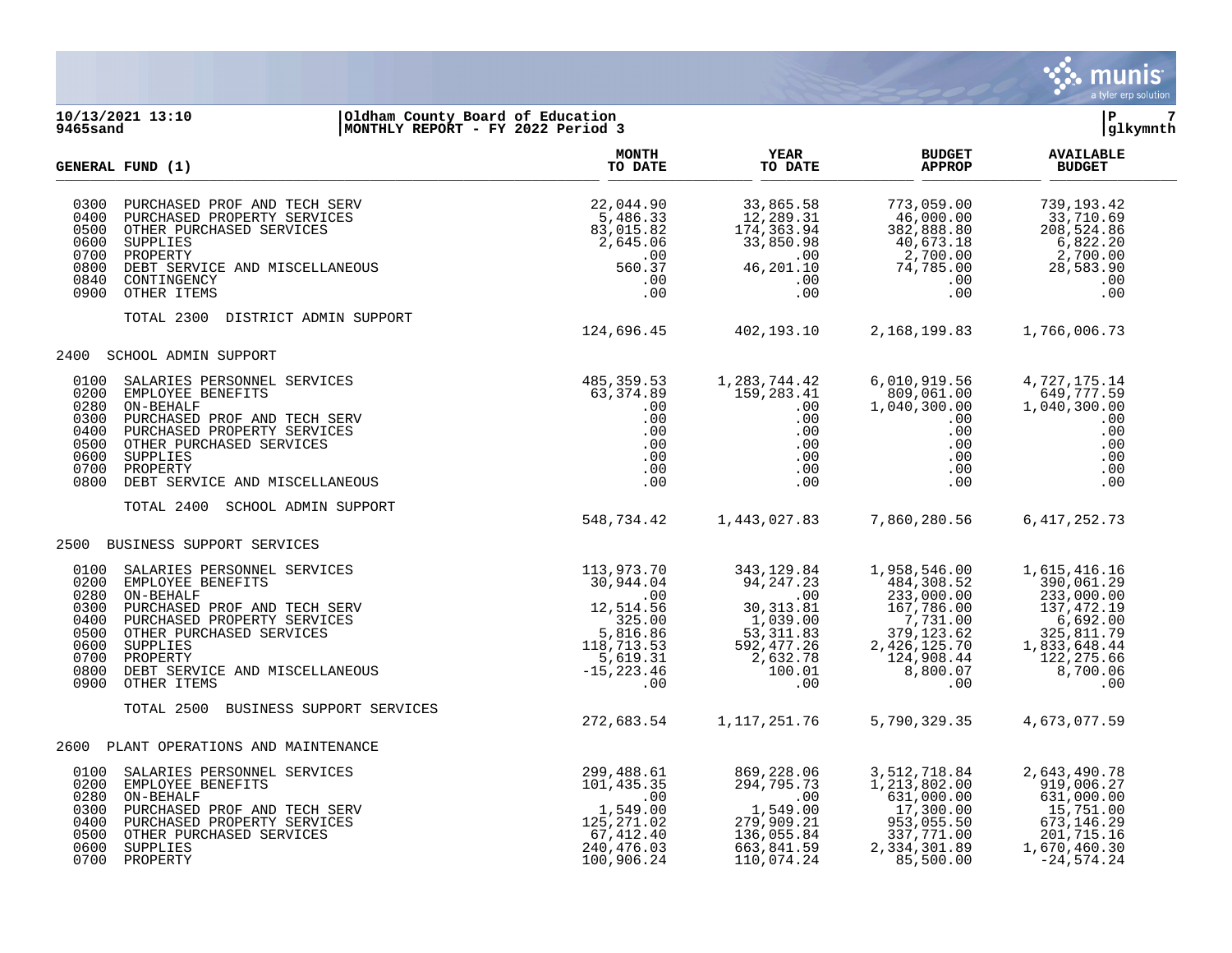

| 10/13/2021 13:10<br>Oldham County Board of Education<br>MONTHLY REPORT - FY 2022 Period 3<br>9465sand                                                                                                                                                                                                             |                                                                                      |                                                                                            |                                                                                                                 | lР<br>8<br> glkymnth                                                                                         |
|-------------------------------------------------------------------------------------------------------------------------------------------------------------------------------------------------------------------------------------------------------------------------------------------------------------------|--------------------------------------------------------------------------------------|--------------------------------------------------------------------------------------------|-----------------------------------------------------------------------------------------------------------------|--------------------------------------------------------------------------------------------------------------|
| <b>GENERAL FUND (1)</b>                                                                                                                                                                                                                                                                                           | <b>MONTH</b><br>TO DATE                                                              | YEAR<br>TO DATE                                                                            | <b>BUDGET</b><br><b>APPROP</b>                                                                                  | <b>AVAILABLE</b><br><b>BUDGET</b>                                                                            |
| 0800<br>DEBT SERVICE AND MISCELLANEOUS                                                                                                                                                                                                                                                                            | 2,208.76                                                                             | 4,824.16                                                                                   | 28,685.58                                                                                                       | 23,861.42                                                                                                    |
| TOTAL 2600 PLANT OPERATIONS AND MAINTENANCE                                                                                                                                                                                                                                                                       |                                                                                      |                                                                                            |                                                                                                                 |                                                                                                              |
|                                                                                                                                                                                                                                                                                                                   | 938,747.41                                                                           | 2,360,277.83                                                                               | 9, 114, 134.81                                                                                                  | 6,753,856.98                                                                                                 |
| 2700<br>STUDENT TRANSPORTATION                                                                                                                                                                                                                                                                                    |                                                                                      |                                                                                            |                                                                                                                 |                                                                                                              |
| 0100<br>SALARIES PERSONNEL SERVICES<br>0200<br>EMPLOYEE BENEFITS<br>0280<br>ON-BEHALF<br>0300<br>PURCHASED PROF AND TECH SERV<br>0400<br>PURCHASED PROPERTY SERVICES<br>0500<br>OTHER PURCHASED SERVICES<br>0600<br>SUPPLIES<br>0700<br>PROPERTY                                                                  | 302,010.68<br>110,512.09<br>.00<br>.00<br>15,756.86<br>41,206.31<br>80,614.92<br>.00 | 556,316.11<br>201,798.63<br>.00<br>141.00<br>30, 374.92<br>82,364.71<br>197, 117.22<br>.00 | 3,361,819.41<br>1,003,853.00<br>573,500.00<br>2,250.00<br>81,328.54<br>168,495.20<br>1,351,723.10<br>690,000.00 | 2,805,503.30<br>802,054.37<br>573,500.00<br>2,109.00<br>50,953.62<br>86,130.49<br>1,154,605.88<br>690,000.00 |
| 0800<br>DEBT SERVICE AND MISCELLANEOUS                                                                                                                                                                                                                                                                            | 771.61                                                                               | 2,492.98                                                                                   | 15,800.00                                                                                                       | 13,307.02                                                                                                    |
| TOTAL 2700 STUDENT TRANSPORTATION                                                                                                                                                                                                                                                                                 | 550,872.47                                                                           | 1,070,605.57                                                                               | 7, 248, 769. 25                                                                                                 | 6,178,163.68                                                                                                 |
| FOOD SERVICE OPERATION<br>3100                                                                                                                                                                                                                                                                                    |                                                                                      |                                                                                            |                                                                                                                 |                                                                                                              |
| 0280<br>ON-BEHALF                                                                                                                                                                                                                                                                                                 | .00                                                                                  | .00                                                                                        | .00                                                                                                             | .00                                                                                                          |
| TOTAL 3100<br>FOOD SERVICE OPERATION                                                                                                                                                                                                                                                                              | .00                                                                                  | .00                                                                                        | .00                                                                                                             | .00                                                                                                          |
| DAY CARE OPERATIONS<br>3200                                                                                                                                                                                                                                                                                       |                                                                                      |                                                                                            |                                                                                                                 |                                                                                                              |
| 0280<br>ON-BEHALF                                                                                                                                                                                                                                                                                                 | .00                                                                                  | .00                                                                                        | .00                                                                                                             | .00                                                                                                          |
| TOTAL 3200 DAY CARE OPERATIONS                                                                                                                                                                                                                                                                                    | .00                                                                                  | .00                                                                                        | .00                                                                                                             | .00                                                                                                          |
| 3300<br>COMMUNITY SERVICES                                                                                                                                                                                                                                                                                        |                                                                                      |                                                                                            |                                                                                                                 |                                                                                                              |
| 0100<br>SALARIES PERSONNEL SERVICES<br>0200<br>EMPLOYEE BENEFITS<br>0280<br>ON-BEHALF<br>0300<br>PURCHASED PROF AND TECH SERV<br>0400<br>PURCHASED PROPERTY SERVICES<br>0500<br>OTHER PURCHASED SERVICES<br>0600<br>SUPPLIES<br>0700<br>PROPERTY<br>0800<br>DEBT SERVICE AND MISCELLANEOUS<br>0900<br>OTHER ITEMS | .00<br>.00<br>.00<br>.00<br>.00<br>.00<br>511.02<br>.00<br>.00<br>.00                | .00<br>.00<br>.00<br>.00<br>.00<br>.00<br>511.02<br>.00<br>.00<br>.00                      | .00<br>.00<br>.00<br>4,780.00<br>.00<br>2,600.00<br>1,700.00<br>.00<br>50.00<br>.00                             | .00<br>.00<br>.00<br>4,780.00<br>.00<br>2,600.00<br>1,188.98<br>.00<br>50.00<br>.00                          |
| TOTAL 3300<br>COMMUNITY SERVICES                                                                                                                                                                                                                                                                                  | 511.02                                                                               | 511.02                                                                                     | 9,130.00                                                                                                        | 8,618.98                                                                                                     |
| LAND/SITE ACQUISITIONS<br>4100                                                                                                                                                                                                                                                                                    |                                                                                      |                                                                                            |                                                                                                                 |                                                                                                              |
| 0300<br>PURCHASED PROF AND TECH SERV                                                                                                                                                                                                                                                                              | .00                                                                                  | .00                                                                                        | .00                                                                                                             | .00                                                                                                          |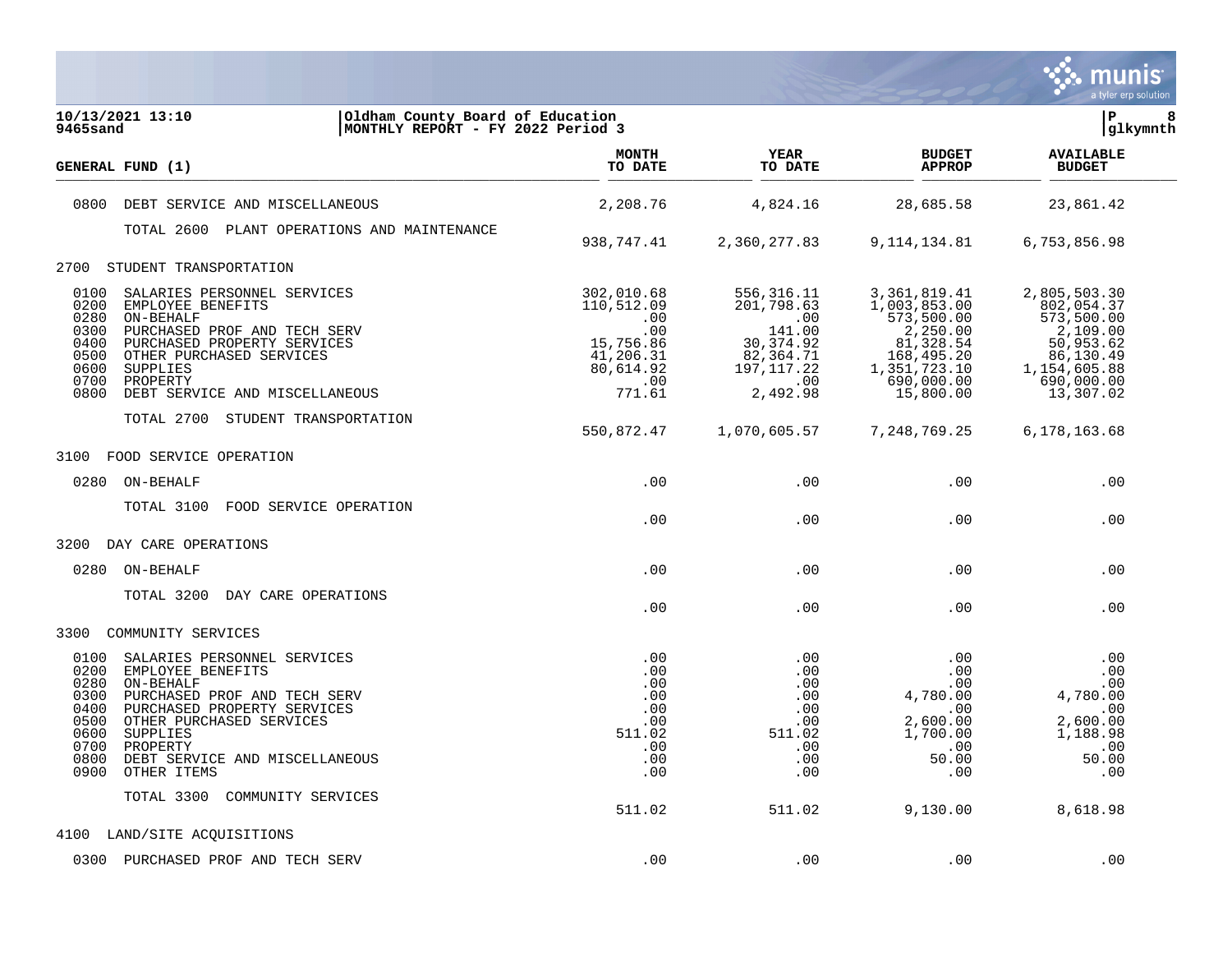

| 10/13/2021 13:10<br>Oldham County Board of Education<br>9465sand<br>MONTHLY REPORT - FY 2022 Period 3                                                                                                                                                                 |                                                                                       |                                                                                        |                                                                                                       | P<br>9<br> glkymnth                                                                                   |
|-----------------------------------------------------------------------------------------------------------------------------------------------------------------------------------------------------------------------------------------------------------------------|---------------------------------------------------------------------------------------|----------------------------------------------------------------------------------------|-------------------------------------------------------------------------------------------------------|-------------------------------------------------------------------------------------------------------|
| GENERAL FUND (1)                                                                                                                                                                                                                                                      | <b>MONTH</b><br>TO DATE                                                               | <b>YEAR</b><br>TO DATE                                                                 | <b>BUDGET</b><br><b>APPROP</b>                                                                        | <b>AVAILABLE</b><br><b>BUDGET</b>                                                                     |
| 0700<br>PROPERTY                                                                                                                                                                                                                                                      | .00                                                                                   | .00                                                                                    | .00                                                                                                   | .00                                                                                                   |
| TOTAL 4100<br>LAND/SITE ACQUISITIONS                                                                                                                                                                                                                                  | .00                                                                                   | .00                                                                                    | .00                                                                                                   | .00                                                                                                   |
| 4200<br>LAND IMPROVEMENTS                                                                                                                                                                                                                                             |                                                                                       |                                                                                        |                                                                                                       |                                                                                                       |
| PURCHASED PROF AND TECH SERV<br>0300<br>0400<br>PURCHASED PROPERTY SERVICES<br>0700<br>PROPERTY                                                                                                                                                                       | .00<br>.00<br>.00                                                                     | .00<br>.00<br>.00                                                                      | 6,000.00<br>20,000.00<br>.00                                                                          | 6,000.00<br>20,000.00<br>.00                                                                          |
| TOTAL 4200<br>LAND IMPROVEMENTS                                                                                                                                                                                                                                       | .00                                                                                   | .00                                                                                    | 26,000.00                                                                                             | 26,000.00                                                                                             |
| 4300<br>ARCHITECTURAL/ENGIN                                                                                                                                                                                                                                           |                                                                                       |                                                                                        |                                                                                                       |                                                                                                       |
| 0100<br>SALARIES PERSONNEL SERVICES<br>0200<br>EMPLOYEE BENEFITS<br>0300<br>PURCHASED PROF AND TECH SERV<br>0400<br>PURCHASED PROPERTY SERVICES<br>0500<br>OTHER PURCHASED SERVICES<br>0600<br>SUPPLIES<br>0700<br>PROPERTY<br>0800<br>DEBT SERVICE AND MISCELLANEOUS | 18,363.24<br>3,873.62<br>.00<br>7,410.22<br>387.44<br>5,577.08<br>$-5, 577.08$<br>.00 | 55,089.72<br>11,620.86<br>1,941.93<br>12,479.21<br>943.21<br>6,537.86<br>.00<br>130.00 | 258,853.00<br>49,555.00<br>19,400.00<br>433,000.00<br>3,400.00<br>48,709.00<br>317,000.00<br>1,085.00 | 203,763.28<br>37,934.14<br>17,458.07<br>420,520.79<br>2,456.79<br>42, 171. 14<br>317,000.00<br>955.00 |
| TOTAL 4300 ARCHITECTURAL/ENGIN                                                                                                                                                                                                                                        | 30,034.52                                                                             | 88,742.79                                                                              | 1,131,002.00                                                                                          | 1,042,259.21                                                                                          |
| EDUCATIONAL SPECIFIC<br>4400                                                                                                                                                                                                                                          |                                                                                       |                                                                                        |                                                                                                       |                                                                                                       |
| 0700<br>PROPERTY                                                                                                                                                                                                                                                      | .00                                                                                   | .00                                                                                    | .00                                                                                                   | .00                                                                                                   |
| TOTAL 4400<br>EDUCATIONAL SPECIFIC                                                                                                                                                                                                                                    | .00                                                                                   | .00                                                                                    | .00                                                                                                   | .00                                                                                                   |
| BUILDING ACQUISTIONS & CONSTRUCTION<br>4500                                                                                                                                                                                                                           |                                                                                       |                                                                                        |                                                                                                       |                                                                                                       |
| 0300<br>PURCHASED PROF AND TECH SERV<br>0400<br>PURCHASED PROPERTY SERVICES<br>0700<br>PROPERTY                                                                                                                                                                       | .00<br>.00<br>.00                                                                     | .00<br>.00<br>.00                                                                      | .00<br>.00<br>.00                                                                                     | .00<br>.00<br>.00                                                                                     |
| TOTAL 4500<br>BUILDING ACQUISTIONS & CONSTRUCTION                                                                                                                                                                                                                     | .00                                                                                   | .00                                                                                    | .00                                                                                                   | .00                                                                                                   |
| 4600<br>SITE IMPROVEMENT                                                                                                                                                                                                                                              |                                                                                       |                                                                                        |                                                                                                       |                                                                                                       |
| PURCHASED PROPERTY SERVICES<br>0400                                                                                                                                                                                                                                   | .00                                                                                   | .00                                                                                    | .00                                                                                                   | .00                                                                                                   |
| TOTAL 4600 SITE IMPROVEMENT                                                                                                                                                                                                                                           | .00                                                                                   | .00                                                                                    | .00                                                                                                   | .00                                                                                                   |

4700 BUILDING IMPROVEMENTS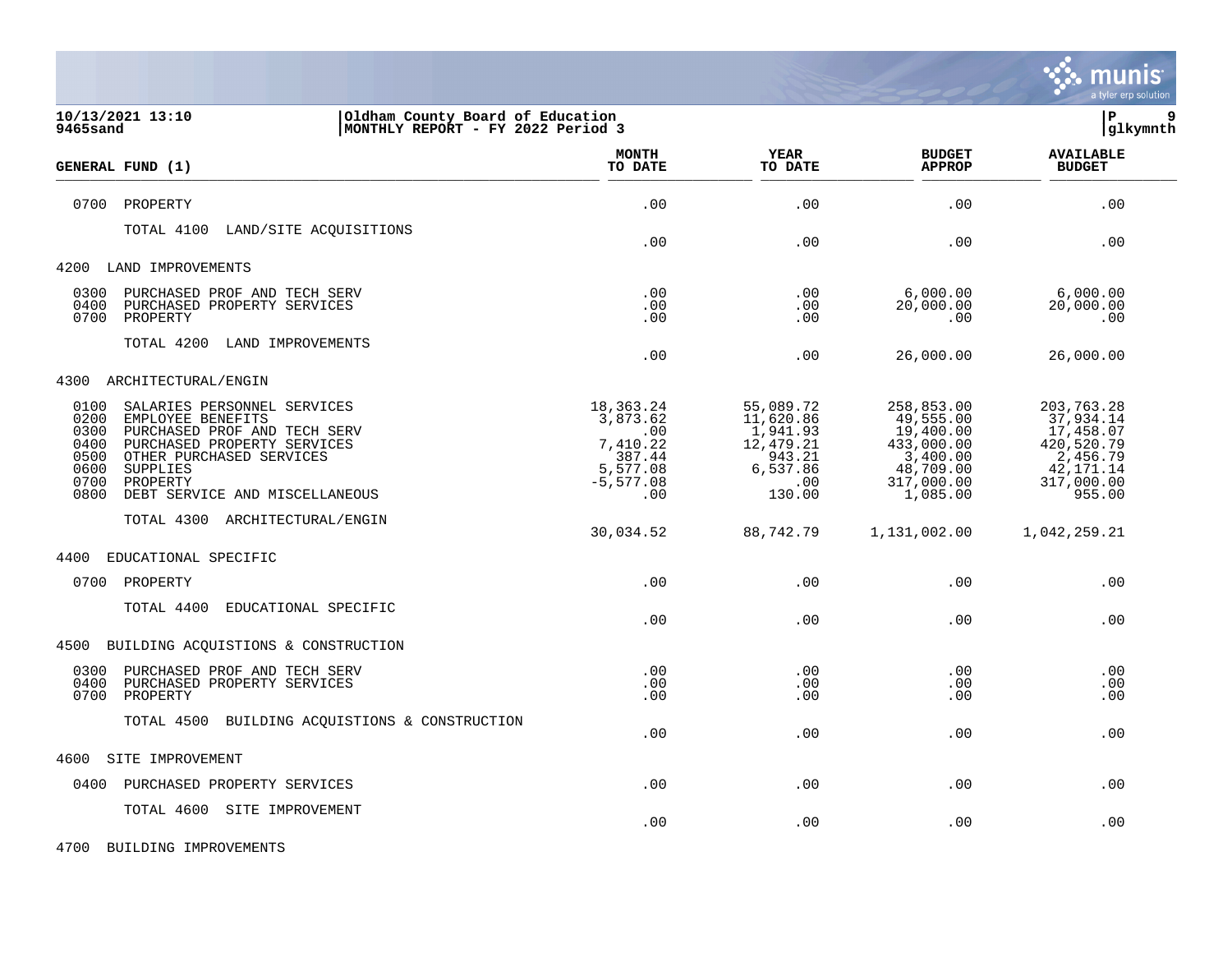

**10/13/2021 13:10 |Oldham County Board of Education |P 10 9465sand |MONTHLY REPORT - FY 2022 Period 3 |glkymnth**

| GENERAL FUND (1)                                                                                                       | <b>MONTH</b><br>TO DATE  | <b>YEAR</b><br>TO DATE   | <b>BUDGET</b><br><b>APPROP</b> | <b>AVAILABLE</b><br><b>BUDGET</b> |  |
|------------------------------------------------------------------------------------------------------------------------|--------------------------|--------------------------|--------------------------------|-----------------------------------|--|
| 0300<br>PURCHASED PROF AND TECH SERV<br>0400<br>PURCHASED PROPERTY SERVICES<br>0700<br>PROPERTY<br>0900<br>OTHER ITEMS | .00<br>.00<br>.00<br>.00 | .00<br>.00<br>.00<br>.00 | .00<br>.00<br>.00<br>.00       | .00<br>.00<br>.00<br>.00          |  |
| TOTAL 4700<br>BUILDING IMPROVEMENTS                                                                                    | .00                      | .00                      | .00                            | .00                               |  |
| 5100<br>DEBT SERVICE                                                                                                   |                          |                          |                                |                                   |  |
| 0800<br>DEBT SERVICE AND MISCELLANEOUS                                                                                 | .00                      | 8,040.97                 | 189,173.00                     | 181,132.03                        |  |
| TOTAL 5100<br>DEBT SERVICE                                                                                             | .00                      | 8,040.97                 | 189,173.00                     | 181, 132.03                       |  |
| FUND TRANSFERS<br>5200                                                                                                 |                          |                          |                                |                                   |  |
| 0900<br>OTHER ITEMS                                                                                                    | .00                      | .00                      | 5,000.00                       | 5,000.00                          |  |
| TOTAL 5200<br>FUND TRANSFERS                                                                                           | .00                      | .00                      | 5,000.00                       | 5,000.00                          |  |
| 5300 CONTINGENCY                                                                                                       |                          |                          |                                |                                   |  |
| 0840<br>CONTINGENCY                                                                                                    | .00                      | .00                      | 12,908,547.24                  | 12,908,547.24                     |  |
| TOTAL 5300 CONTINGENCY                                                                                                 | .00                      | .00                      | 12,908,547.24                  | 12,908,547.24                     |  |
| TOTAL EXPENDITURES                                                                                                     | 7,632,126.27             | 15,092,487.78            | 136,486,008.90                 | 121, 393, 521. 12                 |  |
| TOTAL FOR GENERAL FUND (1)                                                                                             | $-3, 193, 134.27$        | $-2,440,386.71$          | .00                            | 2,440,386.71                      |  |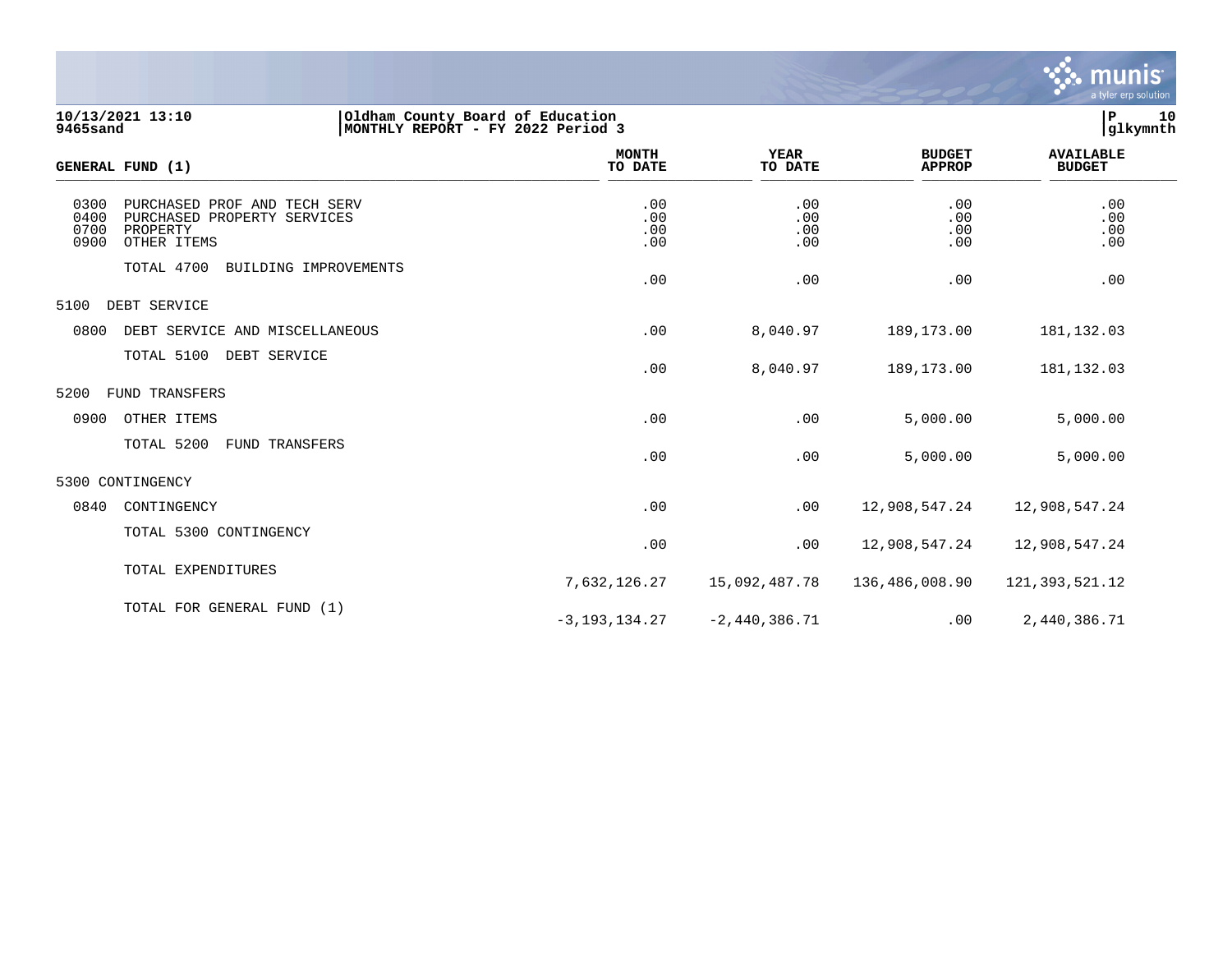|                                                                                                        |                         |                 |                                | <u>ः munis</u><br>a tyler erp solution |
|--------------------------------------------------------------------------------------------------------|-------------------------|-----------------|--------------------------------|----------------------------------------|
| 10/13/2021 13:10<br>Oldham County Board of Education<br>9465sand<br> MONTHLY REPORT - FY 2022 Period 3 |                         |                 |                                | lР<br>11<br> glkymnth                  |
| SPECIAL REVENUE (2)                                                                                    | <b>MONTH</b><br>TO DATE | YEAR<br>TO DATE | <b>BUDGET</b><br><b>APPROP</b> | <b>AVAILABLE</b><br><b>BUDGET</b>      |
| REVENUES                                                                                               |                         |                 |                                |                                        |
| 0999 BEGINNING BALANCE                                                                                 |                         |                 |                                |                                        |
| TOTAL 0999 BEGINNING BALANCE                                                                           | .00                     | .00             | .00                            | .00                                    |
| RECEIPTS                                                                                               |                         |                 |                                |                                        |
| REVENUE FROM LOCAL SOURCES                                                                             |                         |                 |                                |                                        |
| EARNINGS ON INVESTMENTS                                                                                |                         |                 |                                |                                        |
| 1510 INTEREST ON INVESTMENTS                                                                           | .00                     | .00             | .00                            | .00                                    |
| TOTAL EARNINGS ON INVESTMENTS                                                                          | .00                     | .00             | .00                            | .00                                    |
| STUDENT ACTIVITIES                                                                                     |                         |                 |                                |                                        |
| 1740 REV-BAND DIRECTOR FY 09<br>1790 OTHER DIST/STUDENT ACTIVIT INC                                    | .00<br>.00              | .00<br>.00      | .00<br>.00                     | .00<br>.00                             |
| TOTAL STUDENT ACTIVITIES                                                                               | .00                     | .00             | .00                            | .00                                    |
| OTHER REVENUE FROM LOCAL SOURCES                                                                       |                         |                 |                                |                                        |
| 1920 KETS-LOCAL REVENUES 14/15                                                                         | 43,264.01               | 100,448.95      | 359,090.16                     | 258,641.21                             |
| TOTAL OTHER REVENUE FROM LOCAL SOURCES                                                                 | 43,264.01               | 100,448.95      | 359,090.16                     | 258,641.21                             |
| TOTAL REVENUE FROM LOCAL SOURCES                                                                       | 43,264.01               | 100,448.95      | 359,090.16                     | 258,641.21                             |
| REVENUE FROM STATE SOURCES                                                                             |                         |                 |                                |                                        |
| STATE PROGRAM                                                                                          |                         |                 |                                |                                        |
| 3111 SEEK PROGRAM                                                                                      | .00                     | .00             | .00                            | .00                                    |
| TOTAL STATE PROGRAM                                                                                    | .00                     | .00             | .00                            | .00                                    |
| RESTRICTED                                                                                             |                         |                 |                                |                                        |
| 3200 RESTRICTED STATE REVENUE                                                                          | .00                     | 830,283.64      | 2,070,368.74                   | 1,240,085.10                           |
| TOTAL RESTRICTED                                                                                       | .00                     | 830, 283.64     | 2,070,368.74                   | 1,240,085.10                           |

the control of the state of the control of the control of the control of the control of the control of the control of the control of the control of the control of the control of the control of the control of the control of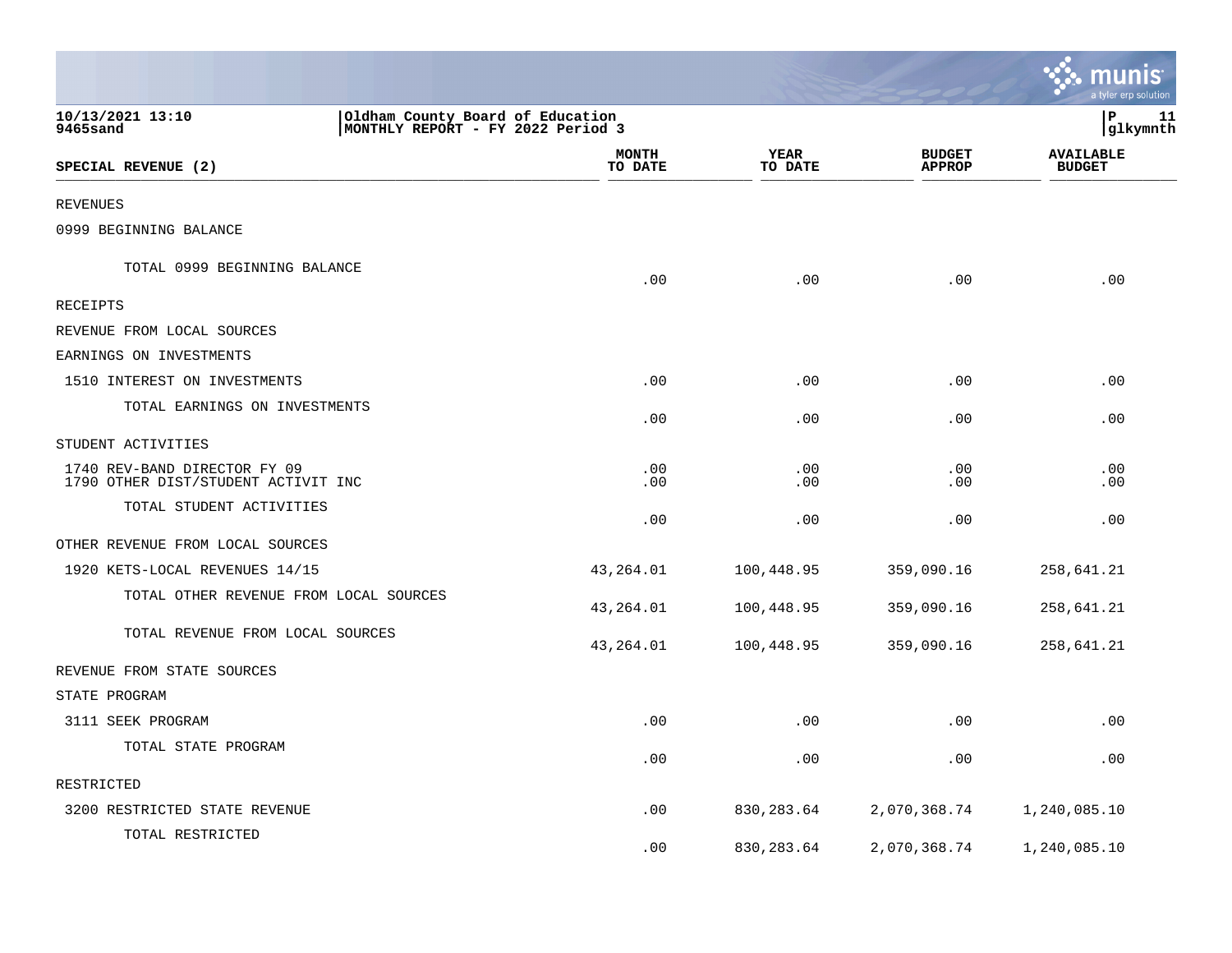|                                                                                                                                                                                                                                                                                                                        |                                                                           |                                                                           |                                                                                                               | munis<br>a tyler erp solution                                                                                |
|------------------------------------------------------------------------------------------------------------------------------------------------------------------------------------------------------------------------------------------------------------------------------------------------------------------------|---------------------------------------------------------------------------|---------------------------------------------------------------------------|---------------------------------------------------------------------------------------------------------------|--------------------------------------------------------------------------------------------------------------|
| 10/13/2021 13:10<br>Oldham County Board of Education<br>9465sand<br>MONTHLY REPORT - FY 2022 Period 3                                                                                                                                                                                                                  |                                                                           |                                                                           |                                                                                                               | lР<br>12<br> glkymnth                                                                                        |
| SPECIAL REVENUE (2)                                                                                                                                                                                                                                                                                                    | <b>MONTH</b><br>TO DATE                                                   | <b>YEAR</b><br>TO DATE                                                    | <b>BUDGET</b><br><b>APPROP</b>                                                                                | <b>AVAILABLE</b><br><b>BUDGET</b>                                                                            |
| REVENUE ON BEHALF PAYMENTS                                                                                                                                                                                                                                                                                             |                                                                           |                                                                           |                                                                                                               |                                                                                                              |
| 3900 REVENUE-ON BEHALF IDU FY 08                                                                                                                                                                                                                                                                                       | .00                                                                       | .00                                                                       | .00                                                                                                           | .00                                                                                                          |
| TOTAL REVENUE ON BEHALF PAYMENTS                                                                                                                                                                                                                                                                                       | .00                                                                       | .00                                                                       | .00                                                                                                           | .00                                                                                                          |
| TOTAL REVENUE FROM STATE SOURCES                                                                                                                                                                                                                                                                                       | .00                                                                       | 830, 283.64                                                               | 2,070,368.74                                                                                                  | 1,240,085.10                                                                                                 |
| REVENUE FROM FEDERAL SOURCES                                                                                                                                                                                                                                                                                           |                                                                           |                                                                           |                                                                                                               |                                                                                                              |
| RESTRICTED DIRECT                                                                                                                                                                                                                                                                                                      |                                                                           |                                                                           |                                                                                                               |                                                                                                              |
| 4300 REV-HEAD START FY16                                                                                                                                                                                                                                                                                               | .00                                                                       | .00                                                                       | .00                                                                                                           | .00                                                                                                          |
| TOTAL RESTRICTED DIRECT                                                                                                                                                                                                                                                                                                | .00                                                                       | .00                                                                       | .00                                                                                                           | .00                                                                                                          |
| RESTRICTED THROUGH THE STATE                                                                                                                                                                                                                                                                                           |                                                                           |                                                                           |                                                                                                               |                                                                                                              |
| 4500 REVENUE-KY ENVIRONMENTAL EDUC                                                                                                                                                                                                                                                                                     | 996,486.00                                                                | 1,803,122.07                                                              | 3, 478, 527.30                                                                                                | 1,675,405.23                                                                                                 |
| TOTAL RESTRICTED THROUGH THE STATE                                                                                                                                                                                                                                                                                     | 996,486.00                                                                | 1,803,122.07                                                              | 3,478,527.30                                                                                                  | 1,675,405.23                                                                                                 |
| TOTAL REVENUE FROM FEDERAL SOURCES                                                                                                                                                                                                                                                                                     | 996,486.00                                                                | 1,803,122.07                                                              | 3,478,527.30                                                                                                  | 1,675,405.23                                                                                                 |
| OTHER RECEIPTS                                                                                                                                                                                                                                                                                                         |                                                                           |                                                                           |                                                                                                               |                                                                                                              |
| INTERFUND TRANSFERS                                                                                                                                                                                                                                                                                                    |                                                                           |                                                                           |                                                                                                               |                                                                                                              |
| 5210 FUND TRANSFER IN<br>5231 GRANT XFRS FROM TITLE II<br>5232 NCLB XFR FROM TITLE IV<br>5241 GRANT XFRS TO TITLE I<br>5242 NCLB XFR TO TITLE II<br>5251 FLEX FOCUS TRNSFR FROM ESS<br>5252 FLEX FOCUS TRNSFR FROM PD<br>5253 FLEX FOCUS TRNSFR FROM IR<br>5254 FLEX TRANSFER IN<br>5261 FLEX TRNSF TO FLEX OPERATIONL | 247,621.02<br>.00<br>.00<br>.00<br>.00<br>.00<br>.00<br>.00<br>.00<br>.00 | 134,330.03<br>.00<br>.00<br>.00<br>.00<br>.00<br>.00<br>.00<br>.00<br>.00 | 10,006.35<br>119,569.00<br>33,609.00<br>$-85,960.00$<br>$-67,218.00$<br>$.00 \,$<br>.00<br>.00<br>.00.<br>.00 | $-124, 323.68$<br>119,569.00<br>33,609.00<br>$-85,960.00$<br>$-67,218.00$<br>.00<br>.00<br>.00<br>.00<br>.00 |
| TOTAL INTERFUND TRANSFERS                                                                                                                                                                                                                                                                                              | 247,621.02                                                                | 134,330.03                                                                | 10,006.35                                                                                                     | $-124, 323.68$                                                                                               |
| TOTAL OTHER RECEIPTS                                                                                                                                                                                                                                                                                                   | 247,621.02                                                                | 134,330.03                                                                | 10,006.35                                                                                                     | $-124, 323.68$                                                                                               |
| TOTAL RECEIPTS                                                                                                                                                                                                                                                                                                         | 1,287,371.03                                                              | 2,868,184.69                                                              | 5,917,992.55                                                                                                  | 3,049,807.86                                                                                                 |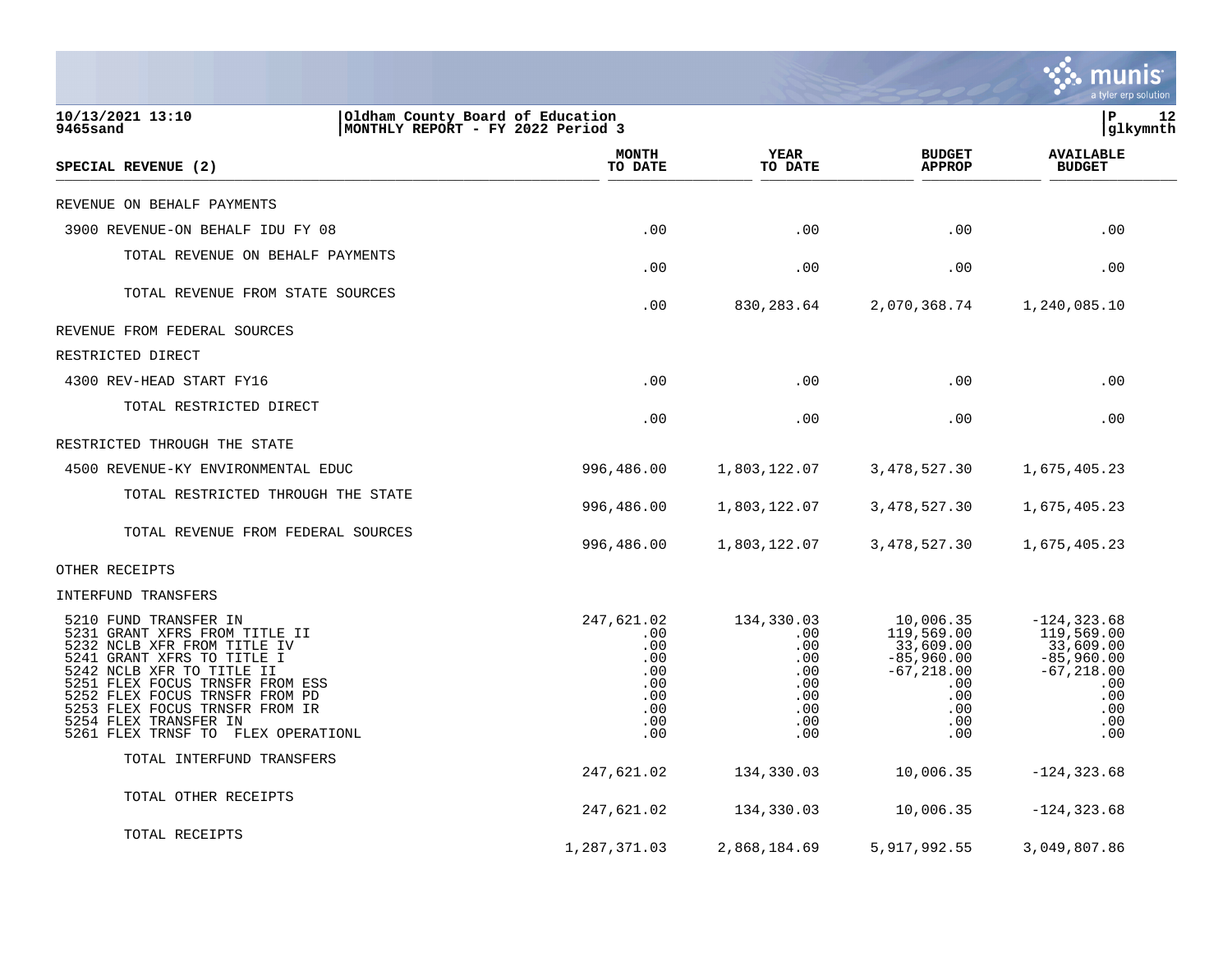|                              |                                                                       |                        |                                | munis<br>a tyler erp solution     |
|------------------------------|-----------------------------------------------------------------------|------------------------|--------------------------------|-----------------------------------|
| 10/13/2021 13:10<br>9465sand | Oldham County Board of Education<br>MONTHLY REPORT - FY 2022 Period 3 |                        |                                | 13<br> glkymnth                   |
| SPECIAL REVENUE (2)          | <b>MONTH</b><br>TO DATE                                               | <b>YEAR</b><br>TO DATE | <b>BUDGET</b><br><b>APPROP</b> | <b>AVAILABLE</b><br><b>BUDGET</b> |
| TOTAL REVENUE                | 1,287,371.03                                                          | 2,868,184.69           | 5,917,992.55                   | 3,049,807.86                      |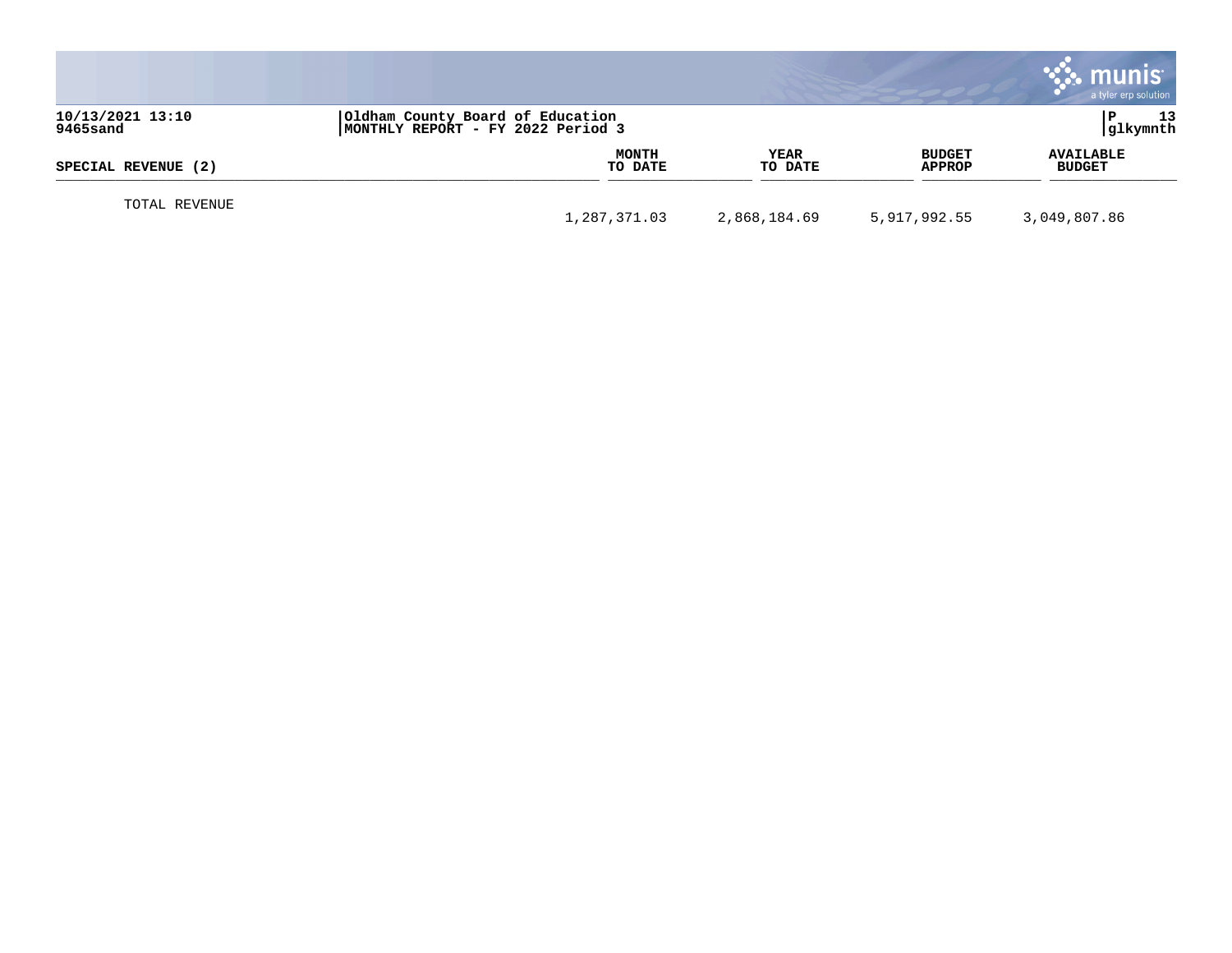|                                                                                                                                                                                                                                                                                              |                                                                                                        |                                                                                                         |                                                                                                                  | munis<br>a tyler erp solution                                                                                          |
|----------------------------------------------------------------------------------------------------------------------------------------------------------------------------------------------------------------------------------------------------------------------------------------------|--------------------------------------------------------------------------------------------------------|---------------------------------------------------------------------------------------------------------|------------------------------------------------------------------------------------------------------------------|------------------------------------------------------------------------------------------------------------------------|
| 10/13/2021 13:10<br>Oldham County Board of Education<br> MONTHLY REPORT - FY 2022 Period 3<br>9465sand                                                                                                                                                                                       |                                                                                                        |                                                                                                         |                                                                                                                  | ΙP<br>14<br> glkymnth                                                                                                  |
| SPECIAL REVENUE (2)                                                                                                                                                                                                                                                                          | <b>MONTH</b><br>TO DATE                                                                                | <b>YEAR</b><br>TO DATE                                                                                  | <b>BUDGET</b><br><b>APPROP</b>                                                                                   | <b>AVAILABLE</b><br><b>BUDGET</b>                                                                                      |
| EXPENDITURES                                                                                                                                                                                                                                                                                 |                                                                                                        |                                                                                                         |                                                                                                                  |                                                                                                                        |
| 0000 RESTRICT TO REV & BAL SHT ONLY                                                                                                                                                                                                                                                          |                                                                                                        |                                                                                                         |                                                                                                                  |                                                                                                                        |
| 0100<br>SALARIES PERSONNEL SERVICES<br>0900<br>OTHER ITEMS                                                                                                                                                                                                                                   | $.00 \,$<br>.00                                                                                        | .00<br>.00                                                                                              | $.00 \,$<br>$.00 \,$                                                                                             | .00<br>.00                                                                                                             |
| TOTAL 0000<br>RESTRICT TO REV & BAL SHT ONLY                                                                                                                                                                                                                                                 | .00                                                                                                    | .00                                                                                                     | $.00 \,$                                                                                                         | .00                                                                                                                    |
| 1000<br>INSTRUCTION                                                                                                                                                                                                                                                                          |                                                                                                        |                                                                                                         |                                                                                                                  |                                                                                                                        |
| 0100<br>SALARIES PERSONNEL SERVICES<br>0200<br>EMPLOYEE BENEFITS<br>PURCHASED PROF AND TECH SERV<br>0300<br>0400<br>PURCHASED PROPERTY SERVICES<br>0500<br>OTHER PURCHASED SERVICES<br>0600<br>SUPPLIES<br>0700<br>PROPERTY<br>0800<br>DEBT SERVICE AND MISCELLANEOUS<br>0900<br>OTHER ITEMS | 214,781.31<br>52,887.29<br>17,520.00<br>$\ldots$<br>1,147.08<br>388,804.80<br>134,330.03<br>.00<br>.00 | 677,243.60<br>132,582.84<br>95,913.91<br>.00<br>1,522.05<br>777,236.48<br>$\sim 00$<br>13,927.71<br>.00 | 1,398,955.14<br>231,564.31<br>200,968.00<br>.00<br>22,677.00<br>96,968.56<br>532,096.51<br>99,350.00<br>$.00 \,$ | 721,711.54<br>98,981.47<br>105,054.09<br>$\sim 00$<br>21, 154.95<br>$-680, 267.92$<br>532,096.51<br>85, 422, 29<br>.00 |
| TOTAL 1000<br>INSTRUCTION                                                                                                                                                                                                                                                                    | 809,470.51                                                                                             | 1,698,426.59                                                                                            | 2,582,579.52                                                                                                     | 884, 152.93                                                                                                            |
| STUDENT SUPPORT SERVICES<br>2100                                                                                                                                                                                                                                                             |                                                                                                        |                                                                                                         |                                                                                                                  |                                                                                                                        |
| 0100<br>SALARIES PERSONNEL SERVICES<br>0200<br>EMPLOYEE BENEFITS<br>0300<br>PURCHASED PROF AND TECH SERV<br>0400<br>PURCHASED PROPERTY SERVICES<br>0500<br>OTHER PURCHASED SERVICES<br>0600<br>SUPPLIES<br>0700<br>PROPERTY<br>0800<br>DEBT SERVICE AND MISCELLANEOUS                        | 58,279.40<br>13,061.47<br>29,266.25<br>.00<br>96.05<br>37,992.88<br>.00<br>.00                         | 150,494.94<br>24,552.49<br>36,191.25<br>$\,.\,00$<br>$-6.92$<br>91,634.09<br>.00<br>$-750.00$           | 541,771.61<br>85,485.12<br>6,185.00<br>$.00 \,$<br>7,200.00<br>89,052.99<br>$.00 \,$<br>$.00 \,$                 | 391,276.67<br>60,932.63<br>$-30,006.25$<br>$\,$ .00<br>7,206.92<br>$-2,581.10$<br>$\ldots$<br>750.00                   |
| STUDENT SUPPORT SERVICES<br>TOTAL 2100                                                                                                                                                                                                                                                       | 138,696.05                                                                                             | 302, 115.85                                                                                             | 729,694.72                                                                                                       | 427,578.87                                                                                                             |
| INSTRUCTIONAL STAFF SUPP SERV<br>2200                                                                                                                                                                                                                                                        |                                                                                                        |                                                                                                         |                                                                                                                  |                                                                                                                        |
| 0100<br>SALARIES PERSONNEL SERVICES<br>EMPLOYEE BENEFITS<br>0200<br>0300 PURCHASED PROF AND TECH SERV<br>0400 PURCHASED PROPERTY SERVICES<br>0500<br>OTHER PURCHASED SERVICES<br>0600<br>SUPPLIES<br>0700<br>PROPERTY<br>0800<br>DEBT SERVICE AND MISCELLANEOUS<br>0900<br>OTHER ITEMS       | 118,463.46<br>36,300.44<br>2,831.40<br>.00<br>114.97<br>58,388.84<br>.00<br>.00<br>.00                 | 201,756.18<br>63,899.45<br>14,691.25<br>163.93<br>5,303.76<br>91,036.10<br>.00<br>.00<br>.00            | 1,714,597.27<br>405,790.97<br>133,599.59<br>300.00<br>45,627.00<br>123,639.74<br>$.00 \,$<br>16,000.00<br>.00    | 1,512,841.09<br>341,891.52<br>118,908.34<br>136.07<br>40, 323. 24<br>32,603.64<br>.00<br>16,000.00<br>.00              |
| TOTAL 2200<br>INSTRUCTIONAL STAFF SUPP SERV                                                                                                                                                                                                                                                  | 216,099.11                                                                                             | 376,850.67                                                                                              | 2,439,554.57                                                                                                     | 2,062,703.90                                                                                                           |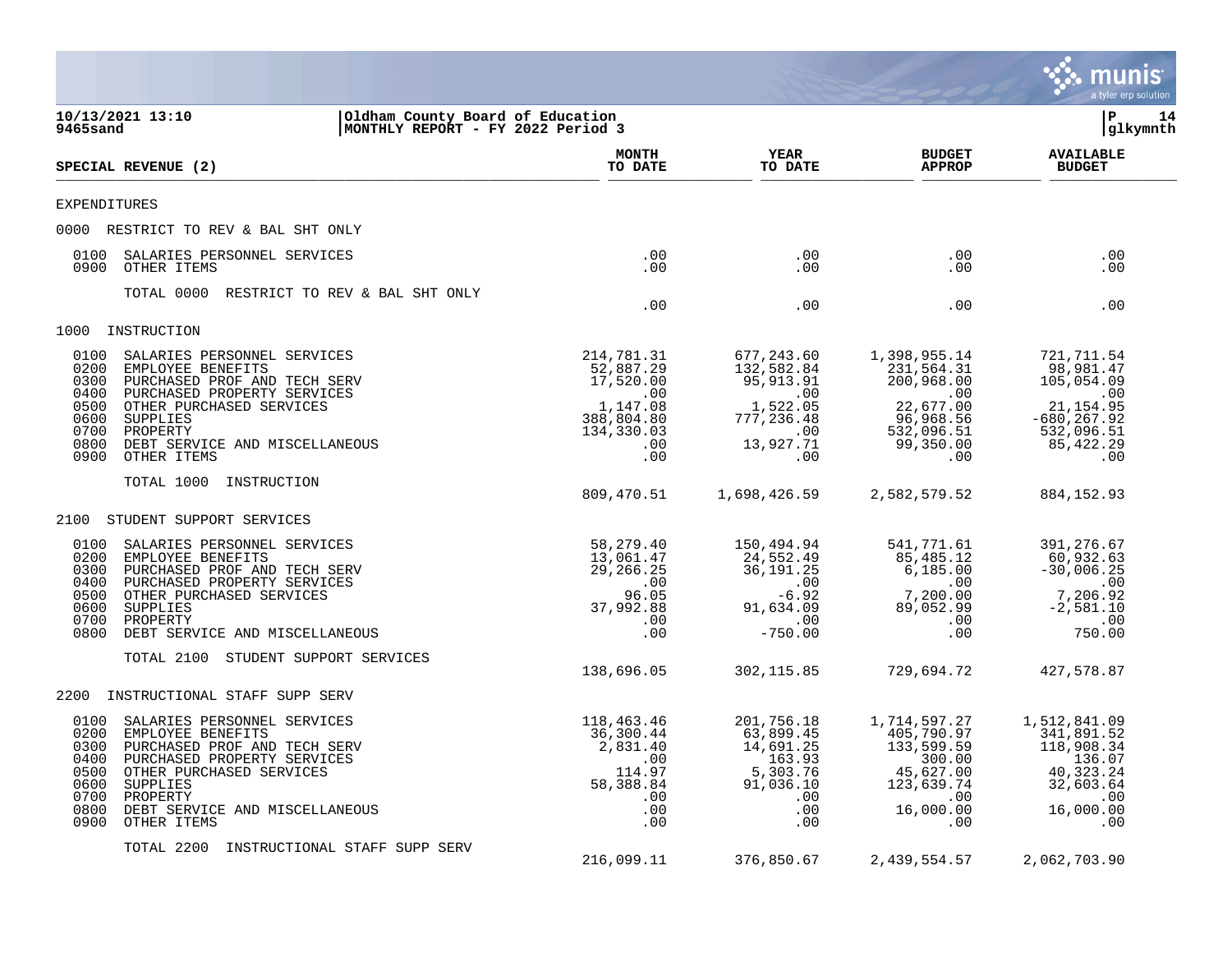|                                                                                                                                                                                        |                                              |                                                          |                                             | a tyler erp solution                                               |
|----------------------------------------------------------------------------------------------------------------------------------------------------------------------------------------|----------------------------------------------|----------------------------------------------------------|---------------------------------------------|--------------------------------------------------------------------|
| 10/13/2021 13:10<br>Oldham County Board of Education<br>MONTHLY REPORT - FY 2022 Period 3<br>9465sand                                                                                  |                                              |                                                          |                                             | l P<br>15<br> glkymnth                                             |
| SPECIAL REVENUE (2)                                                                                                                                                                    | <b>MONTH</b><br>TO DATE                      | <b>YEAR</b><br>TO DATE                                   | <b>BUDGET</b><br><b>APPROP</b>              | <b>AVAILABLE</b><br><b>BUDGET</b>                                  |
| 2300 DISTRICT ADMIN SUPPORT                                                                                                                                                            |                                              |                                                          |                                             |                                                                    |
| 0300<br>PURCHASED PROF AND TECH SERV<br>0500<br>OTHER PURCHASED SERVICES                                                                                                               | .00<br>.00                                   | .00<br>.00                                               | .00<br>.00                                  | .00<br>.00                                                         |
| TOTAL 2300 DISTRICT ADMIN SUPPORT                                                                                                                                                      | .00                                          | .00                                                      | .00                                         | .00                                                                |
| 2400<br>SCHOOL ADMIN SUPPORT                                                                                                                                                           |                                              |                                                          |                                             |                                                                    |
| 0100<br>SALARIES PERSONNEL SERVICES<br>0200<br>EMPLOYEE BENEFITS                                                                                                                       | .00<br>.00                                   | .00<br>.00                                               | .00<br>.00                                  | .00<br>.00                                                         |
| TOTAL 2400 SCHOOL ADMIN SUPPORT                                                                                                                                                        | .00                                          | .00                                                      | .00                                         | .00                                                                |
| 2500<br>BUSINESS SUPPORT SERVICES                                                                                                                                                      |                                              |                                                          |                                             |                                                                    |
| 0100<br>SALARIES PERSONNEL SERVICES<br>0200<br>EMPLOYEE BENEFITS<br>OTHER PURCHASED SERVICES<br>0500<br><b>SUPPLIES</b><br>0600                                                        | .00<br>.00<br>.00<br>.00                     | .00<br>.00<br>.00<br>.00                                 | .00<br>.00<br>.00<br>.00                    | .00<br>.00<br>.00<br>.00                                           |
| TOTAL 2500<br>BUSINESS SUPPORT SERVICES                                                                                                                                                | .00                                          | .00                                                      | .00                                         | .00                                                                |
| 2600<br>PLANT OPERATIONS AND MAINTENANCE                                                                                                                                               |                                              |                                                          |                                             |                                                                    |
| 0100<br>SALARIES PERSONNEL SERVICES<br>0200<br>EMPLOYEE BENEFITS<br>PURCHASED PROF AND TECH SERV<br>0300<br>OTHER PURCHASED SERVICES<br>0500<br>0600<br>SUPPLIES<br>PROPERTY<br>0700   | .00<br>.00<br>.00<br>.00<br>.00<br>.00       | .00<br>.00<br>.00<br>.00<br>.00<br>.00                   | .00<br>.00<br>$.00 \,$<br>.00<br>.00<br>.00 | .00<br>.00<br>.00<br>.00<br>.00<br>.00                             |
| TOTAL 2600 PLANT OPERATIONS AND MAINTENANCE                                                                                                                                            | .00                                          | .00                                                      | .00                                         | .00                                                                |
| STUDENT TRANSPORTATION<br>2700                                                                                                                                                         |                                              |                                                          |                                             |                                                                    |
| 0100<br>SALARIES PERSONNEL SERVICES<br>0200<br>EMPLOYEE BENEFITS<br>0500<br>OTHER PURCHASED SERVICES<br>0600<br>SUPPLIES<br>0700<br>PROPERTY<br>DEBT SERVICE AND MISCELLANEOUS<br>0800 | .00<br>.00<br>.00<br>12,297.71<br>.00<br>.00 | 50,820.49<br>19,063.18<br>.00<br>12,297.71<br>.00<br>.00 | .00<br>.00<br>.00<br>.00<br>.00<br>$.00 \,$ | $-50,820.49$<br>$-19,063.18$<br>.00<br>$-12, 297.71$<br>.00<br>.00 |
| TOTAL 2700 STUDENT TRANSPORTATION                                                                                                                                                      | 12,297.71                                    | 82,181.38                                                | .00                                         | $-82, 181.38$                                                      |
| 3100 FOOD SERVICE OPERATION                                                                                                                                                            |                                              |                                                          |                                             |                                                                    |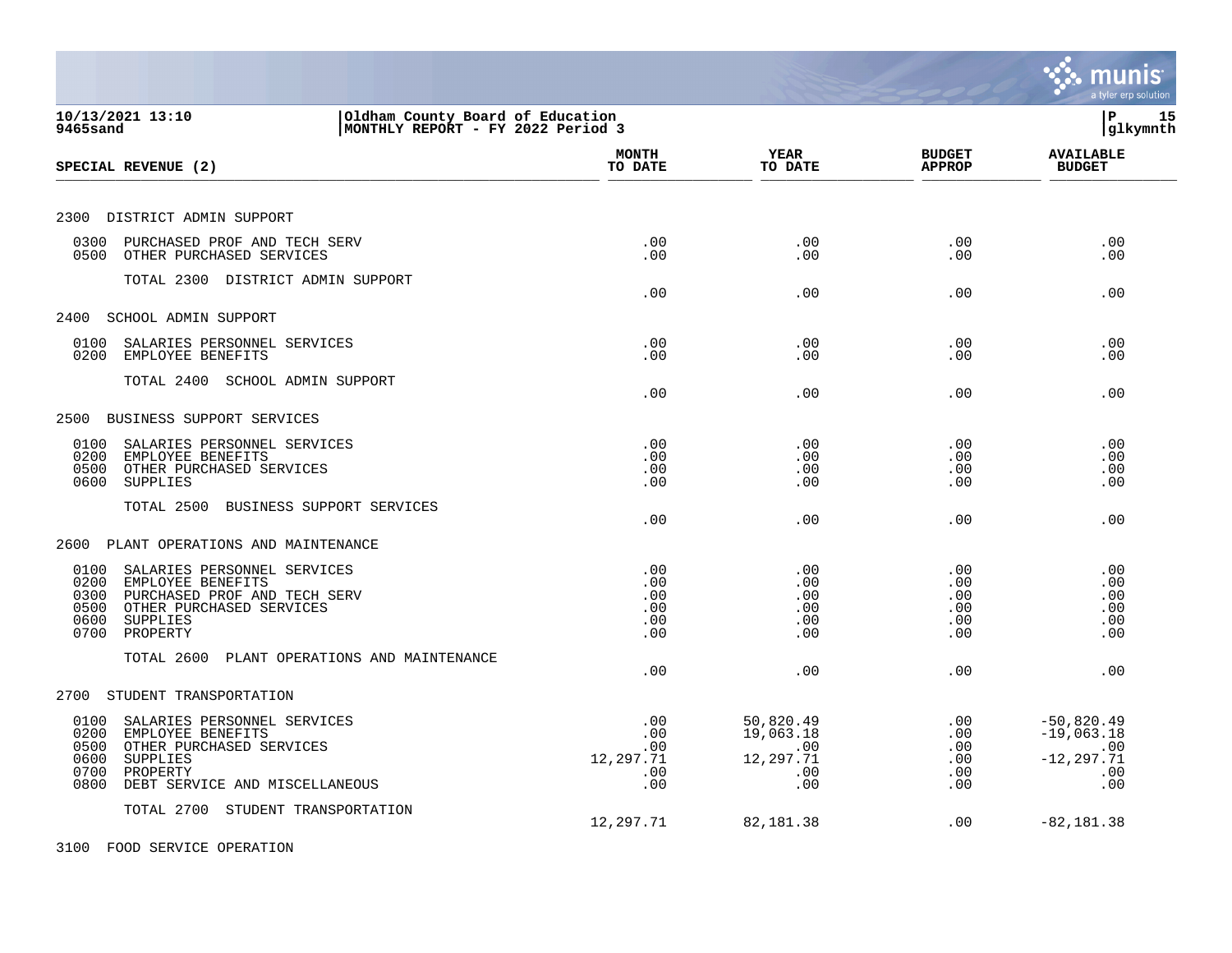

| 9465sand                                             | 10/13/2021 13:10                                                                                                                                                       | Oldham County Board of Education<br>MONTHLY REPORT - FY 2022 Period 3 |                                                                 |                                                                                  | 16<br>l P<br>glkymnth                                                                  |
|------------------------------------------------------|------------------------------------------------------------------------------------------------------------------------------------------------------------------------|-----------------------------------------------------------------------|-----------------------------------------------------------------|----------------------------------------------------------------------------------|----------------------------------------------------------------------------------------|
|                                                      | SPECIAL REVENUE (2)                                                                                                                                                    | <b>MONTH</b><br>TO DATE                                               | YEAR<br>TO DATE                                                 | <b>BUDGET</b><br><b>APPROP</b>                                                   | <b>AVAILABLE</b><br><b>BUDGET</b>                                                      |
| 0600<br>0700                                         | <b>SUPPLIES</b><br>PROPERTY                                                                                                                                            | .00<br>.00                                                            | .00<br>.00                                                      | .00<br>.00                                                                       | .00<br>.00                                                                             |
|                                                      | TOTAL 3100<br>FOOD SERVICE OPERATION                                                                                                                                   | .00                                                                   | .00                                                             | .00                                                                              | .00                                                                                    |
| 3200                                                 | DAY CARE OPERATIONS                                                                                                                                                    |                                                                       |                                                                 |                                                                                  |                                                                                        |
| 0100<br>0200<br>0600<br>0800                         | SALARIES PERSONNEL SERVICES<br>EMPLOYEE BENEFITS<br>SUPPLIES<br>DEBT SERVICE AND MISCELLANEOUS                                                                         | 102,400.78<br>57,583.82<br>5,493.95<br>6,802.61                       | 431,698.24<br>217,351.57<br>82,041.02<br>24,919.09              | .00<br>.00<br>.00<br>.00                                                         | $-431,698.24$<br>$-217, 351.57$<br>$-82,041.02$<br>$-24,919.09$                        |
|                                                      | TOTAL 3200 DAY CARE OPERATIONS                                                                                                                                         | 172,281.16                                                            | 756,009.92                                                      | .00                                                                              | $-756,009.92$                                                                          |
|                                                      | 3300 COMMUNITY SERVICES                                                                                                                                                |                                                                       |                                                                 |                                                                                  |                                                                                        |
| 0100<br>0200<br>0300<br>0500<br>0600<br>0700<br>0800 | SALARIES PERSONNEL SERVICES<br>EMPLOYEE BENEFITS<br>PURCHASED PROF AND TECH SERV<br>OTHER PURCHASED SERVICES<br>SUPPLIES<br>PROPERTY<br>DEBT SERVICE AND MISCELLANEOUS | 6,437.69<br>694.61<br>97.00<br>26.40<br>122.49<br>.00<br>.00          | 19,143.39<br>1,927.83<br>97.00<br>26.40<br>122.49<br>.00<br>.00 | 120,614.00<br>14, 111.00<br>1,600.00<br>4,400.00<br>21,059.74<br>.00<br>4,379.00 | 101,470.61<br>12,183.17<br>1,503.00<br>4,373.60<br>20,937.25<br>$\cdot$ 00<br>4,379.00 |
|                                                      | TOTAL 3300 COMMUNITY SERVICES                                                                                                                                          | 7,378.19                                                              | 21, 317. 11                                                     | 166,163.74                                                                       | 144,846.63                                                                             |
|                                                      | 4300 ARCHITECTURAL/ENGIN                                                                                                                                               |                                                                       |                                                                 |                                                                                  |                                                                                        |
| 0400<br>0700                                         | PURCHASED PROPERTY SERVICES<br>PROPERTY                                                                                                                                | .00<br>.00                                                            | .00<br>.00                                                      | .00<br>.00                                                                       | .00<br>.00                                                                             |
|                                                      | TOTAL 4300 ARCHITECTURAL/ENGIN                                                                                                                                         | .00                                                                   | .00                                                             | .00                                                                              | .00                                                                                    |
| 4900                                                 | OTHER - FACILITIES                                                                                                                                                     |                                                                       |                                                                 |                                                                                  |                                                                                        |
| 0400                                                 | PURCHASED PROPERTY SERVICES                                                                                                                                            | .00                                                                   | .00                                                             | .00                                                                              | .00                                                                                    |
|                                                      | TOTAL 4900 OTHER - FACILITIES                                                                                                                                          | .00                                                                   | .00                                                             | .00                                                                              | .00                                                                                    |
| 5200                                                 | FUND TRANSFERS                                                                                                                                                         |                                                                       |                                                                 |                                                                                  |                                                                                        |
| 0100<br>0200<br>0900                                 | SALARIES PERSONNEL SERVICES<br>EMPLOYEE BENEFITS<br>OTHER ITEMS                                                                                                        | .00<br>.00<br>.00                                                     | .00<br>.00<br>.00                                               | .00<br>.00<br>.00                                                                | .00<br>.00<br>.00                                                                      |

TOTAL 5200 FUND TRANSFERS

.00 .00 .00 .00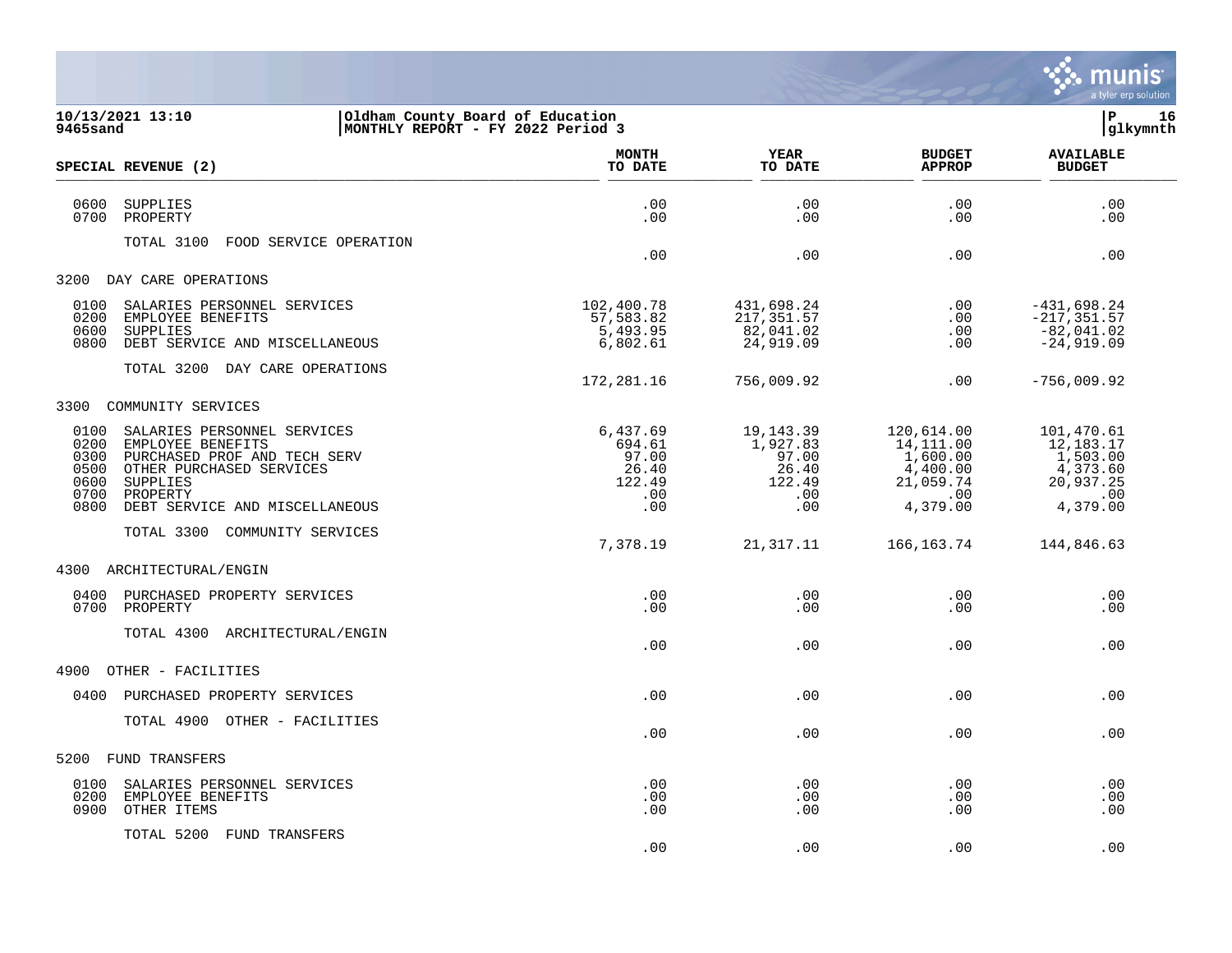|                               |                                                                        |                        |                                | <b>munis</b><br>a tyler erp solution |
|-------------------------------|------------------------------------------------------------------------|------------------------|--------------------------------|--------------------------------------|
| 10/13/2021 13:10<br>9465sand  | Oldham County Board of Education<br> MONTHLY REPORT - FY 2022 Period 3 |                        |                                | 17<br> glkymnth                      |
| SPECIAL REVENUE (2)           | <b>MONTH</b><br>TO DATE                                                | <b>YEAR</b><br>TO DATE | <b>BUDGET</b><br><b>APPROP</b> | <b>AVAILABLE</b><br><b>BUDGET</b>    |
| TOTAL EXPENDITURES            | 1,356,222.73                                                           | 3,236,901.52           | 5,917,992.55                   | 2,681,091.03                         |
| TOTAL FOR SPECIAL REVENUE (2) | $-68,851.70$                                                           | $-368,716.83$          | .00                            | 368,716.83                           |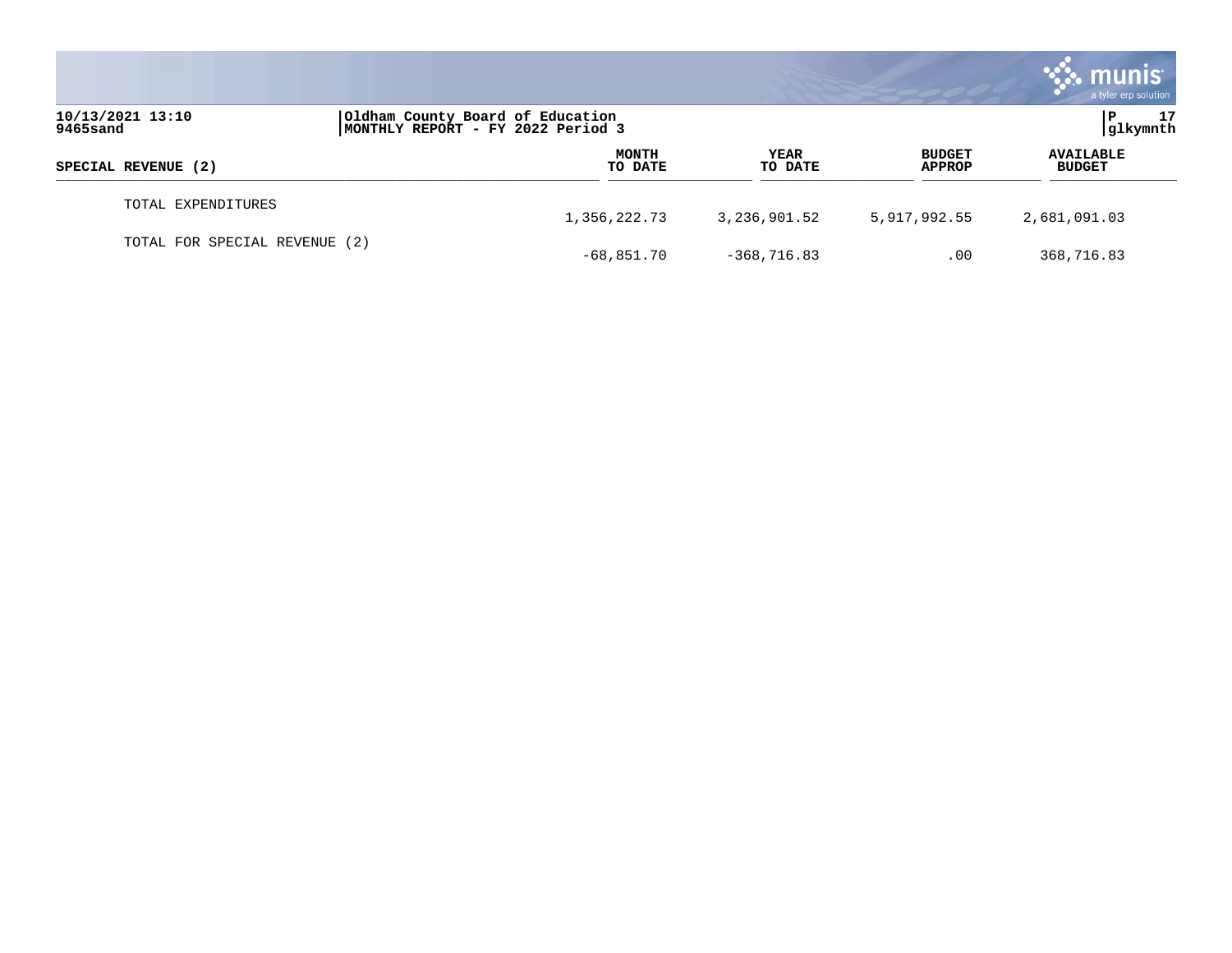|                                                                                                                                                          |                                                                       |                                                    |                                | munis<br>a tyler erp solution                                    |
|----------------------------------------------------------------------------------------------------------------------------------------------------------|-----------------------------------------------------------------------|----------------------------------------------------|--------------------------------|------------------------------------------------------------------|
| 10/13/2021 13:10<br>9465sand                                                                                                                             | Oldham County Board of Education<br>MONTHLY REPORT - FY 2022 Period 3 |                                                    |                                | P<br>18<br>glkymnth                                              |
| DISTRICT ACTIVITY FUND 21 AY (                                                                                                                           | <b>MONTH</b><br>TO DATE                                               | <b>YEAR</b><br>TO DATE                             | <b>BUDGET</b><br><b>APPROP</b> | <b>AVAILABLE</b><br><b>BUDGET</b>                                |
| <b>REVENUES</b>                                                                                                                                          |                                                                       |                                                    |                                |                                                                  |
| 0999 BEGINNING BALANCE                                                                                                                                   |                                                                       |                                                    |                                |                                                                  |
| TOTAL 0999 BEGINNING BALANCE                                                                                                                             | .00                                                                   | 1,656,502.27                                       | 1,656,502.27                   | .00                                                              |
| RECEIPTS                                                                                                                                                 |                                                                       |                                                    |                                |                                                                  |
| REVENUE FROM LOCAL SOURCES                                                                                                                               |                                                                       |                                                    |                                |                                                                  |
| EARNINGS ON INVESTMENTS                                                                                                                                  |                                                                       |                                                    |                                |                                                                  |
| 1510 INTEREST ON INVESTMENTS                                                                                                                             | 311.83                                                                | 597.64                                             | .00                            | $-597.64$                                                        |
| TOTAL EARNINGS ON INVESTMENTS                                                                                                                            | 311.83                                                                | 597.64                                             | .00                            | $-597.64$                                                        |
| STUDENT ACTIVITIES                                                                                                                                       |                                                                       |                                                    |                                |                                                                  |
| 1710 ADMISSIONS - DISTRICT ACTIVITY<br>1720 BOOKSTORE SALES-DISTRICT ACTIV<br>1740 STUDENT FEES-DISTRICT ACTIVITY<br>1790 OTHER DIST/STUDENT ACTIVIT INC | 22,729.70<br>2,894.87<br>410,794.95<br>8,099.55                       | 26,301.77<br>3,217.87<br>1,321,122.37<br>55,400.68 | .00<br>.00<br>$.00 \,$<br>.00  | $-26, 301.77$<br>$-3, 217.87$<br>$-1,321,122.37$<br>$-55,400.68$ |
| TOTAL STUDENT ACTIVITIES                                                                                                                                 | 444,519.07                                                            | 1,406,042.69                                       | $.00 \,$                       | $-1,406,042.69$                                                  |
| OTHER REVENUE FROM LOCAL SOURCES                                                                                                                         |                                                                       |                                                    |                                |                                                                  |
| 1920 CONTRIBUTIONS / DONATIONS                                                                                                                           | 37, 477.19                                                            | 153,458.33                                         | .00                            | $-153, 458.33$                                                   |
| TOTAL OTHER REVENUE FROM LOCAL SOURCES                                                                                                                   | 37, 477.19                                                            | 153,458.33                                         | .00                            | $-153, 458.33$                                                   |
| TOTAL REVENUE FROM LOCAL SOURCES                                                                                                                         | 482,308.09                                                            | 1,560,098.66                                       | .00                            | $-1,560,098.66$                                                  |
| TOTAL RECEIPTS                                                                                                                                           | 482,308.09                                                            | 1,560,098.66                                       | $.00 \,$                       | $-1,560,098.66$                                                  |
| TOTAL REVENUE                                                                                                                                            | 482,308.09                                                            | 3, 216, 600.93                                     | 1,656,502.27                   | $-1,560,098.66$                                                  |

a sa mga magaalang na mga magaalang ng mga magaalang ng mga magaalang ng magaalang ng magaalang ng magaalang n

the contract of the contract of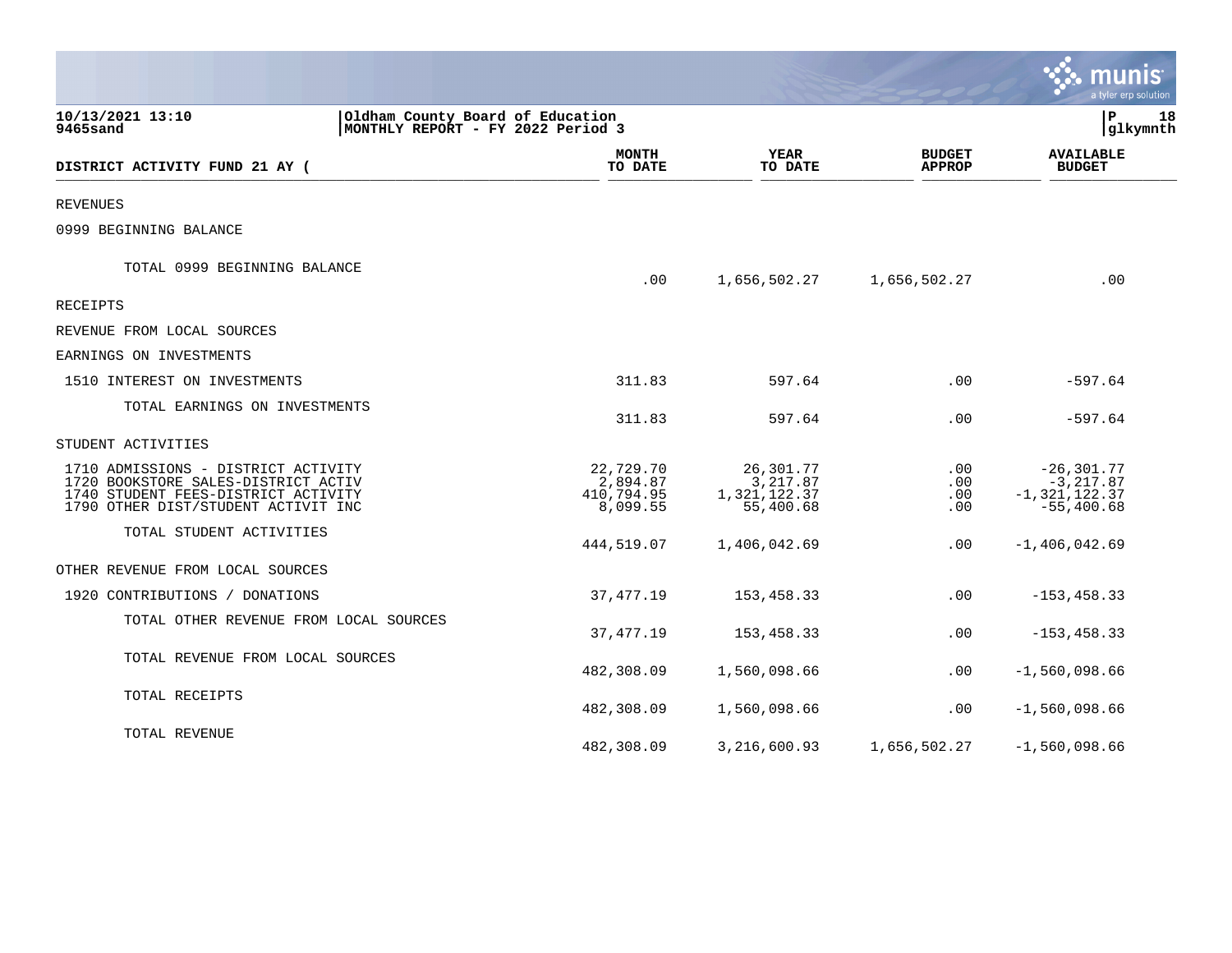

| 10/13/2021 13:10<br>Oldham County Board of Education<br>MONTHLY REPORT - FY 2022 Period 3<br>9465sand                                                                                                                                             |                                             |                                                                              |                                                                                        | lР<br>19<br>glkymnth                                   |                                                                                                             |  |
|---------------------------------------------------------------------------------------------------------------------------------------------------------------------------------------------------------------------------------------------------|---------------------------------------------|------------------------------------------------------------------------------|----------------------------------------------------------------------------------------|--------------------------------------------------------|-------------------------------------------------------------------------------------------------------------|--|
| DISTRICT ACTIVITY FUND 21 AY (                                                                                                                                                                                                                    |                                             | <b>MONTH</b><br>TO DATE                                                      | <b>YEAR</b><br>TO DATE                                                                 | <b>BUDGET</b><br><b>APPROP</b>                         | <b>AVAILABLE</b><br><b>BUDGET</b>                                                                           |  |
| EXPENDITURES                                                                                                                                                                                                                                      |                                             |                                                                              |                                                                                        |                                                        |                                                                                                             |  |
| 0000 RESTRICT TO REV & BAL SHT ONLY                                                                                                                                                                                                               |                                             |                                                                              |                                                                                        |                                                        |                                                                                                             |  |
| 0100<br>SALARIES PERSONNEL SERVICES<br>0200<br>EMPLOYEE BENEFITS                                                                                                                                                                                  |                                             | 182.70<br>67.79                                                              | 182.70<br>67.79                                                                        | .00<br>.00                                             | $-182.70$<br>$-67.79$                                                                                       |  |
|                                                                                                                                                                                                                                                   | TOTAL 0000 RESTRICT TO REV & BAL SHT ONLY   | 250.49                                                                       | 250.49                                                                                 | .00                                                    | $-250.49$                                                                                                   |  |
| 1000 INSTRUCTION                                                                                                                                                                                                                                  |                                             |                                                                              |                                                                                        |                                                        |                                                                                                             |  |
| 0100<br>SALARIES PERSONNEL SERVICES<br>0200<br>EMPLOYEE BENEFITS<br>PURCHASED PROF AND TECH SERV<br>0300<br>PURCHASED PROPERTY SERVICES<br>0400<br>0500<br>OTHER PURCHASED SERVICES<br>0600<br>SUPPLIES<br>0800<br>DEBT SERVICE AND MISCELLANEOUS |                                             | 7,481.30<br>650.33<br>.00<br>26,664.89<br>1,260.00<br>172,585.96<br>5,955.00 | 38,086.30<br>3,885.14<br>13,260.00<br>53,509.46<br>6,008.01<br>308,053.88<br>10,845.37 | .00<br>.00<br>.00<br>.00<br>.00<br>1,621,094.27<br>.00 | $-38,086.30$<br>$-3,885.14$<br>$-13, 260.00$<br>$-53,509.46$<br>$-6,008.01$<br>1,313,040.39<br>$-10,845.37$ |  |
| TOTAL 1000 INSTRUCTION                                                                                                                                                                                                                            |                                             | 214,597.48                                                                   | 433,648.16                                                                             |                                                        |                                                                                                             |  |
| 2600 PLANT OPERATIONS AND MAINTENANCE                                                                                                                                                                                                             |                                             |                                                                              |                                                                                        |                                                        |                                                                                                             |  |
| 0400<br>PURCHASED PROPERTY SERVICES<br>0600<br>SUPPLIES                                                                                                                                                                                           |                                             | 4,458.50<br>.00                                                              | 4,458.50<br>.00                                                                        | .00<br>35,408.00                                       | $-4, 458.50$<br>35,408.00                                                                                   |  |
|                                                                                                                                                                                                                                                   | TOTAL 2600 PLANT OPERATIONS AND MAINTENANCE | 4,458.50                                                                     | 4,458.50                                                                               | 35,408.00                                              | 30,949.50                                                                                                   |  |
| 5200<br>FUND TRANSFERS                                                                                                                                                                                                                            |                                             |                                                                              |                                                                                        |                                                        |                                                                                                             |  |
| 0900 OTHER ITEMS                                                                                                                                                                                                                                  |                                             | 101,698.74                                                                   | 120,336.48                                                                             | .00                                                    | $-120, 336.48$                                                                                              |  |
| TOTAL 5200 FUND TRANSFERS                                                                                                                                                                                                                         |                                             | 101,698.74                                                                   | 120,336.48                                                                             | .00                                                    | $-120, 336.48$                                                                                              |  |
| 5300 CONTINGENCY                                                                                                                                                                                                                                  |                                             |                                                                              |                                                                                        |                                                        |                                                                                                             |  |
| 0840<br>CONTINGENCY                                                                                                                                                                                                                               |                                             | .00                                                                          | 1,656,502.27                                                                           | .00                                                    | $-1,656,502.27$                                                                                             |  |
| TOTAL 5300 CONTINGENCY                                                                                                                                                                                                                            |                                             | .00                                                                          | 1,656,502.27                                                                           | .00                                                    | $-1,656,502.27$                                                                                             |  |
| TOTAL EXPENDITURES                                                                                                                                                                                                                                |                                             | 321,005.21                                                                   |                                                                                        | 2, 215, 195.90 1, 656, 502.27                          | $-558,693.63$                                                                                               |  |
|                                                                                                                                                                                                                                                   | TOTAL FOR DISTRICT ACTIVITY FUND 21 AY (21) | 161,302.88                                                                   | 1,001,405.03                                                                           | .00                                                    | $-1,001,405.03$                                                                                             |  |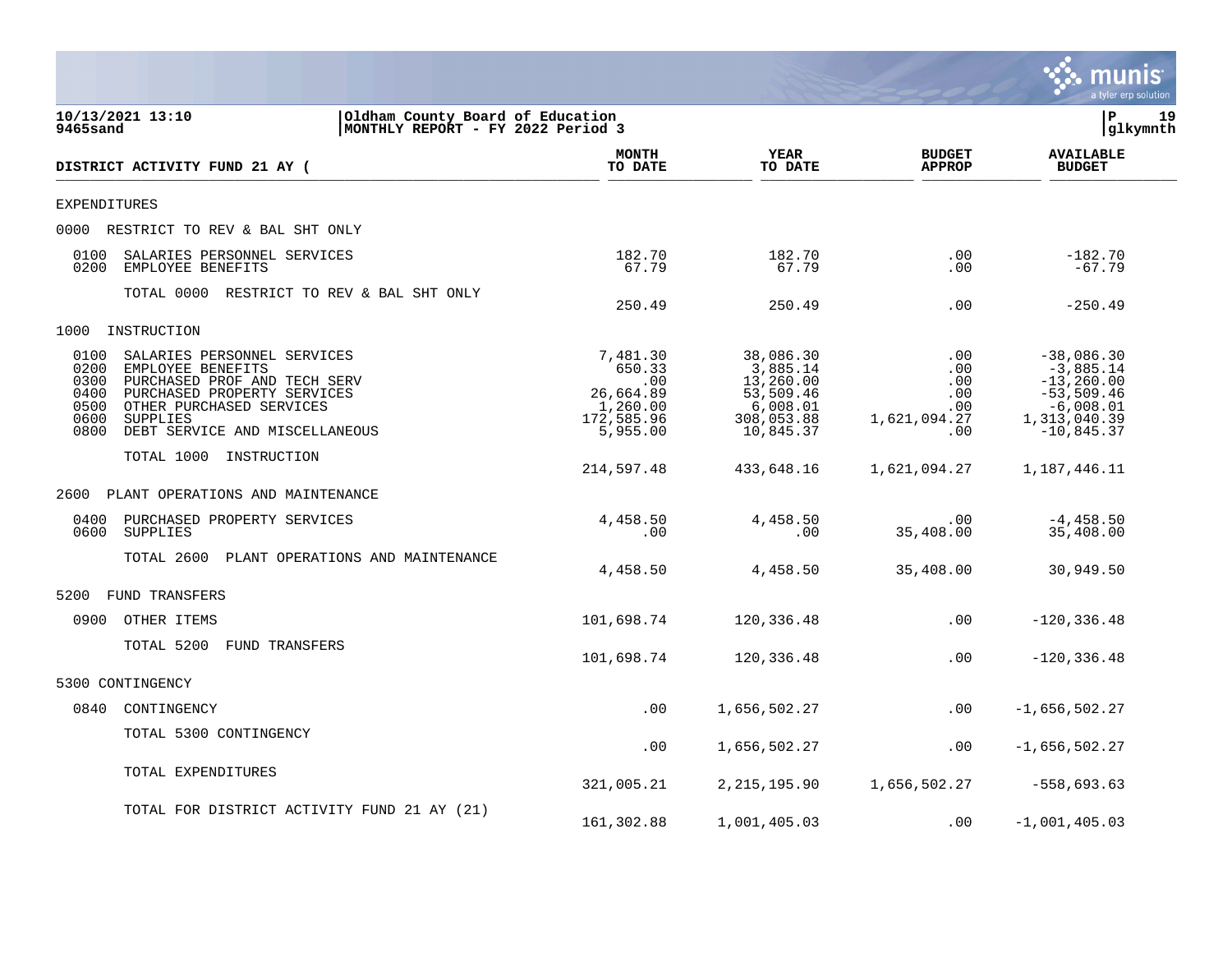|                                                                                                                                                                                                                                                                                                           |                                                            |                                                                   |                                                                                  | munis<br>a tyler erp solution                                           |    |
|-----------------------------------------------------------------------------------------------------------------------------------------------------------------------------------------------------------------------------------------------------------------------------------------------------------|------------------------------------------------------------|-------------------------------------------------------------------|----------------------------------------------------------------------------------|-------------------------------------------------------------------------|----|
| 10/13/2021 13:10<br>Oldham County Board of Education<br>MONTHLY REPORT - FY 2022 Period 3<br>9465sand                                                                                                                                                                                                     |                                                            |                                                                   |                                                                                  | l P<br> glkymnth                                                        | 20 |
| DISTRICT ACTIVITY FUND 22 MY (                                                                                                                                                                                                                                                                            | <b>MONTH</b><br>TO DATE                                    | YEAR<br>TO DATE                                                   | <b>BUDGET</b><br><b>APPROP</b>                                                   | <b>AVAILABLE</b><br><b>BUDGET</b>                                       |    |
| <b>REVENUES</b>                                                                                                                                                                                                                                                                                           |                                                            |                                                                   |                                                                                  |                                                                         |    |
| 0999 BEGINNING BALANCE                                                                                                                                                                                                                                                                                    |                                                            |                                                                   |                                                                                  |                                                                         |    |
| TOTAL 0999 BEGINNING BALANCE                                                                                                                                                                                                                                                                              | .00                                                        | .00                                                               | 244, 207.65                                                                      | 244, 207.65                                                             |    |
| RECEIPTS                                                                                                                                                                                                                                                                                                  |                                                            |                                                                   |                                                                                  |                                                                         |    |
| REVENUE FROM LOCAL SOURCES                                                                                                                                                                                                                                                                                |                                                            |                                                                   |                                                                                  |                                                                         |    |
| EARNINGS ON INVESTMENTS                                                                                                                                                                                                                                                                                   |                                                            |                                                                   |                                                                                  |                                                                         |    |
| 1510 INTEREST ON INVESTMENTS                                                                                                                                                                                                                                                                              | .00                                                        | .00                                                               | .00                                                                              | .00                                                                     |    |
| TOTAL EARNINGS ON INVESTMENTS                                                                                                                                                                                                                                                                             | .00                                                        | .00                                                               | .00                                                                              | .00                                                                     |    |
| STUDENT ACTIVITIES                                                                                                                                                                                                                                                                                        |                                                            |                                                                   |                                                                                  |                                                                         |    |
| 1710 ADMISSIONS - DISTRICT ACTIVITY<br>1720 BOOKSTORE SALES-DISTRICT ACTIV<br>1730 CLUB DUES-DISTRICT ACTIVITY FD<br>1740 STUDENT FEES-DISTRICT ACTIVITY<br>1740 STUDENT FEES - ATHLETIC<br>1750 DONATIONS (DISTRCT ACTIVITY)<br>1790 OTHER DIST/STUDENT ACTIVIT INC<br>1790 FIELD TRIP FEES - OPER/MAINT | .00<br>.00<br>.00<br>.00<br>.00<br>.00<br>93,303.90<br>.00 | .00<br>.00<br>.00<br>700.00<br>.00<br>320.00<br>184,854.50<br>.00 | .00<br>$.00 \ \rm$<br>$.00 \ \rm$<br>.00<br>.00<br>$.00 \,$<br>398,475.18<br>.00 | .00<br>.00<br>.00<br>$-700.00$<br>.00<br>$-320.00$<br>213,620.68<br>.00 |    |
| TOTAL STUDENT ACTIVITIES                                                                                                                                                                                                                                                                                  | 93,303.90                                                  | 185,874.50                                                        | 398, 475. 18                                                                     | 212,600.68                                                              |    |
| OTHER REVENUE FROM LOCAL SOURCES                                                                                                                                                                                                                                                                          |                                                            |                                                                   |                                                                                  |                                                                         |    |
| 1920 CONTRIBUTIONS / DONATIONS                                                                                                                                                                                                                                                                            | .00                                                        | .00                                                               | .00                                                                              | .00                                                                     |    |
| TOTAL OTHER REVENUE FROM LOCAL SOURCES                                                                                                                                                                                                                                                                    | .00                                                        | .00                                                               | .00                                                                              | .00                                                                     |    |
| TOTAL REVENUE FROM LOCAL SOURCES                                                                                                                                                                                                                                                                          | 93,303.90                                                  | 185,874.50                                                        | 398,475.18                                                                       | 212,600.68                                                              |    |
| REVENUE FROM FEDERAL SOURCES                                                                                                                                                                                                                                                                              |                                                            |                                                                   |                                                                                  |                                                                         |    |
| RESTRICTED THROUGH THE STATE                                                                                                                                                                                                                                                                              |                                                            |                                                                   |                                                                                  |                                                                         |    |
| 4500 RESTRICTED FED THRU STATE                                                                                                                                                                                                                                                                            | .00                                                        | .00                                                               | .00                                                                              | .00                                                                     |    |
| TOTAL RESTRICTED THROUGH THE STATE                                                                                                                                                                                                                                                                        | .00                                                        | .00                                                               | .00                                                                              | .00                                                                     |    |
| TOTAL REVENUE FROM FEDERAL SOURCES                                                                                                                                                                                                                                                                        |                                                            |                                                                   |                                                                                  |                                                                         |    |

 $\mathcal{L}$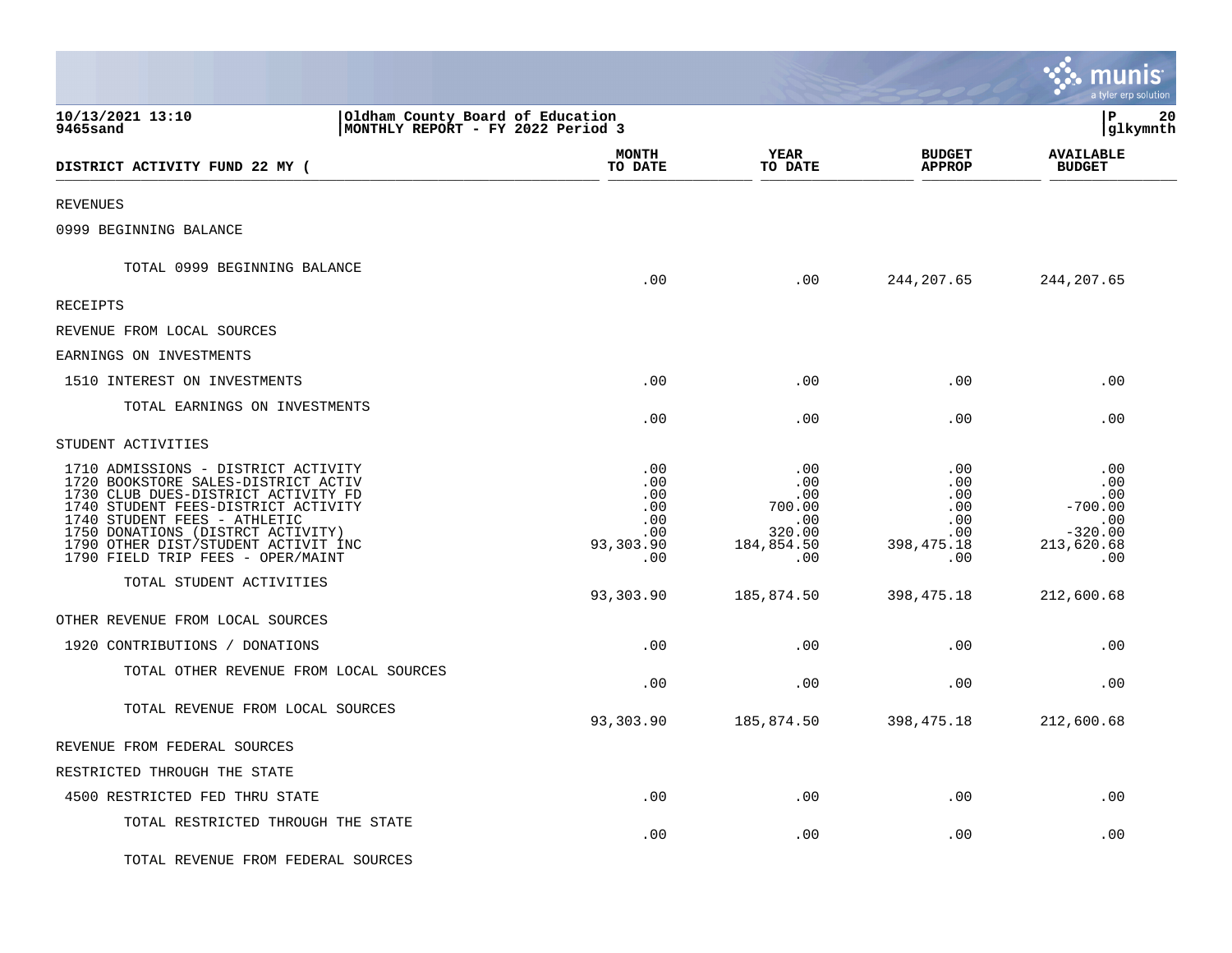

# **10/13/2021 13:10 |Oldham County Board of Education |P 21 9465sand |MONTHLY REPORT - FY 2022 Period 3 |glkymnth**

| DISTRICT ACTIVITY FUND 22 MY (                            | <b>MONTH</b><br>TO DATE | YEAR<br>TO DATE | <b>BUDGET</b><br><b>APPROP</b> | <b>AVAILABLE</b><br><b>BUDGET</b> |
|-----------------------------------------------------------|-------------------------|-----------------|--------------------------------|-----------------------------------|
|                                                           | .00                     | .00             | .00                            | .00                               |
| OTHER RECEIPTS                                            |                         |                 |                                |                                   |
| INTERFUND TRANSFERS                                       |                         |                 |                                |                                   |
| 5210 FUND TRANSFER<br>5210 FUND 22 PREV YR END BAL TRNSFR | .00<br>.00              | .00<br>.00      | .00<br>.00                     | .00<br>.00                        |
| TOTAL INTERFUND TRANSFERS                                 | .00                     | .00             | .00                            | .00                               |
| TOTAL OTHER RECEIPTS                                      | .00                     | .00             | .00                            | .00                               |
| TOTAL RECEIPTS                                            | 93,303.90               | 185,874.50      | 398,475.18                     | 212,600.68                        |
| TOTAL REVENUE                                             | 93,303.90               | 185,874.50      | 642,682.83                     | 456,808.33                        |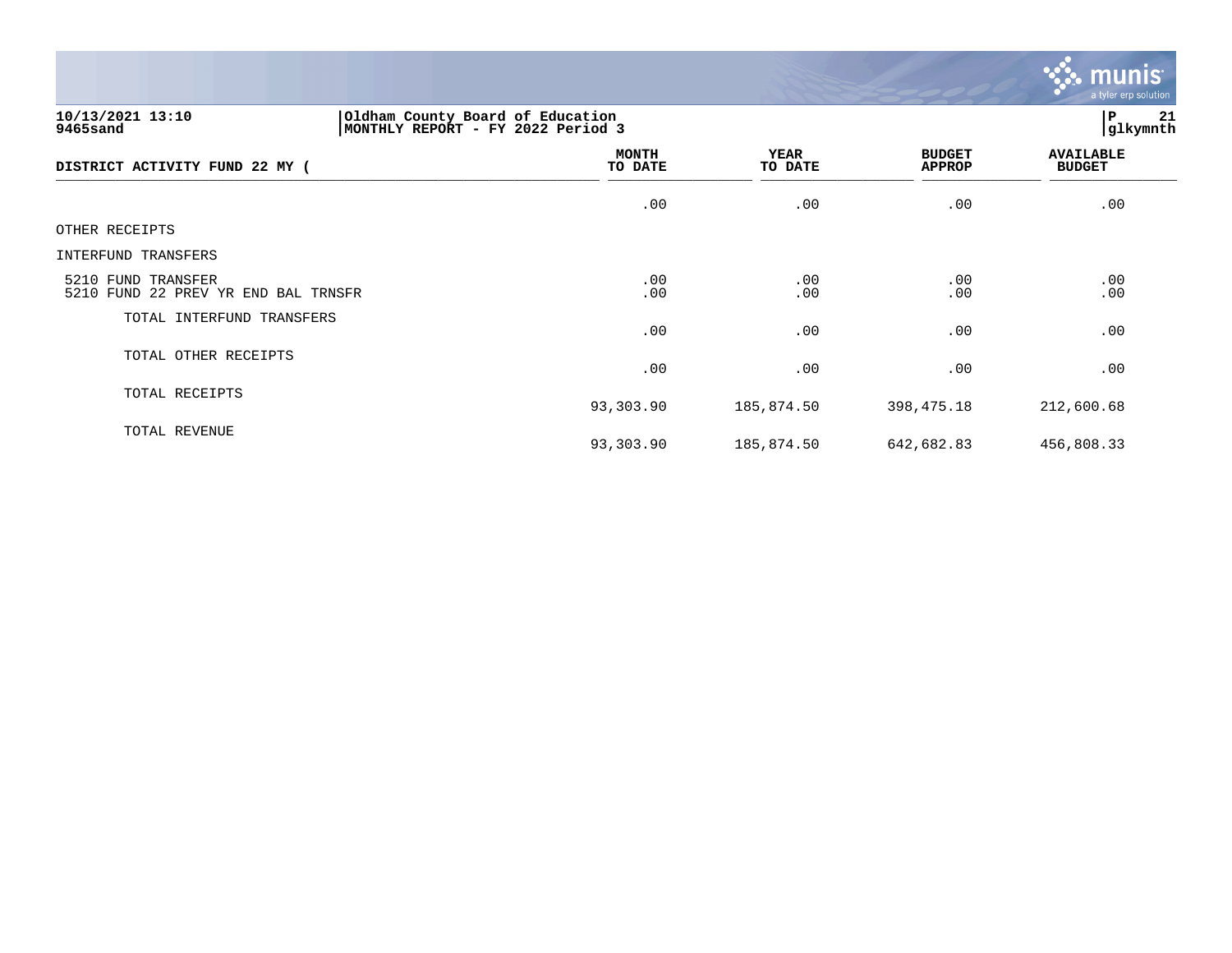|                                                                                                                                                                                                                                                                                                     |                                                                                |                                                                                         |                                                                                                      | a tyler erp solution                                                                                     |
|-----------------------------------------------------------------------------------------------------------------------------------------------------------------------------------------------------------------------------------------------------------------------------------------------------|--------------------------------------------------------------------------------|-----------------------------------------------------------------------------------------|------------------------------------------------------------------------------------------------------|----------------------------------------------------------------------------------------------------------|
| 10/13/2021 13:10<br>Oldham County Board of Education<br>9465sand<br>MONTHLY REPORT - FY 2022 Period 3                                                                                                                                                                                               |                                                                                |                                                                                         |                                                                                                      | ∣P<br>22<br>glkymnth                                                                                     |
| DISTRICT ACTIVITY FUND 22 MY (                                                                                                                                                                                                                                                                      | MONTH<br>TO DATE                                                               | YEAR<br>TO DATE                                                                         | <b>BUDGET</b><br><b>APPROP</b>                                                                       | <b>AVAILABLE</b><br><b>BUDGET</b>                                                                        |
| <b>EXPENDITURES</b>                                                                                                                                                                                                                                                                                 |                                                                                |                                                                                         |                                                                                                      |                                                                                                          |
| 0000 RESTRICT TO REV & BAL SHT ONLY                                                                                                                                                                                                                                                                 |                                                                                |                                                                                         |                                                                                                      |                                                                                                          |
| 0600<br>SUPPLIES<br>0900<br>OTHER ITEMS                                                                                                                                                                                                                                                             | .00<br>.00                                                                     | .00<br>.00                                                                              | .00<br>.00                                                                                           | .00<br>.00                                                                                               |
| TOTAL 0000<br>RESTRICT TO REV & BAL SHT ONLY                                                                                                                                                                                                                                                        | .00                                                                            | .00                                                                                     | .00                                                                                                  | .00                                                                                                      |
| 1000<br>INSTRUCTION                                                                                                                                                                                                                                                                                 |                                                                                |                                                                                         |                                                                                                      |                                                                                                          |
| 0100<br>SALARIES PERSONNEL SERVICES<br>0200<br>EMPLOYEE BENEFITS<br>0300<br>PURCHASED PROF AND TECH SERV<br>0400<br>PURCHASED PROPERTY SERVICES<br>0500<br>OTHER PURCHASED SERVICES<br>0600<br><b>SUPPLIES</b><br>0700<br>PROPERTY<br>0800<br>DEBT SERVICE AND MISCELLANEOUS<br>0900<br>OTHER ITEMS | 63,489.79<br>6,484.74<br>.00<br>.00<br>.00<br>8,493.05<br>.00<br>308.13<br>.00 | 133,130.03<br>15,954.82<br>600.00<br>.00<br>.00<br>21, 218.27<br>.00<br>2,541.21<br>.00 | 195,988.29<br>33,150.00<br>79,400.00<br>1,936.89<br>9,000.00<br>321,702.65<br>.00<br>1,505.00<br>.00 | 62,858.26<br>17, 195. 18<br>78,800.00<br>1,936.89<br>9,000.00<br>300,484.38<br>.00<br>$-1,036.21$<br>.00 |
| INSTRUCTION<br>TOTAL 1000                                                                                                                                                                                                                                                                           |                                                                                |                                                                                         |                                                                                                      |                                                                                                          |
|                                                                                                                                                                                                                                                                                                     | 78,775.71                                                                      | 173,444.33                                                                              | 642,682.83                                                                                           | 469,238.50                                                                                               |
| 2200<br>INSTRUCTIONAL STAFF SUPP SERV                                                                                                                                                                                                                                                               |                                                                                |                                                                                         |                                                                                                      |                                                                                                          |
| SALARIES PERSONNEL SERVICES<br>0100<br>0200<br>EMPLOYEE BENEFITS<br>0400<br>PURCHASED PROPERTY SERVICES<br>0600<br>SUPPLIES<br>0700<br>PROPERTY<br>0800<br>DEBT SERVICE AND MISCELLANEOUS                                                                                                           | .00<br>.00<br>.00<br>.00<br>.00<br>.00                                         | .00<br>.00<br>.00<br>.00<br>.00<br>.00                                                  | .00<br>.00<br>.00<br>.00<br>.00<br>.00                                                               | .00<br>.00<br>.00<br>.00<br>.00<br>.00                                                                   |
| TOTAL 2200<br>INSTRUCTIONAL STAFF SUPP SERV                                                                                                                                                                                                                                                         | .00                                                                            | .00                                                                                     | .00                                                                                                  | .00                                                                                                      |
| 2600<br>PLANT OPERATIONS AND MAINTENANCE                                                                                                                                                                                                                                                            |                                                                                |                                                                                         |                                                                                                      |                                                                                                          |
| 0200<br>EMPLOYEE BENEFITS<br>0300<br>PURCHASED PROF AND TECH SERV<br>PURCHASED PROPERTY SERVICES<br>0400<br>0600<br>SUPPLIES<br>0700<br>PROPERTY<br>0800<br>DEBT SERVICE AND MISCELLANEOUS                                                                                                          | .00<br>.00<br>.00<br>.00<br>.00<br>.00                                         | .00<br>.00<br>.00<br>.00<br>.00<br>.00                                                  | .00<br>.00<br>.00<br>.00<br>.00<br>.00                                                               | .00<br>.00<br>.00<br>.00<br>.00<br>.00                                                                   |
| TOTAL 2600 PLANT OPERATIONS AND MAINTENANCE                                                                                                                                                                                                                                                         | .00                                                                            | .00                                                                                     | .00                                                                                                  | .00                                                                                                      |
| 2700<br>STUDENT TRANSPORTATION                                                                                                                                                                                                                                                                      |                                                                                |                                                                                         |                                                                                                      |                                                                                                          |
| 0800<br>DEBT SERVICE AND MISCELLANEOUS                                                                                                                                                                                                                                                              | .00                                                                            | .00                                                                                     | .00                                                                                                  | .00                                                                                                      |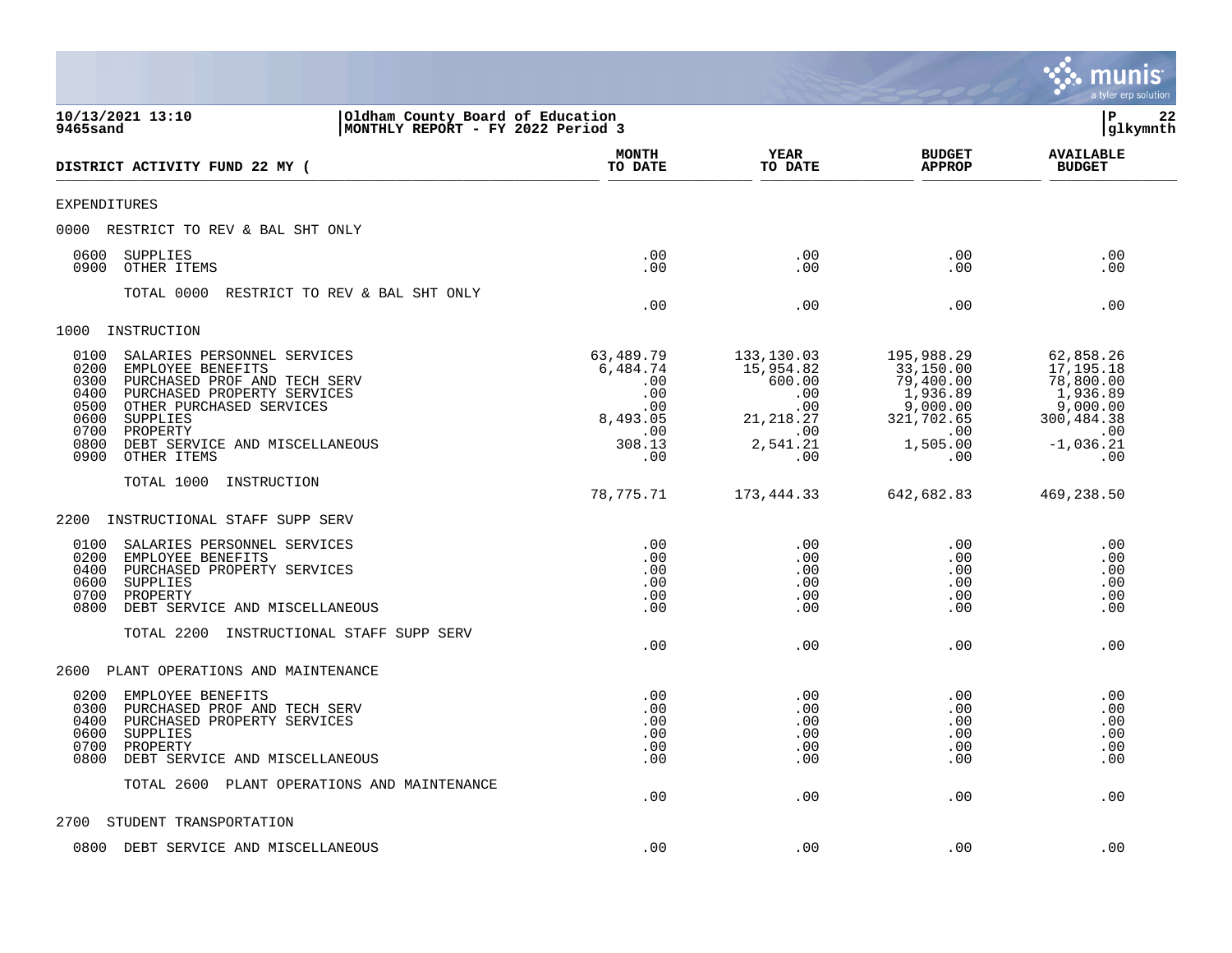

# **10/13/2021 13:10 |Oldham County Board of Education |P 23 9465sand |MONTHLY REPORT - FY 2022 Period 3 |glkymnth**

|                                             |                         |                 |                                | $\overline{\phantom{a}}$          |  |
|---------------------------------------------|-------------------------|-----------------|--------------------------------|-----------------------------------|--|
| DISTRICT ACTIVITY FUND 22 MY (              | <b>MONTH</b><br>TO DATE | YEAR<br>TO DATE | <b>BUDGET</b><br><b>APPROP</b> | <b>AVAILABLE</b><br><b>BUDGET</b> |  |
| TOTAL 2700<br>STUDENT TRANSPORTATION        | .00                     | .00             | .00                            | .00                               |  |
| 5200<br>FUND TRANSFERS                      |                         |                 |                                |                                   |  |
| 0900<br>OTHER ITEMS                         | .00                     | .00             | .00                            | .00                               |  |
| TOTAL 5200<br><b>FUND TRANSFERS</b>         | .00                     | .00             | .00                            | .00                               |  |
| TOTAL EXPENDITURES                          | 78,775.71               | 173,444.33      | 642,682.83                     | 469,238.50                        |  |
| TOTAL FOR DISTRICT ACTIVITY FUND 22 MY (22) | 14,528.19               | 12,430.17       | .00                            | $-12,430.17$                      |  |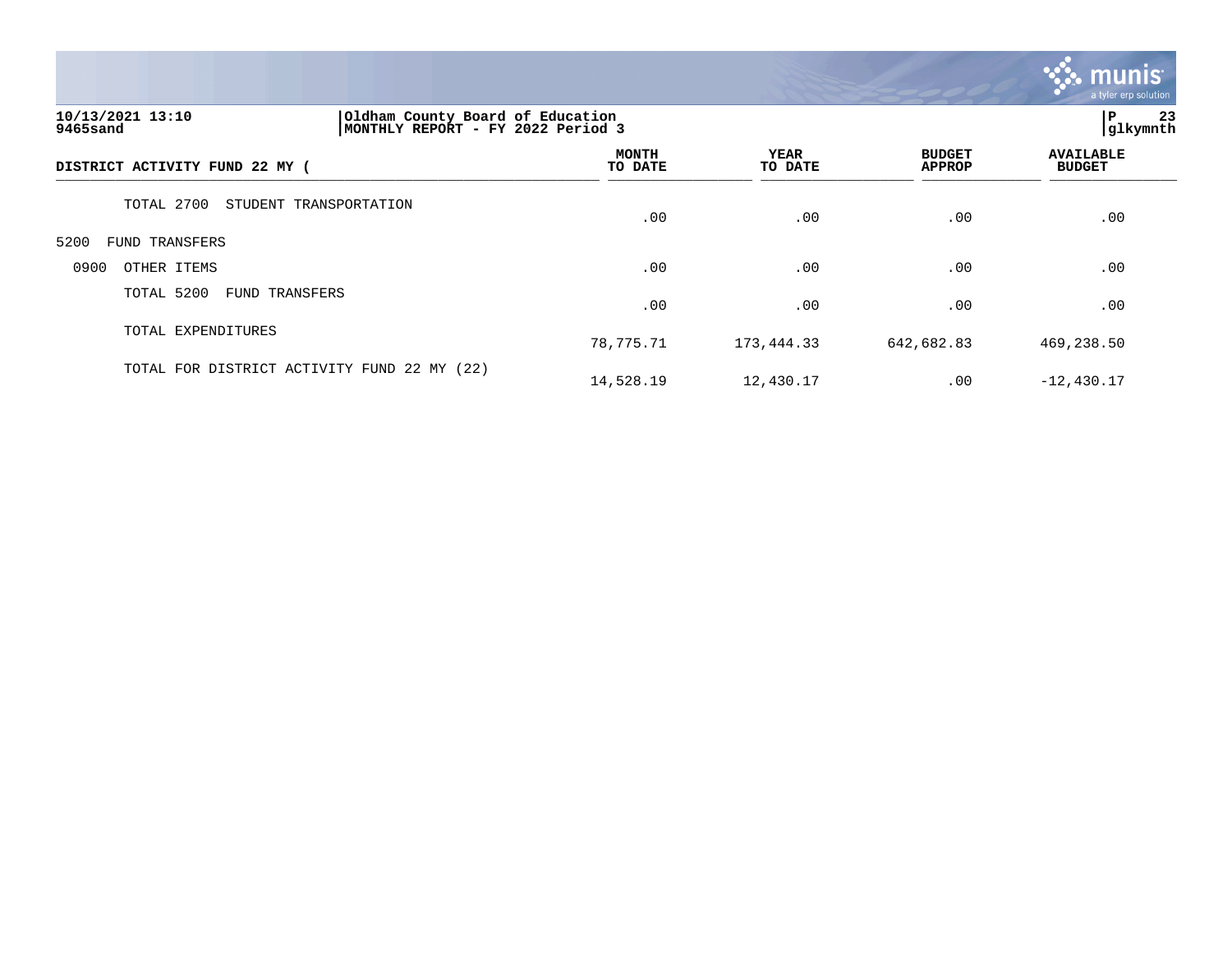|                                                                            |                                                                       |                        |                                | <u>munis'</u><br>a tyler erp solution |
|----------------------------------------------------------------------------|-----------------------------------------------------------------------|------------------------|--------------------------------|---------------------------------------|
| 10/13/2021 13:10<br>9465sand                                               | Oldham County Board of Education<br>MONTHLY REPORT - FY 2022 Period 3 |                        |                                | $\mathbf P$<br>24<br>glkymnth         |
| SCHOOL ACTIVITY FUND 25 (25)                                               | <b>MONTH</b><br>TO DATE                                               | <b>YEAR</b><br>TO DATE | <b>BUDGET</b><br><b>APPROP</b> | <b>AVAILABLE</b><br><b>BUDGET</b>     |
| <b>REVENUES</b>                                                            |                                                                       |                        |                                |                                       |
| 0999 BEGINNING BALANCE                                                     |                                                                       |                        |                                |                                       |
| TOTAL 0999 BEGINNING BALANCE                                               | 1,001,077.00                                                          | 1,001,077.00           | .00                            | $-1,001,077.00$                       |
| RECEIPTS                                                                   |                                                                       |                        |                                |                                       |
| REVENUE FROM LOCAL SOURCES                                                 |                                                                       |                        |                                |                                       |
| STUDENT ACTIVITIES                                                         |                                                                       |                        |                                |                                       |
| 1740 STUDENT FEES-DISTRICT ACTIVITY<br>1790 OTHER DIST/STUDENT ACTIVIT INC | .00<br>.00                                                            | .00<br>.00             | .00<br>2,600,000.00            | .00<br>2,600,000.00                   |
| TOTAL STUDENT ACTIVITIES                                                   | .00                                                                   | .00                    | 2,600,000.00                   | 2,600,000.00                          |
| TOTAL REVENUE FROM LOCAL SOURCES                                           | .00                                                                   | .00                    | 2,600,000.00                   | 2,600,000.00                          |
| TOTAL RECEIPTS                                                             | .00                                                                   | .00                    | 2,600,000.00                   | 2,600,000.00                          |
| TOTAL REVENUE                                                              | 1,001,077.00                                                          | 1,001,077.00           | 2,600,000.00                   | 1,598,923.00                          |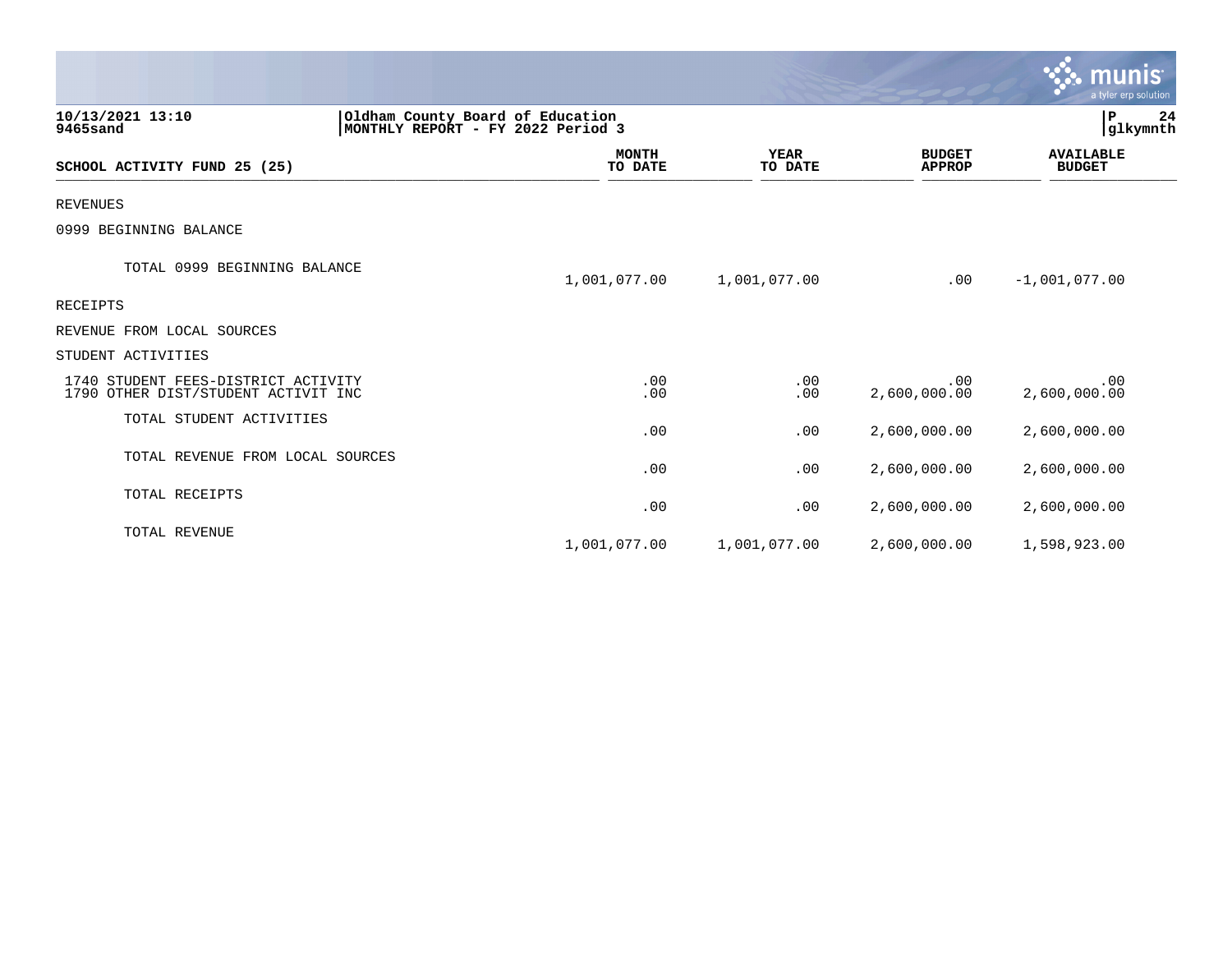

| 10/13/2021 13:10<br>9465sand                               | Oldham County Board of Education<br>MONTHLY REPORT - FY 2022 Period 3 |                         |                        |                                | ${\bf P}$<br> glkymnth            | 25 |
|------------------------------------------------------------|-----------------------------------------------------------------------|-------------------------|------------------------|--------------------------------|-----------------------------------|----|
| SCHOOL ACTIVITY FUND 25 (25)                               |                                                                       | <b>MONTH</b><br>TO DATE | <b>YEAR</b><br>TO DATE | <b>BUDGET</b><br><b>APPROP</b> | <b>AVAILABLE</b><br><b>BUDGET</b> |    |
| <b>EXPENDITURES</b>                                        |                                                                       |                         |                        |                                |                                   |    |
| 1000<br>INSTRUCTION                                        |                                                                       |                         |                        |                                |                                   |    |
| 0600<br>SUPPLIES<br>0800<br>DEBT SERVICE AND MISCELLANEOUS |                                                                       | .00<br>.00              | .00<br>.00             | 2,600,000.00<br>.00            | 2,600,000.00<br>.00               |    |
| TOTAL 1000<br>INSTRUCTION                                  |                                                                       | .00                     | .00                    | 2,600,000.00                   | 2,600,000.00                      |    |
| 5200<br><b>FUND TRANSFERS</b>                              |                                                                       |                         |                        |                                |                                   |    |
| 0900<br>OTHER ITEMS                                        |                                                                       | .00                     | .00                    | .00                            | .00                               |    |
| TOTAL 5200<br>FUND TRANSFERS                               |                                                                       | .00                     | .00                    | .00                            | .00                               |    |
| TOTAL EXPENDITURES                                         |                                                                       | .00                     | .00                    | 2,600,000.00                   | 2,600,000.00                      |    |
| TOTAL FOR SCHOOL ACTIVITY FUND 25 (25)                     |                                                                       | 1,001,077.00            | 1,001,077.00           | $.00 \,$                       | $-1,001,077.00$                   |    |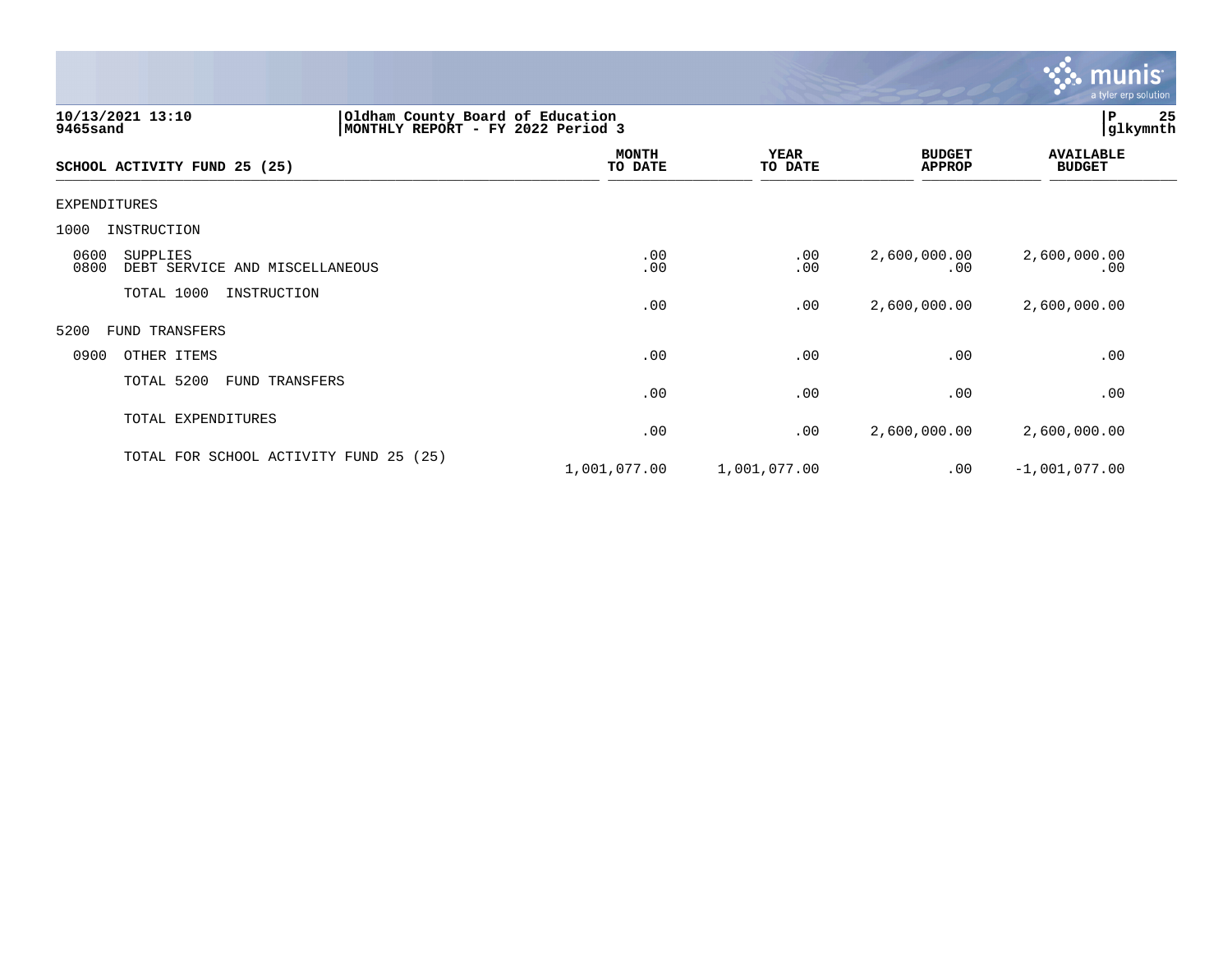|                                                                                                       |                         |                        |                                | <u>ः munis</u><br>a tyler erp solution |
|-------------------------------------------------------------------------------------------------------|-------------------------|------------------------|--------------------------------|----------------------------------------|
| 10/13/2021 13:10<br>Oldham County Board of Education<br>9465sand<br>MONTHLY REPORT - FY 2022 Period 3 |                         |                        |                                | ∣P<br>26<br> glkymnth                  |
| CAPITAL OUTLAY FUND (310)                                                                             | <b>MONTH</b><br>TO DATE | <b>YEAR</b><br>TO DATE | <b>BUDGET</b><br><b>APPROP</b> | <b>AVAILABLE</b><br><b>BUDGET</b>      |
| <b>REVENUES</b>                                                                                       |                         |                        |                                |                                        |
| 0999 BEGINNING BALANCE                                                                                |                         |                        |                                |                                        |
| TOTAL 0999 BEGINNING BALANCE                                                                          | .00                     | .00                    | .00                            | .00                                    |
| RECEIPTS                                                                                              |                         |                        |                                |                                        |
| REVENUE FROM LOCAL SOURCES                                                                            |                         |                        |                                |                                        |
| EARNINGS ON INVESTMENTS                                                                               |                         |                        |                                |                                        |
| 1510 INTEREST ON INVESTMENTS                                                                          | .00                     | .00                    | .00                            | .00                                    |
| TOTAL EARNINGS ON INVESTMENTS                                                                         | .00                     | .00                    | .00                            | .00                                    |
| TOTAL REVENUE FROM LOCAL SOURCES                                                                      | .00                     | .00                    | .00                            | .00                                    |
| REVENUE FROM STATE SOURCES                                                                            |                         |                        |                                |                                        |
| RESTRICTED                                                                                            |                         |                        |                                |                                        |
| 3200 REVENUE-CAPITAL OUTLAY                                                                           | .00                     | 601,762.00             | 1,203,523.00                   | 601,761.00                             |
| TOTAL RESTRICTED                                                                                      | .00                     | 601,762.00             | 1,203,523.00                   | 601,761.00                             |
| TOTAL REVENUE FROM STATE SOURCES                                                                      | .00                     | 601,762.00             | 1,203,523.00                   | 601,761.00                             |
| OTHER RECEIPTS                                                                                        |                         |                        |                                |                                        |
| <b>INTERFUND TRANSFERS</b>                                                                            |                         |                        |                                |                                        |
| 5210 FUND TRANSFER                                                                                    | .00                     | .00                    | .00                            | .00                                    |
| TOTAL INTERFUND TRANSFERS                                                                             | .00                     | .00                    | .00                            | .00                                    |
| TOTAL OTHER RECEIPTS                                                                                  | .00                     | .00                    | .00                            | .00                                    |
| TOTAL RECEIPTS                                                                                        | .00                     | 601,762.00             | 1,203,523.00                   | 601,761.00                             |
| TOTAL REVENUE                                                                                         | .00                     | 601,762.00             | 1,203,523.00                   | 601,761.00                             |

the control of the state of the control of the control of the control of the control of the control of the control of the control of the control of the control of the control of the control of the control of the control of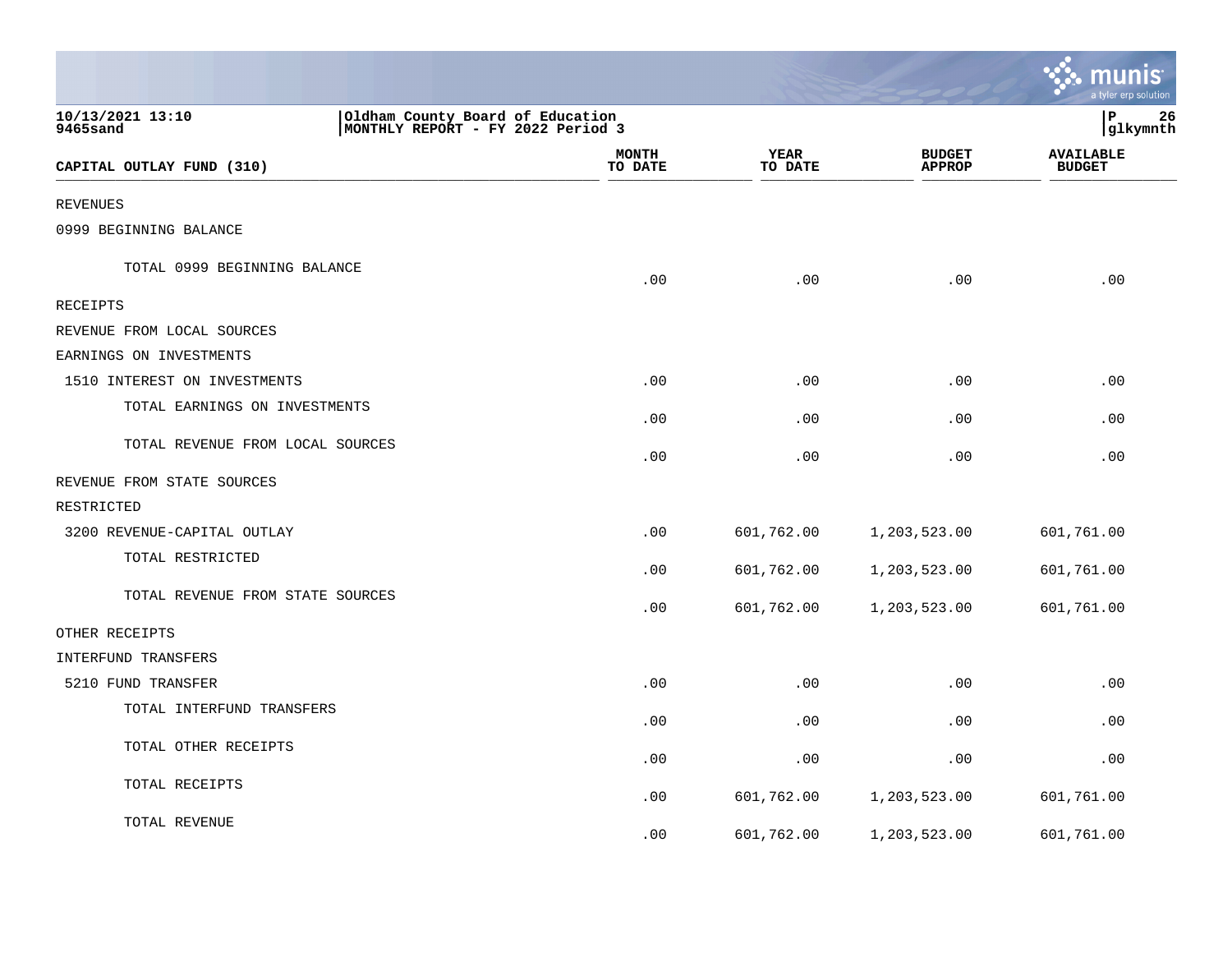|                                                                                                       |                         |                        |                                | munis<br>a tyler erp solution     |
|-------------------------------------------------------------------------------------------------------|-------------------------|------------------------|--------------------------------|-----------------------------------|
| 10/13/2021 13:10<br>Oldham County Board of Education<br>MONTHLY REPORT - FY 2022 Period 3<br>9465sand |                         |                        |                                | 27<br>P<br> glkymnth              |
| CAPITAL OUTLAY FUND (310)                                                                             | <b>MONTH</b><br>TO DATE | <b>YEAR</b><br>TO DATE | <b>BUDGET</b><br><b>APPROP</b> | <b>AVAILABLE</b><br><b>BUDGET</b> |
| <b>EXPENDITURES</b>                                                                                   |                         |                        |                                |                                   |
| 0000<br>RESTRICT TO REV & BAL SHT ONLY                                                                |                         |                        |                                |                                   |
| 0900<br>OTHER ITEMS                                                                                   | .00                     | .00                    | .00                            | .00                               |
| TOTAL 0000 RESTRICT TO REV & BAL SHT ONLY                                                             | .00                     | .00                    | .00                            | .00                               |
| 1000<br>INSTRUCTION                                                                                   |                         |                        |                                |                                   |
| 0100<br>SALARIES PERSONNEL SERVICES                                                                   | .00                     | .00                    | .00                            | .00                               |
| TOTAL 1000 INSTRUCTION                                                                                | .00                     | .00                    | .00                            | .00                               |
| DISTRICT ADMIN SUPPORT<br>2300                                                                        |                         |                        |                                |                                   |
| 0300<br>PURCHASED PROF AND TECH SERV<br>0840<br>CONTINGENCY                                           | .00<br>.00              | .00<br>.00             | .00<br>.00                     | .00<br>.00                        |
| TOTAL 2300 DISTRICT ADMIN SUPPORT                                                                     | .00                     | .00                    | .00                            | .00                               |
| PLANT OPERATIONS AND MAINTENANCE<br>2600                                                              |                         |                        |                                |                                   |
| 0400<br>PURCHASED PROPERTY SERVICES<br>0500<br>OTHER PURCHASED SERVICES<br>0700<br>PROPERTY           | .00<br>.00<br>.00       | .00<br>.00<br>.00      | .00<br>.00<br>.00              | .00<br>.00<br>.00                 |
| TOTAL 2600 PLANT OPERATIONS AND MAINTENANCE                                                           | .00                     | .00                    | .00                            | .00                               |
| 4100 LAND/SITE ACQUISITIONS                                                                           |                         |                        |                                |                                   |
| 0300<br>PURCHASED PROF AND TECH SERV<br>0700<br>PROPERTY                                              | .00<br>.00              | .00<br>.00             | .00<br>.00                     | .00<br>.00                        |
| TOTAL 4100 LAND/SITE ACQUISITIONS                                                                     | .00                     | .00                    | .00                            | .00                               |
| 4200 LAND IMPROVEMENTS                                                                                |                         |                        |                                |                                   |
| 0400 PURCHASED PROPERTY SERVICES                                                                      | .00                     | .00                    | .00                            | .00                               |
| TOTAL 4200 LAND IMPROVEMENTS                                                                          | .00                     | .00                    | .00                            | .00                               |
| 4300<br>ARCHITECTURAL/ENGIN                                                                           |                         |                        |                                |                                   |
| 0400 PURCHASED PROPERTY SERVICES                                                                      | .00                     | .00                    | .00                            | .00                               |
| TOTAL 4300 ARCHITECTURAL/ENGIN                                                                        |                         |                        |                                |                                   |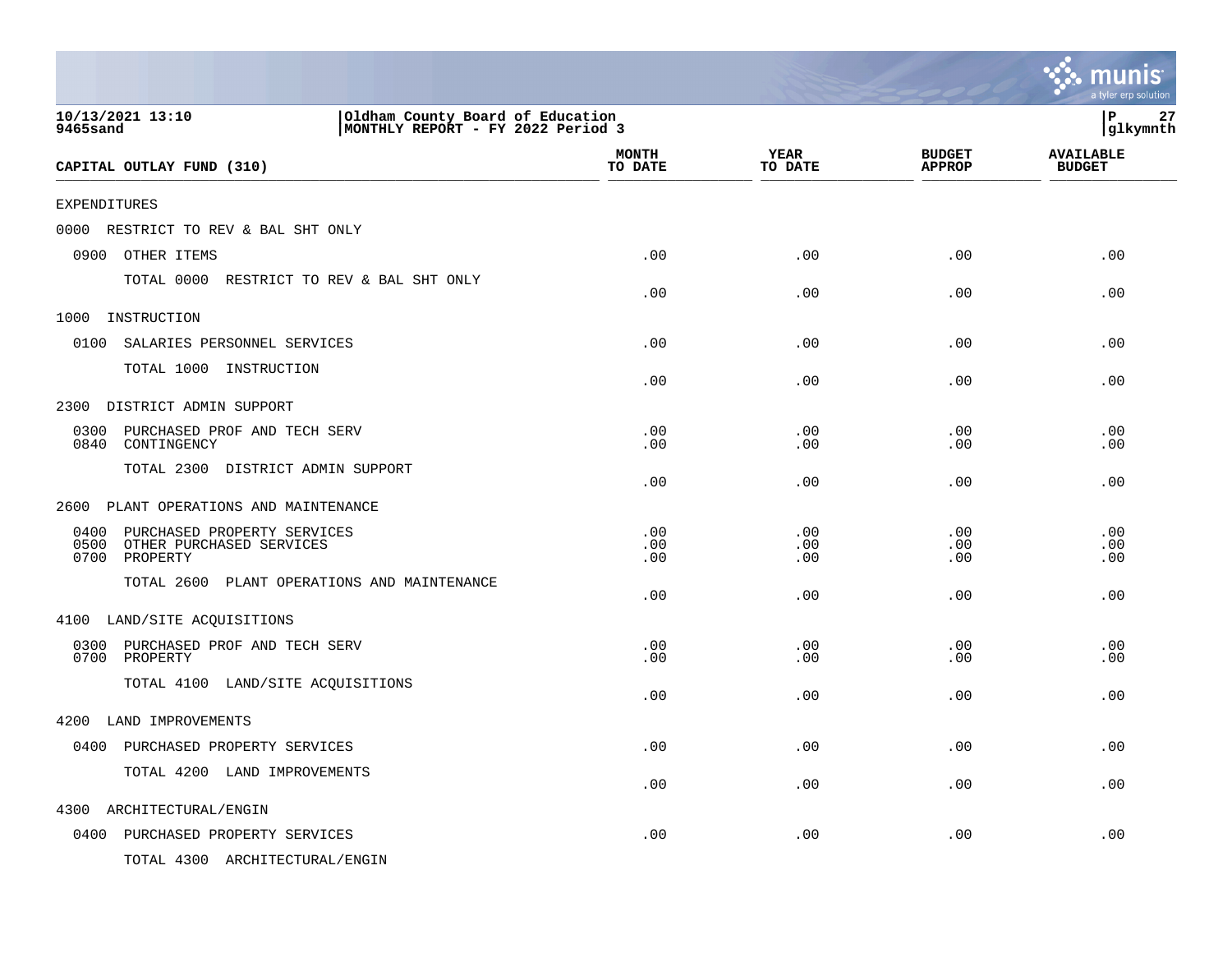

| 10/13/2021 13:10<br>Oldham County Board of Education<br>MONTHLY REPORT - FY 2022 Period 3<br>9465sand                                                     |                          |                          |                                |                                   |
|-----------------------------------------------------------------------------------------------------------------------------------------------------------|--------------------------|--------------------------|--------------------------------|-----------------------------------|
| CAPITAL OUTLAY FUND (310)                                                                                                                                 | <b>MONTH</b><br>TO DATE  | <b>YEAR</b><br>TO DATE   | <b>BUDGET</b><br><b>APPROP</b> | <b>AVAILABLE</b><br><b>BUDGET</b> |
|                                                                                                                                                           | .00                      | .00                      | .00                            | .00                               |
| 4500 BUILDING ACQUISTIONS & CONSTRUCTION                                                                                                                  |                          |                          |                                |                                   |
| 0300 PURCHASED PROF AND TECH SERV<br>0400<br>PURCHASED PROPERTY SERVICES<br>0700<br>PROPERTY                                                              | .00<br>.00<br>.00        | .00<br>.00<br>.00        | .00<br>.00<br>.00              | .00<br>.00<br>.00                 |
| TOTAL 4500 BUILDING ACQUISTIONS & CONSTRUCTION                                                                                                            | .00                      | .00                      | .00                            | .00                               |
| SITE IMPROVEMENT<br>4600                                                                                                                                  |                          |                          |                                |                                   |
| 0300 PURCHASED PROF AND TECH SERV<br>0400<br>PURCHASED PROPERTY SERVICES<br>0700 PROPERTY                                                                 | .00<br>.00<br>.00        | .00<br>.00<br>.00        | .00<br>.00<br>.00              | .00<br>.00<br>.00                 |
| TOTAL 4600 SITE IMPROVEMENT                                                                                                                               | .00                      | .00                      | .00                            | .00                               |
| 4700 BUILDING IMPROVEMENTS                                                                                                                                |                          |                          |                                |                                   |
| PURCHASED PROF AND TECH SERV<br>0300<br>0400<br>PURCHASED PROPERTY SERVICES<br>0700<br>PROPERTY                                                           | .00<br>.00<br>.00        | .00<br>.00<br>.00        | .00<br>$.00 \,$<br>.00         | .00<br>.00<br>.00                 |
| TOTAL 4700 BUILDING IMPROVEMENTS                                                                                                                          | .00                      | .00                      | .00                            | .00                               |
| 4900<br>OTHER - FACILITIES                                                                                                                                |                          |                          |                                |                                   |
| PURCHASED PROPERTY SERVICES<br>0400                                                                                                                       | .00                      | .00                      | 1,203,523.00                   | 1,203,523.00                      |
| TOTAL 4900 OTHER - FACILITIES                                                                                                                             | .00                      | .00                      | 1,203,523.00                   | 1,203,523.00                      |
| 5100<br>DEBT SERVICE                                                                                                                                      |                          |                          |                                |                                   |
| 0300<br>PURCHASED PROF AND TECH SERV<br>0400<br>PURCHASED PROPERTY SERVICES<br>OTHER PURCHASED SERVICES<br>0500<br>0800<br>DEBT SERVICE AND MISCELLANEOUS | .00<br>.00<br>.00<br>.00 | .00<br>.00<br>.00<br>.00 | .00<br>.00<br>.00<br>.00       | .00<br>.00<br>.00<br>.00          |
| TOTAL 5100 DEBT SERVICE                                                                                                                                   | .00                      | .00                      | $.00 \,$                       | .00                               |
| FUND TRANSFERS<br>5200                                                                                                                                    |                          |                          |                                |                                   |
| 0900<br>OTHER ITEMS                                                                                                                                       | .00                      | .00                      | .00                            | .00                               |
| TOTAL 5200 FUND TRANSFERS                                                                                                                                 |                          |                          |                                |                                   |

 $.00$  .  $.00$  .  $.00$  .  $.00$  .  $.00$  .  $.00$  .  $.00$  .  $.00$  .  $.00$  .  $.00$  .  $.00$  .  $.00$  .  $.00$  .  $.00$  .  $.00$  .  $.00$  .  $.00$  .  $.00$  .  $.00$  .  $.00$  .  $.00$  .  $.00$  .  $.00$  .  $.00$  .  $.00$  .  $.00$  .  $.00$  .  $.00$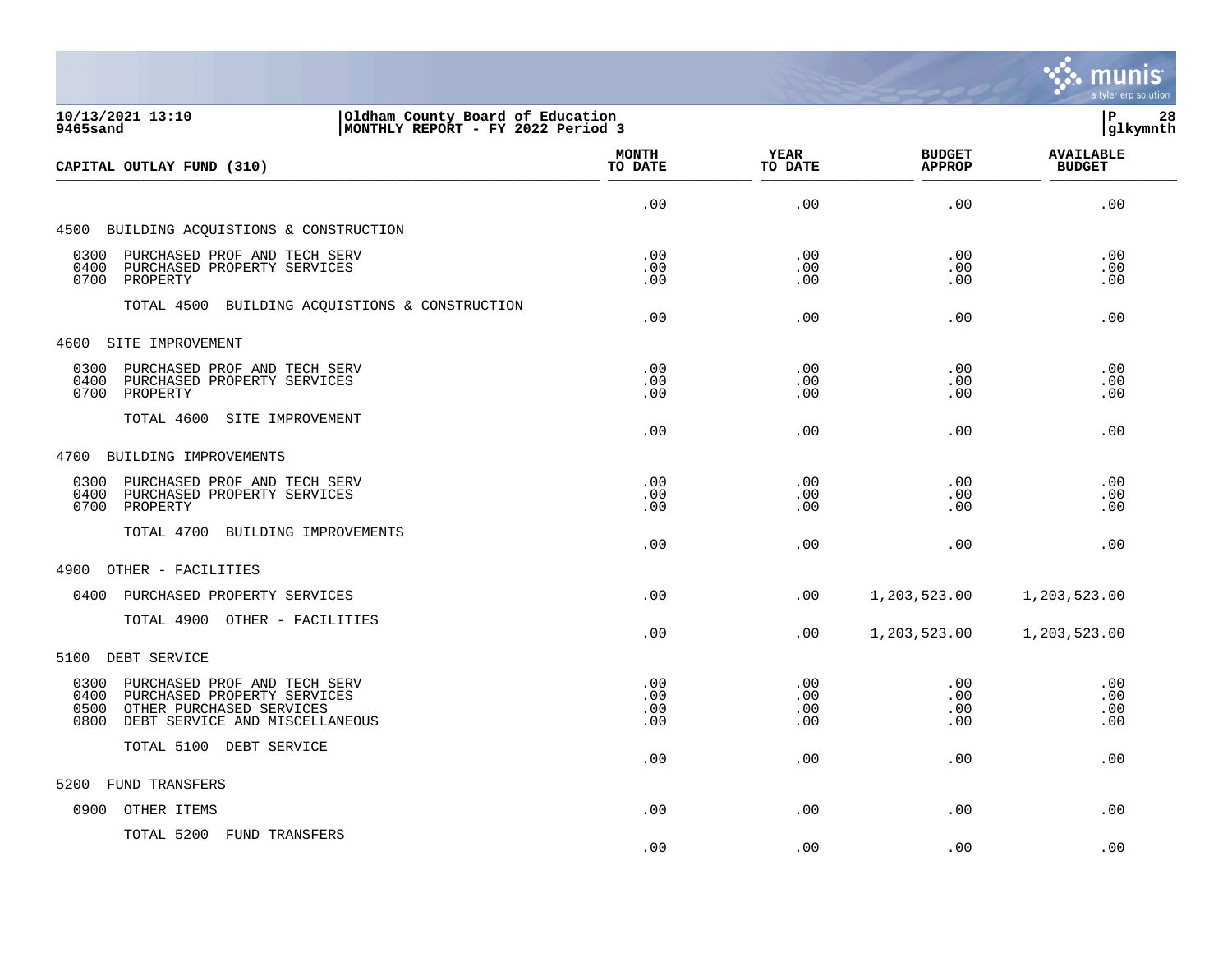|                                     |                                                                       |                  |                 |                                | munis<br>a tyler erp solution     |
|-------------------------------------|-----------------------------------------------------------------------|------------------|-----------------|--------------------------------|-----------------------------------|
| 10/13/2021 13:10<br>9465sand        | Oldham County Board of Education<br>MONTHLY REPORT - FY 2022 Period 3 |                  |                 |                                | 29<br> glkymnth                   |
| CAPITAL OUTLAY FUND (310)           |                                                                       | MONTH<br>TO DATE | YEAR<br>TO DATE | <b>BUDGET</b><br><b>APPROP</b> | <b>AVAILABLE</b><br><b>BUDGET</b> |
| TOTAL EXPENDITURES                  |                                                                       | .00              | .00             | 1,203,523.00                   | 1,203,523.00                      |
| TOTAL FOR CAPITAL OUTLAY FUND (310) |                                                                       | .00              | 601,762.00      | .00                            | $-601,762.00$                     |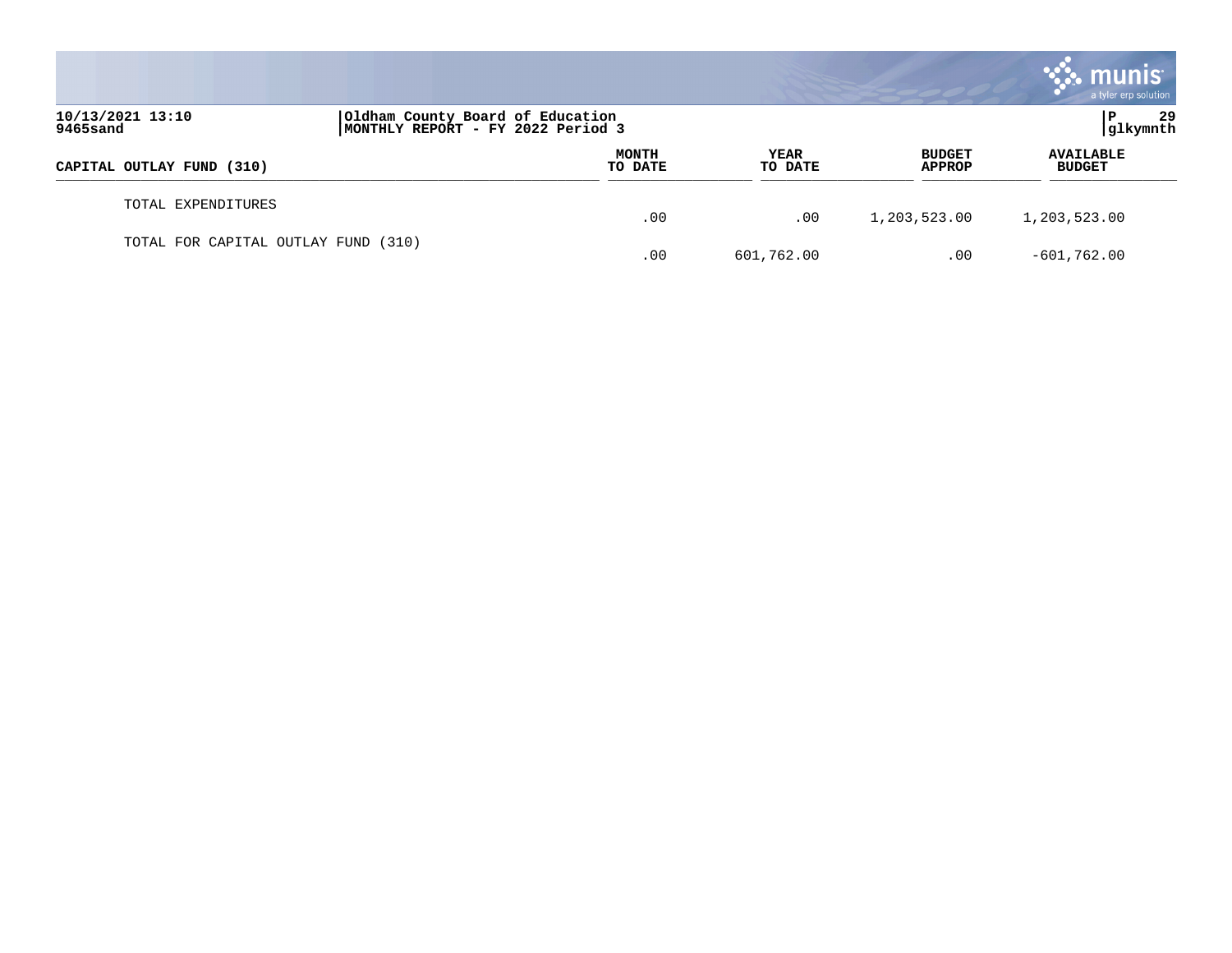|                                                                                                                                                     |                                                                       |                                      |                                           | a tyler erp solution                      |
|-----------------------------------------------------------------------------------------------------------------------------------------------------|-----------------------------------------------------------------------|--------------------------------------|-------------------------------------------|-------------------------------------------|
| 10/13/2021 13:10<br>9465sand                                                                                                                        | Oldham County Board of Education<br>MONTHLY REPORT - FY 2022 Period 3 |                                      |                                           | 30<br>ΙP<br>glkymnth                      |
| BLDING FUND (5CNT LEVY-DT SVC)                                                                                                                      | <b>MONTH</b><br>TO DATE                                               | YEAR<br>TO DATE                      | <b>BUDGET</b><br><b>APPROP</b>            | <b>AVAILABLE</b><br><b>BUDGET</b>         |
| <b>REVENUES</b>                                                                                                                                     |                                                                       |                                      |                                           |                                           |
| 0999 BEGINNING BALANCE                                                                                                                              |                                                                       |                                      |                                           |                                           |
| TOTAL 0999 BEGINNING BALANCE                                                                                                                        | .00                                                                   | .00                                  | .00                                       | .00                                       |
| RECEIPTS                                                                                                                                            |                                                                       |                                      |                                           |                                           |
| REVENUE FROM LOCAL SOURCES                                                                                                                          |                                                                       |                                      |                                           |                                           |
| AD VALOREM TAXES                                                                                                                                    |                                                                       |                                      |                                           |                                           |
| 1111 GENERAL REAL PROPERTY TAX<br>1113 PSC REAL PROPERTY TAX<br>1115 DELINQUENT PROPERTY TAX<br>1117 MOTOR VEHICLE TAX<br>1118 UNMINED MINERALS TAX | 1,042.00<br>.00<br>.00<br>.00<br>.00                                  | 1,042.00<br>.00<br>.00<br>.00<br>.00 | 15,869,140.00<br>.00<br>.00<br>.00<br>.00 | 15,868,098.00<br>.00<br>.00<br>.00<br>.00 |
| TOTAL AD VALOREM TAXES                                                                                                                              | 1,042.00                                                              | 1,042.00                             | 15,869,140.00                             | 15,868,098.00                             |
| PENALTIES & INTEREST ON TAXES                                                                                                                       |                                                                       |                                      |                                           |                                           |
| 1140 PENALTIES & INTEREST ON TAXES                                                                                                                  | .00                                                                   | .00                                  | .00                                       | .00                                       |
| TOTAL PENALTIES & INTEREST ON TAXES                                                                                                                 | .00                                                                   | .00                                  | .00                                       | .00                                       |
| OTHER TAXES                                                                                                                                         |                                                                       |                                      |                                           |                                           |
| 1191 OMITTED PROPERTY TAX                                                                                                                           | .00                                                                   | .00                                  | .00                                       | .00                                       |
| TOTAL OTHER TAXES                                                                                                                                   | .00                                                                   | .00                                  | .00                                       | .00                                       |
| EARNINGS ON INVESTMENTS                                                                                                                             |                                                                       |                                      |                                           |                                           |
| 1510 INTEREST ON INVESTMENTS                                                                                                                        | .00                                                                   | .00                                  | .00                                       | .00                                       |
| TOTAL EARNINGS ON INVESTMENTS                                                                                                                       | .00                                                                   | .00                                  | .00                                       | .00                                       |
| TOTAL REVENUE FROM LOCAL SOURCES                                                                                                                    | 1,042.00                                                              | 1,042.00                             | 15,869,140.00                             | 15,868,098.00                             |
| REVENUE FROM STATE SOURCES                                                                                                                          |                                                                       |                                      |                                           |                                           |
| RESTRICTED                                                                                                                                          |                                                                       |                                      |                                           |                                           |
| 3200 REVENUE-FSPK & EQUALIZATION                                                                                                                    | .00                                                                   | 2,536,745.00                         | 4,634,547.00                              | 2,097,802.00                              |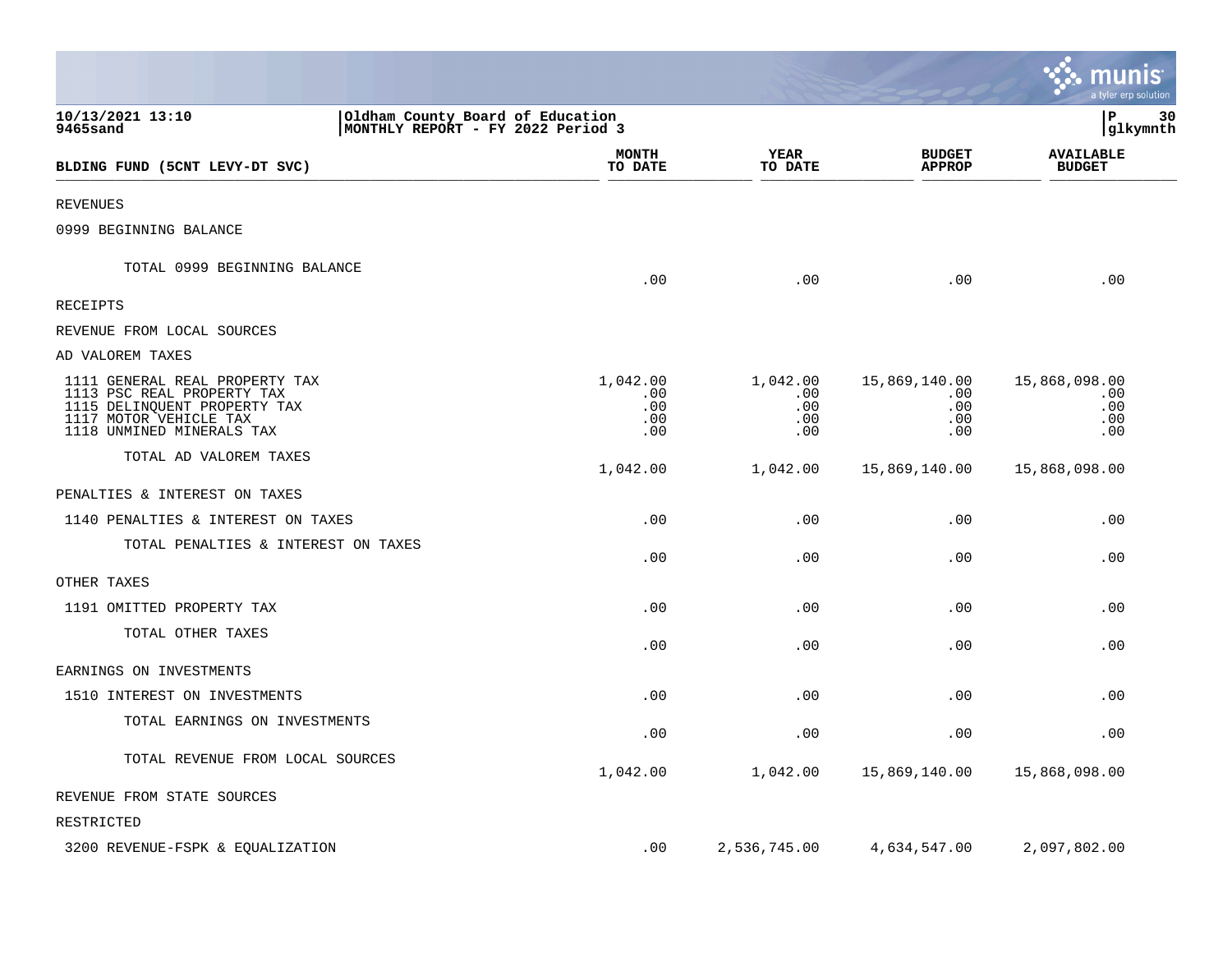|                                                                                                       |                         |                        |                                | <b>munis</b><br>a tyler erp solution |
|-------------------------------------------------------------------------------------------------------|-------------------------|------------------------|--------------------------------|--------------------------------------|
| 10/13/2021 13:10<br>Oldham County Board of Education<br>9465sand<br>MONTHLY REPORT - FY 2022 Period 3 |                         |                        |                                | $\, {\bf P}$<br>31<br> glkymnth      |
| BLDING FUND (5CNT LEVY-DT SVC)                                                                        | <b>MONTH</b><br>TO DATE | <b>YEAR</b><br>TO DATE | <b>BUDGET</b><br><b>APPROP</b> | <b>AVAILABLE</b><br><b>BUDGET</b>    |
| TOTAL RESTRICTED                                                                                      | .00                     | 2,536,745.00           | 4,634,547.00                   | 2,097,802.00                         |
| TOTAL REVENUE FROM STATE SOURCES                                                                      | .00                     | 2,536,745.00           | 4,634,547.00                   | 2,097,802.00                         |
| OTHER RECEIPTS                                                                                        |                         |                        |                                |                                      |
| INTERFUND TRANSFERS                                                                                   |                         |                        |                                |                                      |
| 5210 FUND TRANSFER                                                                                    | .00                     | .00                    | .00                            | .00                                  |
| TOTAL INTERFUND TRANSFERS                                                                             | .00                     | .00                    | .00                            | .00                                  |
| SALE OR COMP FOR LOSS OF ASSETS                                                                       |                         |                        |                                |                                      |
| 5312 LOSS COMP - LAND & IMPROVEMNTS<br>5342 LOSS COMP - EQUIPMENT ETC                                 | .00<br>.00              | .00<br>.00             | .00<br>.00                     | .00<br>.00                           |
| TOTAL SALE OR COMP FOR LOSS OF ASSETS                                                                 | .00                     | .00                    | .00                            | .00                                  |
| TOTAL OTHER RECEIPTS                                                                                  | .00                     | .00                    | .00                            | .00                                  |
| TOTAL RECEIPTS                                                                                        | 1,042.00                | 2,537,787.00           | 20,503,687.00                  | 17,965,900.00                        |
| TOTAL REVENUE                                                                                         | 1,042.00                | 2,537,787.00           | 20,503,687.00                  | 17,965,900.00                        |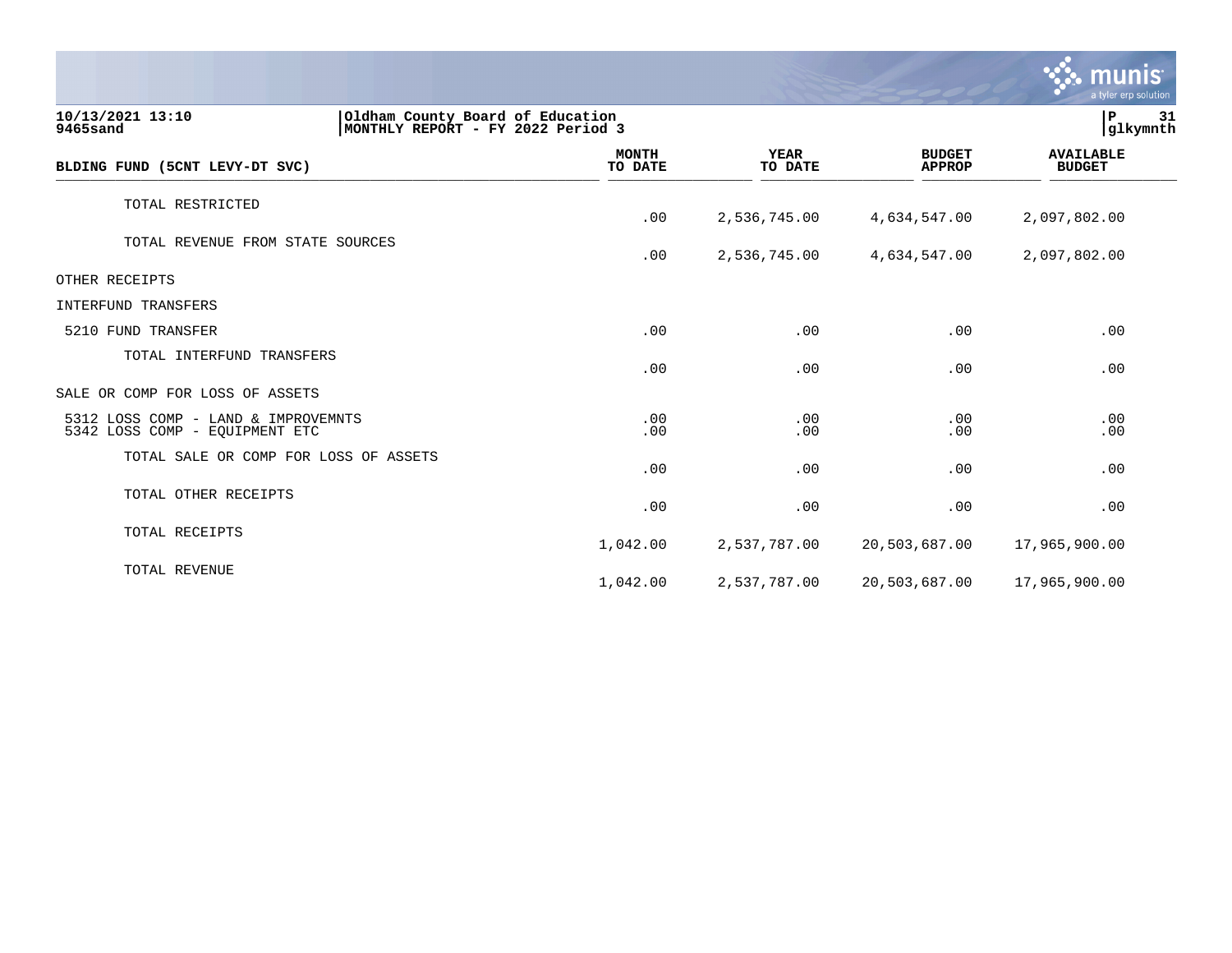|                                                                                                                                     |                                                                       |                          |                          |                                | a tyler erp solution              |
|-------------------------------------------------------------------------------------------------------------------------------------|-----------------------------------------------------------------------|--------------------------|--------------------------|--------------------------------|-----------------------------------|
| 10/13/2021 13:10<br>9465sand                                                                                                        | Oldham County Board of Education<br>MONTHLY REPORT - FY 2022 Period 3 |                          |                          |                                | P<br>32<br>glkymnth               |
| BLDING FUND (5CNT LEVY-DT SVC)                                                                                                      |                                                                       | MONTH<br>TO DATE         | YEAR<br>TO DATE          | <b>BUDGET</b><br><b>APPROP</b> | <b>AVAILABLE</b><br><b>BUDGET</b> |
| <b>EXPENDITURES</b>                                                                                                                 |                                                                       |                          |                          |                                |                                   |
| 0000<br>RESTRICT TO REV & BAL SHT ONLY                                                                                              |                                                                       |                          |                          |                                |                                   |
| 0900<br>OTHER ITEMS                                                                                                                 |                                                                       | .00                      | .00                      | .00                            | .00                               |
| TOTAL 0000                                                                                                                          | RESTRICT TO REV & BAL SHT ONLY                                        | .00                      | .00                      | .00                            | .00                               |
| 2300<br>DISTRICT ADMIN SUPPORT                                                                                                      |                                                                       |                          |                          |                                |                                   |
| 0300<br>PURCHASED PROF AND TECH SERV<br>0840<br>CONTINGENCY                                                                         |                                                                       | .00<br>.00               | .00<br>.00               | 246,444.00<br>.00              | 246,444.00<br>.00                 |
| TOTAL 2300 DISTRICT ADMIN SUPPORT                                                                                                   |                                                                       | .00                      | .00                      | 246,444.00                     | 246,444.00                        |
| 4100 LAND/SITE ACQUISITIONS                                                                                                         |                                                                       |                          |                          |                                |                                   |
| 0300<br>PURCHASED PROF AND TECH SERV<br>0700<br>PROPERTY                                                                            |                                                                       | .00<br>.00               | .00<br>.00               | .00<br>.00                     | .00<br>.00                        |
| TOTAL 4100<br>LAND/SITE ACQUISITIONS                                                                                                |                                                                       | .00                      | .00                      | .00                            | .00                               |
| BUILDING ACQUISTIONS & CONSTRUCTION<br>4500                                                                                         |                                                                       |                          |                          |                                |                                   |
| 0300<br>PURCHASED PROF AND TECH SERV<br>0400<br>PURCHASED PROPERTY SERVICES<br>0500<br>OTHER PURCHASED SERVICES                     |                                                                       | .00<br>.00<br>.00        | .00<br>.00<br>.00        | .00<br>.00<br>.00              | .00<br>.00<br>.00                 |
| TOTAL 4500                                                                                                                          | BUILDING ACQUISTIONS & CONSTRUCTION                                   | .00                      | .00                      | .00                            | .00                               |
| 4600<br>SITE IMPROVEMENT                                                                                                            |                                                                       |                          |                          |                                |                                   |
| 0300<br>PURCHASED PROF AND TECH SERV<br>0400<br>PURCHASED PROPERTY SERVICES<br>0500<br>OTHER PURCHASED SERVICES<br>0700<br>PROPERTY |                                                                       | .00<br>.00<br>.00<br>.00 | .00<br>.00<br>.00<br>.00 | .00<br>.00<br>.00<br>.00       | .00<br>.00<br>.00<br>.00          |
| TOTAL 4600<br>SITE IMPROVEMENT                                                                                                      |                                                                       | .00                      | .00                      | .00                            | .00                               |
| 4700<br>BUILDING IMPROVEMENTS                                                                                                       |                                                                       |                          |                          |                                |                                   |
| PURCHASED PROF AND TECH SERV<br>0300<br>0400<br>PURCHASED PROPERTY SERVICES<br>0700<br>PROPERTY                                     |                                                                       | .00<br>.00<br>.00        | .00<br>.00<br>.00        | .00<br>.00<br>.00              | .00<br>.00<br>.00                 |
| TOTAL 4700<br>BUILDING IMPROVEMENTS                                                                                                 |                                                                       | .00                      | .00                      | .00                            | .00                               |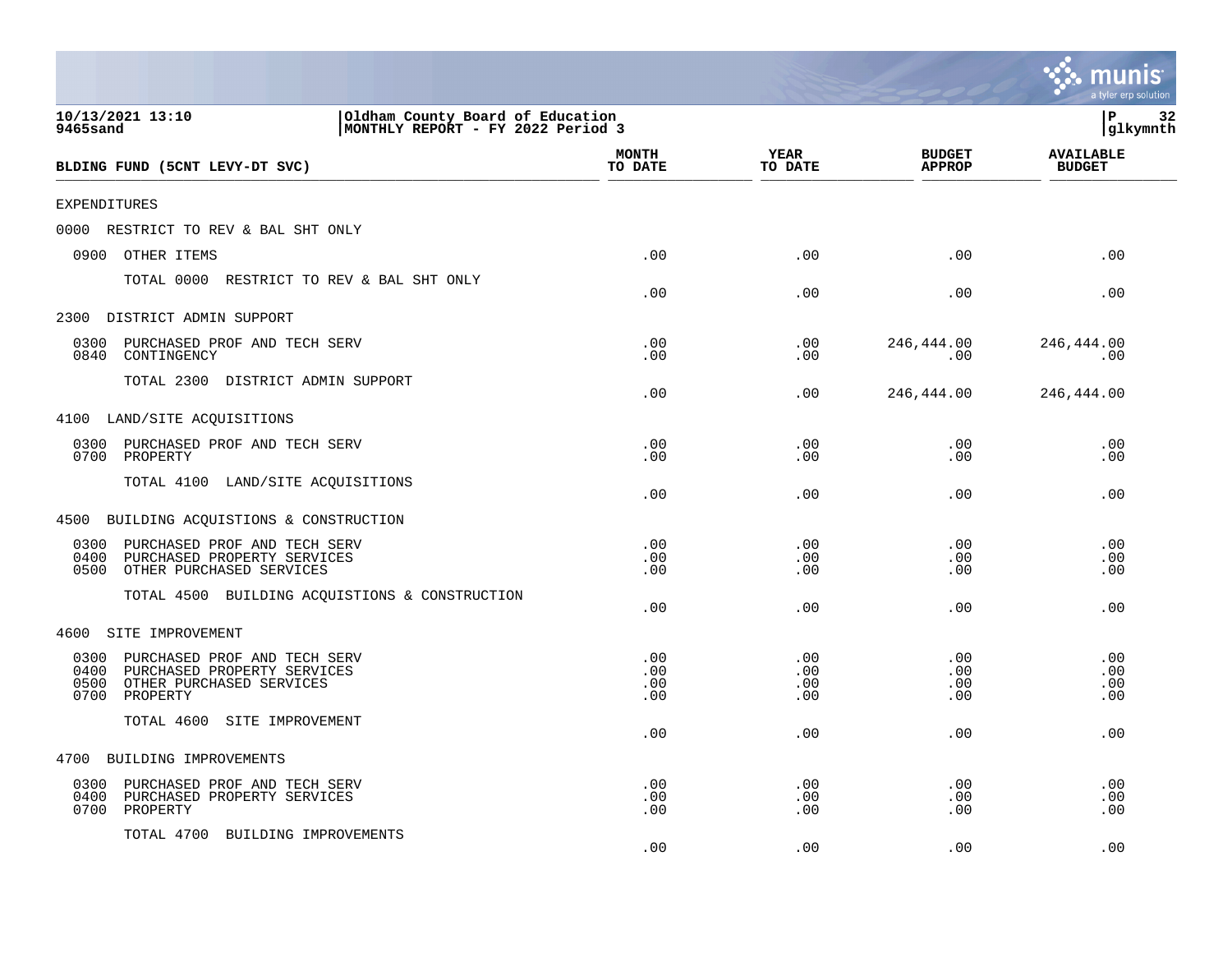

| 10/13/2021 13:10<br>9465sand                                                   | Oldham County Board of Education<br>MONTHLY REPORT - FY 2022 Period 3 |                        |                                |                                   |  |
|--------------------------------------------------------------------------------|-----------------------------------------------------------------------|------------------------|--------------------------------|-----------------------------------|--|
| BLDING FUND (5CNT LEVY-DT SVC)                                                 | <b>MONTH</b><br>TO DATE                                               | <b>YEAR</b><br>TO DATE | <b>BUDGET</b><br><b>APPROP</b> | <b>AVAILABLE</b><br><b>BUDGET</b> |  |
| 4900<br>OTHER - FACILITIES                                                     |                                                                       |                        |                                |                                   |  |
| 0400<br>PURCHASED PROPERTY SERVICES                                            | .00                                                                   | .00                    | 5,975,401.62                   | 5,975,401.62                      |  |
| TOTAL 4900<br>OTHER - FACILITIES                                               | .00                                                                   | .00                    | 5,975,401.62                   | 5,975,401.62                      |  |
| DEBT SERVICE<br>5100                                                           |                                                                       |                        |                                |                                   |  |
| 0300<br>PURCHASED PROF AND TECH SERV<br>0800<br>DEBT SERVICE AND MISCELLANEOUS | .00<br>.00                                                            | .00<br>.00             | .00<br>.00                     | .00<br>.00                        |  |
| TOTAL 5100<br>DEBT SERVICE                                                     | .00                                                                   | .00                    | .00                            | .00                               |  |
| 5200<br><b>FUND TRANSFERS</b>                                                  |                                                                       |                        |                                |                                   |  |
| 0900<br>OTHER ITEMS                                                            | 898,287.93                                                            | 5,087,040.84           | 14, 281, 841.38                | 9,194,800.54                      |  |
| TOTAL 5200<br><b>FUND TRANSFERS</b>                                            | 898,287.93                                                            | 5,087,040.84           | 14,281,841.38                  | 9,194,800.54                      |  |
| TOTAL EXPENDITURES                                                             | 898,287.93                                                            | 5,087,040.84           | 20,503,687.00                  | 15,416,646.16                     |  |
| (5CNT LEVY-DT SVC)<br>TOTAL FOR BLDING FUND                                    | (320)<br>$-897, 245.93$                                               | $-2,549,253.84$        | .00                            | 2,549,253.84                      |  |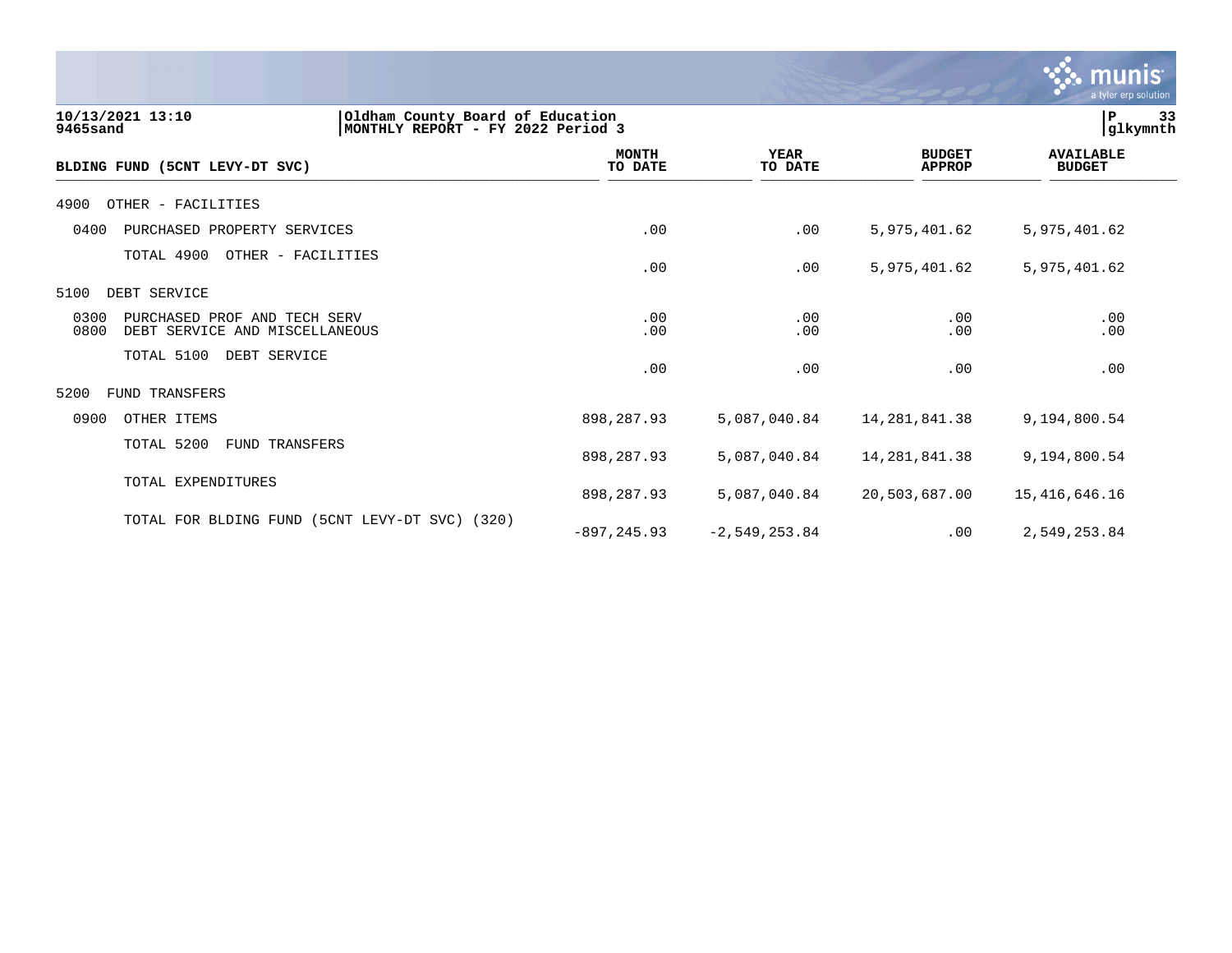|                                                                                                       |                         |                 |                                | munis<br>a tyler erp solution     |
|-------------------------------------------------------------------------------------------------------|-------------------------|-----------------|--------------------------------|-----------------------------------|
| 10/13/2021 13:10<br>Oldham County Board of Education<br>9465sand<br>MONTHLY REPORT - FY 2022 Period 3 |                         |                 |                                | l P<br>34<br> glkymnth            |
| CONSTRUCTION FUND (360)                                                                               | <b>MONTH</b><br>TO DATE | YEAR<br>TO DATE | <b>BUDGET</b><br><b>APPROP</b> | <b>AVAILABLE</b><br><b>BUDGET</b> |
| <b>REVENUES</b>                                                                                       |                         |                 |                                |                                   |
| 0999 BEGINNING BALANCE                                                                                |                         |                 |                                |                                   |
| TOTAL 0999 BEGINNING BALANCE                                                                          | .00                     | .00             | .00                            | .00                               |
| <b>RECEIPTS</b>                                                                                       |                         |                 |                                |                                   |
| REVENUE FROM LOCAL SOURCES                                                                            |                         |                 |                                |                                   |
| EARNINGS ON INVESTMENTS                                                                               |                         |                 |                                |                                   |
| 1510 INTEREST ON INVESTMENTS                                                                          | 446.92                  | 2,319.56        | .00                            | $-2, 319.56$                      |
| TOTAL EARNINGS ON INVESTMENTS                                                                         | 446.92                  | 2,319.56        | $.00 \,$                       | $-2, 319.56$                      |
| OTHER REVENUE FROM LOCAL SOURCES                                                                      |                         |                 |                                |                                   |
| 1925 REIMBURSEMENTS (NON-GVT)<br>1990 MISC REV CAMDEN 18199                                           | .00<br>.00              | .00<br>.00      | .00<br>.00                     | .00<br>.00                        |
| TOTAL OTHER REVENUE FROM LOCAL SOURCES                                                                | .00                     | .00             | .00                            | .00                               |
| TOTAL REVENUE FROM LOCAL SOURCES                                                                      | 446.92                  | 2,319.56        | .00                            | $-2, 319.56$                      |
| REVENUE FROM STATE SOURCES                                                                            |                         |                 |                                |                                   |
| EXPENDITURE REIMBURSEMENTS                                                                            |                         |                 |                                |                                   |
| 3131 MISCELLANEOUS REIMBURSEMENTS                                                                     | .00                     | .00             | .00                            | .00                               |
| TOTAL EXPENDITURE REIMBURSEMENTS                                                                      | .00                     | .00             | .00                            | .00                               |
| TOTAL REVENUE FROM STATE SOURCES                                                                      | .00                     | .00             | .00                            | .00                               |
| OTHER RECEIPTS                                                                                        |                         |                 |                                |                                   |
| <b>BOND ISSUANCE</b>                                                                                  |                         |                 |                                |                                   |
| 5110 BOND PRINCIPAL PROCEEDS<br>5120 BOND PREMIUM PROCEEDS                                            | .00<br>.00              | .00<br>.00      | .00<br>.00                     | .00<br>.00                        |
| TOTAL BOND ISSUANCE                                                                                   | .00                     | .00             | .00                            | .00                               |
| <b>INTERFUND TRANSFERS</b>                                                                            |                         |                 |                                |                                   |

 $\mathcal{L}$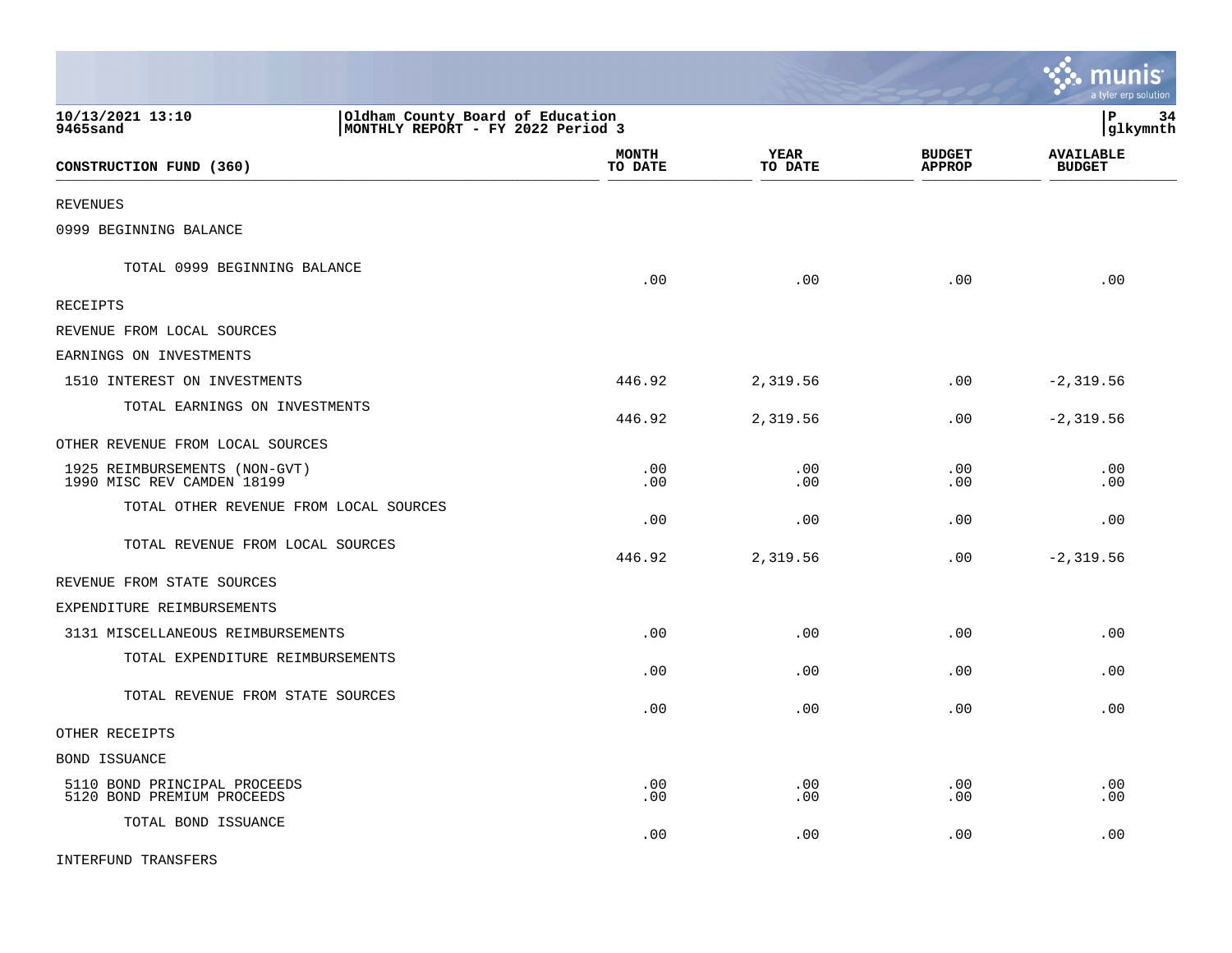

| 10/13/2021 13:10<br>9465sand | Oldham County Board of Education<br>MONTHLY REPORT - FY 2022 Period 3 | 35<br>IΡ<br>glkymnth   |                                |                                   |
|------------------------------|-----------------------------------------------------------------------|------------------------|--------------------------------|-----------------------------------|
| CONSTRUCTION FUND (360)      | <b>MONTH</b><br>TO DATE                                               | <b>YEAR</b><br>TO DATE | <b>BUDGET</b><br><b>APPROP</b> | <b>AVAILABLE</b><br><b>BUDGET</b> |
| 5210 FUND TRANSFER IN        | .00                                                                   | .00                    | .00                            | .00                               |
| TOTAL INTERFUND TRANSFERS    | .00                                                                   | .00                    | .00                            | .00                               |
| TOTAL OTHER RECEIPTS         | .00                                                                   | .00                    | .00                            | .00                               |
| TOTAL RECEIPTS               | 446.92                                                                | 2,319.56               | .00                            | $-2, 319.56$                      |
| TOTAL REVENUE                | 446.92                                                                | 2,319.56               | .00                            | $-2, 319.56$                      |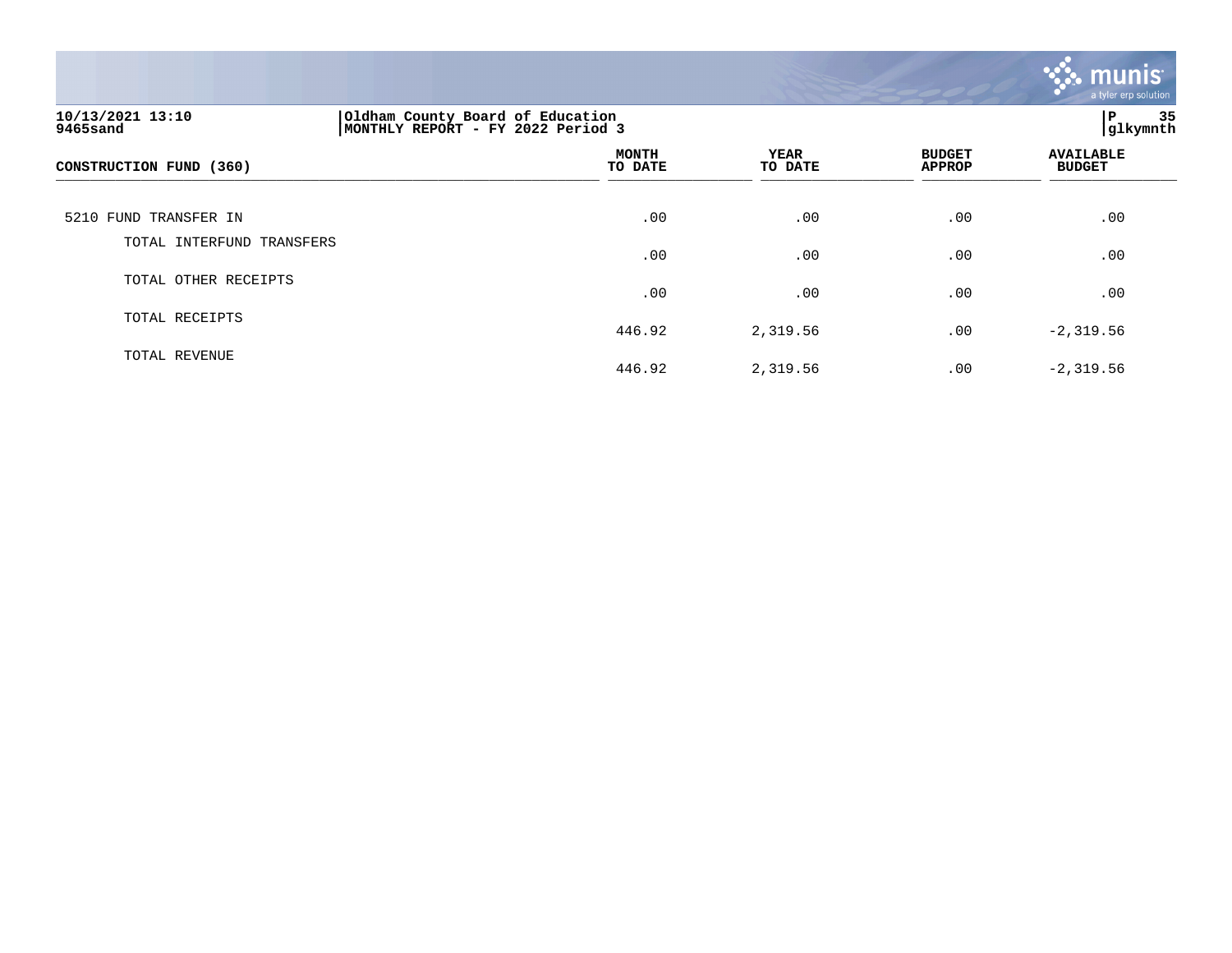|                                                                                                                                                                                                   |                                        |                                        |                                        | mu<br>a tyler erp solution             |
|---------------------------------------------------------------------------------------------------------------------------------------------------------------------------------------------------|----------------------------------------|----------------------------------------|----------------------------------------|----------------------------------------|
| 10/13/2021 13:10<br>Oldham County Board of Education<br>MONTHLY REPORT - FY 2022 Period 3<br>9465sand                                                                                             |                                        |                                        |                                        | ΙP<br>36<br>glkymnth                   |
| CONSTRUCTION FUND (360)                                                                                                                                                                           | <b>MONTH</b><br>TO DATE                | <b>YEAR</b><br>TO DATE                 | <b>BUDGET</b><br><b>APPROP</b>         | <b>AVAILABLE</b><br><b>BUDGET</b>      |
| EXPENDITURES                                                                                                                                                                                      |                                        |                                        |                                        |                                        |
| 2300<br>DISTRICT ADMIN SUPPORT                                                                                                                                                                    |                                        |                                        |                                        |                                        |
| 0300<br>PURCHASED PROF AND TECH SERV                                                                                                                                                              | .00                                    | .00                                    | .00                                    | .00                                    |
| TOTAL 2300 DISTRICT ADMIN SUPPORT                                                                                                                                                                 | .00                                    | .00                                    | .00                                    | .00                                    |
| 4100 LAND/SITE ACQUISITIONS                                                                                                                                                                       |                                        |                                        |                                        |                                        |
| 0300<br>PURCHASED PROF AND TECH SERV<br>0700<br>PROPERTY                                                                                                                                          | .00<br>.00                             | .00<br>.00                             | .00<br>.00                             | .00<br>.00                             |
| TOTAL 4100 LAND/SITE ACQUISITIONS                                                                                                                                                                 | .00                                    | .00                                    | .00                                    | .00                                    |
| 4200<br>LAND IMPROVEMENTS                                                                                                                                                                         |                                        |                                        |                                        |                                        |
| 0300<br>PURCHASED PROF AND TECH SERV<br>0400<br>PURCHASED PROPERTY SERVICES                                                                                                                       | .00<br>.00                             | .00<br>.00                             | .00<br>.00                             | .00<br>.00                             |
| TOTAL 4200 LAND IMPROVEMENTS                                                                                                                                                                      | .00                                    | .00                                    | .00                                    | .00                                    |
| 4500<br>BUILDING ACQUISTIONS & CONSTRUCTION                                                                                                                                                       |                                        |                                        |                                        |                                        |
| 0300<br>PURCHASED PROF AND TECH SERV<br>0400<br>PURCHASED PROPERTY SERVICES<br>0500<br>OTHER PURCHASED SERVICES<br>0700<br>PROPERTY<br>TOTAL 4500<br>BUILDING ACQUISTIONS & CONSTRUCTION          | .00<br>.00<br>.00<br>.00<br>.00        | .00<br>.00<br>.00<br>.00<br>.00        | .00<br>.00<br>.00<br>.00<br>.00        | .00<br>.00<br>.00<br>.00<br>.00        |
| SITE IMPROVEMENT<br>4600                                                                                                                                                                          |                                        |                                        |                                        |                                        |
| 0400<br>PURCHASED PROPERTY SERVICES                                                                                                                                                               | .00                                    | .00                                    | .00                                    | .00                                    |
| TOTAL 4600 SITE IMPROVEMENT                                                                                                                                                                       | .00                                    | .00                                    | .00                                    | .00                                    |
| 4700<br>BUILDING IMPROVEMENTS                                                                                                                                                                     |                                        |                                        |                                        |                                        |
| 0300<br>PURCHASED PROF AND TECH SERV<br>0400<br>PURCHASED PROPERTY SERVICES<br>0500<br>OTHER PURCHASED SERVICES<br>0600<br>SUPPLIES<br>0700<br>PROPERTY<br>0800<br>DEBT SERVICE AND MISCELLANEOUS | .00<br>.00<br>.00<br>.00<br>.00<br>.00 | .00<br>.00<br>.00<br>.00<br>.00<br>.00 | .00<br>.00<br>.00<br>.00<br>.00<br>.00 | .00<br>.00<br>.00<br>.00<br>.00<br>.00 |
| TOTAL 4700 BUILDING IMPROVEMENTS                                                                                                                                                                  | .00                                    | .00                                    | .00                                    | .00                                    |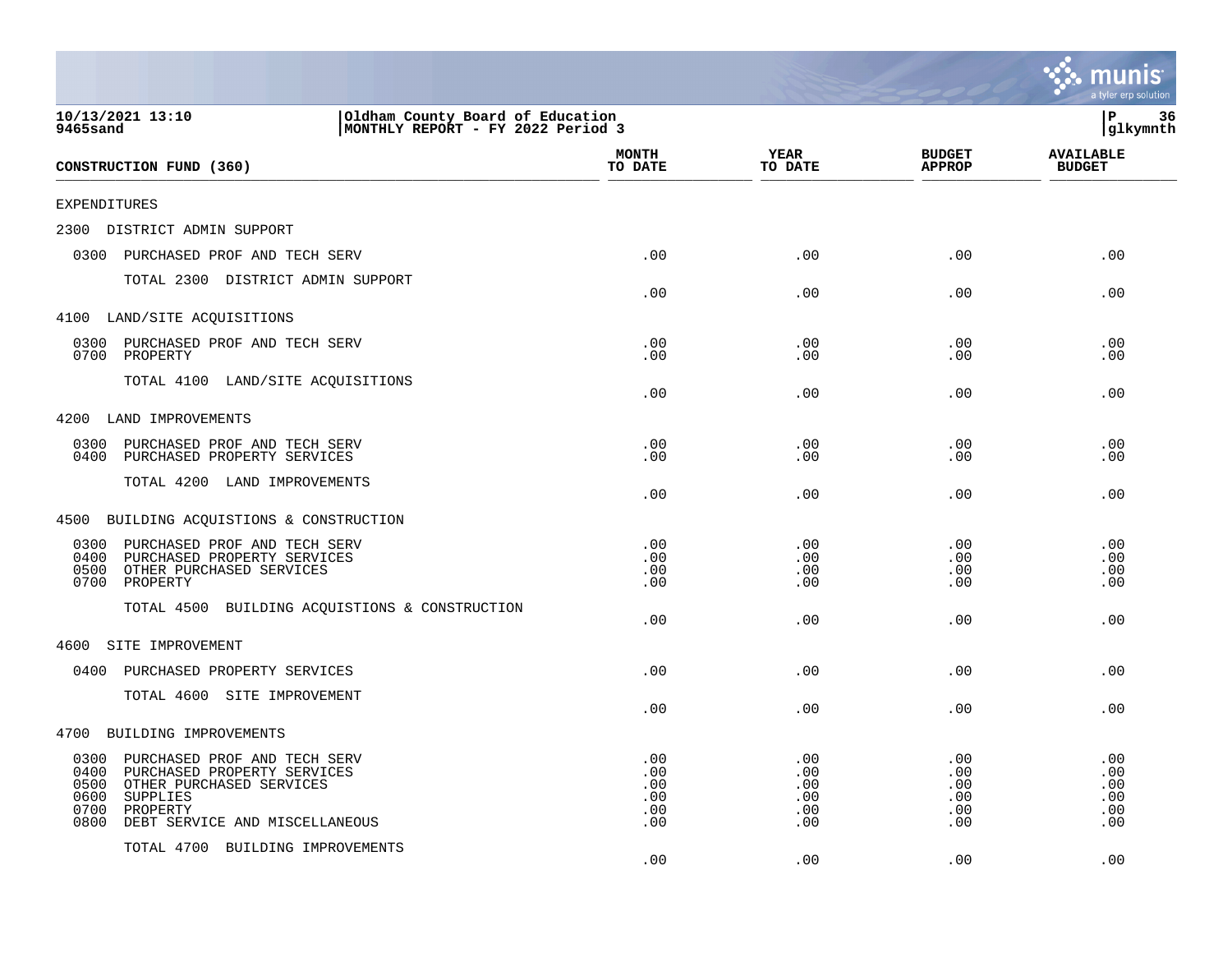

**10/13/2021 13:10 |Oldham County Board of Education |P 37 9465sand |MONTHLY REPORT - FY 2022 Period 3 |glkymnth MONTH AVAILABLE YEAR BUDGET** AVAILABLE **CONSTRUCTION FUND (360) TO DATE TO DATE APPROP BUDGET**   $\overline{10 \text{ MHz}}$  and  $\overline{10 \text{ MHz}}$  and  $\overline{10 \text{ MHz}}$  and  $\overline{10 \text{ MHz}}$  and  $\overline{10 \text{ MHz}}$  and  $\overline{10 \text{ MHz}}$  and  $\overline{10 \text{ MHz}}$  and  $\overline{10 \text{ MHz}}$  and  $\overline{10 \text{ MHz}}$  and  $\overline{10 \text{ MHz}}$  and  $\overline{10 \text{ MHz}}$  and  $\overline{10 \text{ MHz}}$  and  $\overline{$ 4900 OTHER - FACILITIES 0300 PURCHASED PROF AND TECH SERV .00 .00 .00 .00 0400 PURCHASED PROPERTY SERVICES 138,738.92 309,363.75 .00 -309,363.75 .00 .00 .00 .00 .00 .00 .00 .00 .00 .00 .00 .00 .00 .00 .00 0500 OTHER PURCHASED SERVICES .00 .00 .00 .00 0600 SUPPLIES .00 .00 .00 .00 0700 PROPERTY .00 .00 .00 .00 0840 CONTINGENCY TOTAL 4900 OTHER - FACILITIES 138,738.92 309,363.75 .00 -309,363.75 5100 DEBT SERVICE 0800 DEBT SERVICE AND MISCELLANEOUS .00 .00 .00 .00 0900 OTHER ITEMS TOTAL 5100 DEBT SERVICE  $.00$  .  $.00$  .  $.00$  .  $.00$  .  $.00$  .  $.00$  .  $.00$  .  $.00$  .  $.00$  .  $.00$  .  $.00$  .  $.00$  .  $.00$  .  $.00$  .  $.00$  .  $.00$  .  $.00$  .  $.00$  .  $.00$  .  $.00$  .  $.00$  .  $.00$  .  $.00$  .  $.00$  .  $.00$  .  $.00$  .  $.00$  .  $.00$ 5200 FUND TRANSFERS 0900 OTHER ITEMS .00 .00 .00 .00 TOTAL 5200 FUND TRANSFERS  $.00$  .  $.00$  .  $.00$  .  $.00$  .  $.00$  .  $.00$  .  $.00$  .  $.00$  .  $.00$  .  $.00$  .  $.00$  .  $.00$  .  $.00$  .  $.00$  .  $.00$  .  $.00$  .  $.00$  .  $.00$  .  $.00$  .  $.00$  .  $.00$  .  $.00$  .  $.00$  .  $.00$  .  $.00$  .  $.00$  .  $.00$  .  $.00$ TOTAL EXPENDITURES 138,738.92 309,363.75 .00 -309,363.75 TOTAL FOR CONSTRUCTION FUND (360) -138,292.00 -307,044.19 .00 307,044.19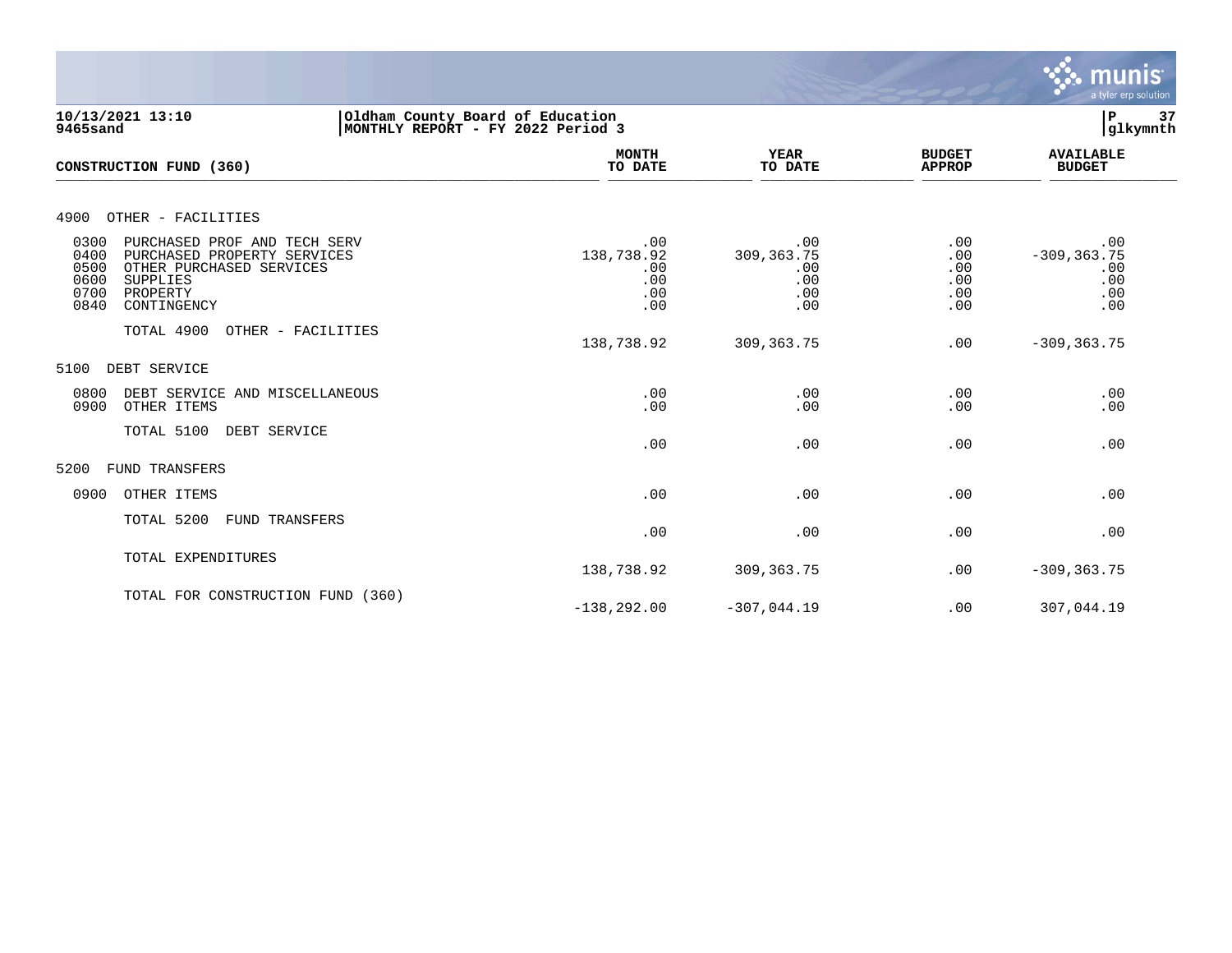|                                                            |                                                                       |                         |                        |                                | <u>munis</u><br>a tyler erp solution |
|------------------------------------------------------------|-----------------------------------------------------------------------|-------------------------|------------------------|--------------------------------|--------------------------------------|
| 10/13/2021 13:10<br>9465sand                               | Oldham County Board of Education<br>MONTHLY REPORT - FY 2022 Period 3 |                         |                        |                                | l P<br>38<br> glkymnth               |
| DEBT SERVICE FUND (400)                                    |                                                                       | <b>MONTH</b><br>TO DATE | <b>YEAR</b><br>TO DATE | <b>BUDGET</b><br><b>APPROP</b> | <b>AVAILABLE</b><br><b>BUDGET</b>    |
| <b>REVENUES</b>                                            |                                                                       |                         |                        |                                |                                      |
| 0999 BEGINNING BALANCE                                     |                                                                       |                         |                        |                                |                                      |
| TOTAL 0999 BEGINNING BALANCE                               |                                                                       | .00                     | .00                    | .00                            | .00                                  |
| RECEIPTS                                                   |                                                                       |                         |                        |                                |                                      |
| REVENUE FROM LOCAL SOURCES                                 |                                                                       |                         |                        |                                |                                      |
| EARNINGS ON INVESTMENTS                                    |                                                                       |                         |                        |                                |                                      |
| 1510 INTEREST ON INVESTMENTS                               |                                                                       | .00                     | .00                    | .00                            | .00                                  |
| TOTAL EARNINGS ON INVESTMENTS                              |                                                                       | .00                     | .00                    | .00                            | .00                                  |
| TOTAL REVENUE FROM LOCAL SOURCES                           |                                                                       | .00                     | .00                    | .00                            | .00                                  |
| REVENUE FROM STATE SOURCES                                 |                                                                       |                         |                        |                                |                                      |
| RESTRICTED                                                 |                                                                       |                         |                        |                                |                                      |
| 3200 RESTRICTED STATE REVENUE                              |                                                                       | .00                     | .00                    | .00                            | .00                                  |
| TOTAL RESTRICTED                                           |                                                                       | .00                     | .00                    | .00                            | .00                                  |
| REVENUE ON BEHALF PAYMENTS                                 |                                                                       |                         |                        |                                |                                      |
| 3900 REVENUE-ON BEHALF PMTS-STATE                          |                                                                       | .00                     | .00                    | 434,323.00                     | 434,323.00                           |
| TOTAL REVENUE ON BEHALF PAYMENTS                           |                                                                       | .00                     | .00                    | 434,323.00                     | 434,323.00                           |
| TOTAL REVENUE FROM STATE SOURCES                           |                                                                       | .00                     | .00                    | 434,323.00                     | 434,323.00                           |
| OTHER RECEIPTS                                             |                                                                       |                         |                        |                                |                                      |
| BOND ISSUANCE                                              |                                                                       |                         |                        |                                |                                      |
| 5110 BOND PRINCIPAL PROCEEDS<br>5120 BOND PREMIUM PROCEEDS |                                                                       | .00<br>.00              | .00<br>.00             | .00<br>.00                     | .00<br>.00                           |
| TOTAL BOND ISSUANCE                                        |                                                                       | .00                     | .00                    | .00                            | .00                                  |
| <b>INTERFUND TRANSFERS</b>                                 |                                                                       |                         |                        |                                |                                      |

 $\mathcal{L}$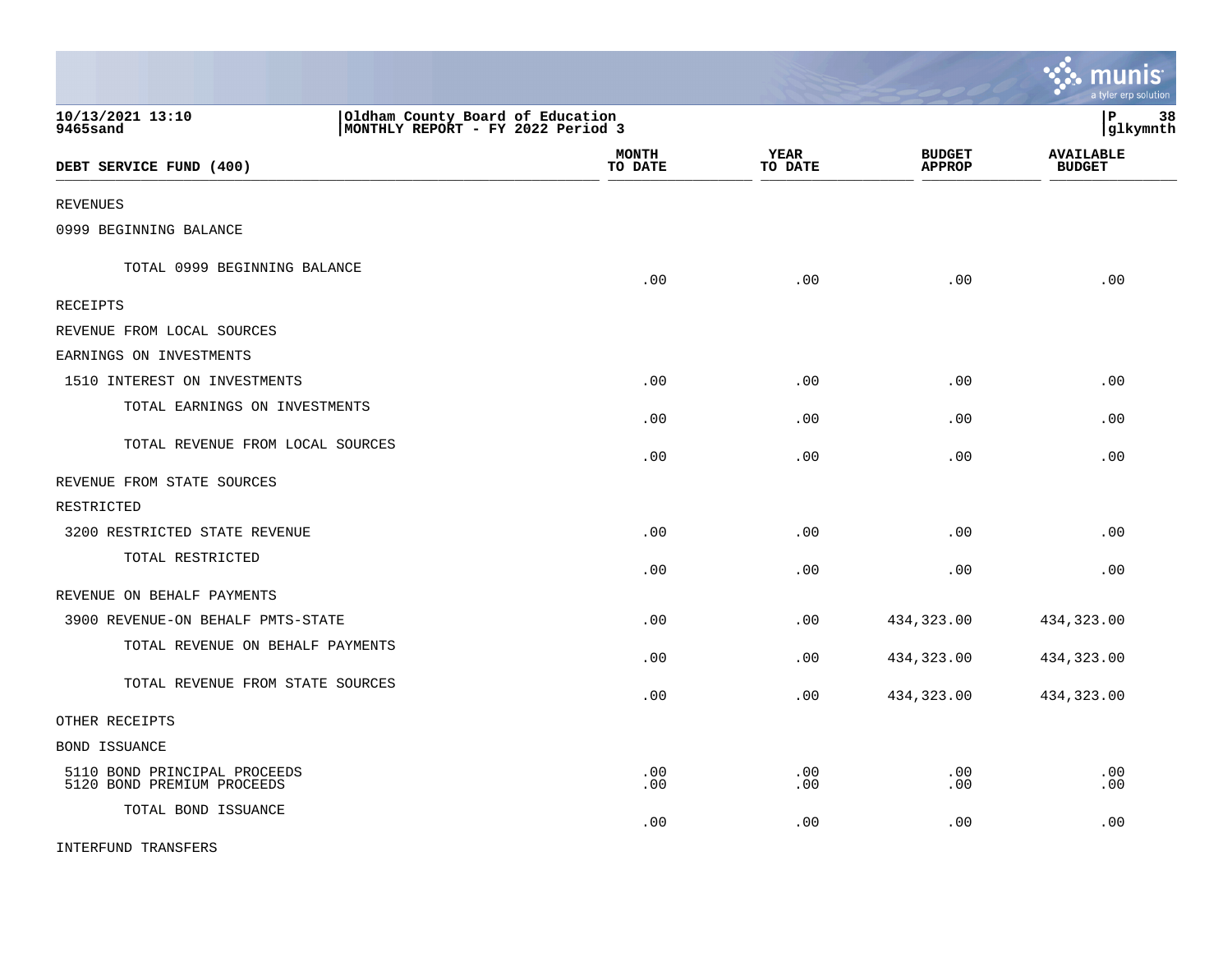

| 10/13/2021 13:10<br>9465sand | Oldham County Board of Education<br>MONTHLY REPORT - FY 2022 Period 3 |                         |                        |                                |                                   |
|------------------------------|-----------------------------------------------------------------------|-------------------------|------------------------|--------------------------------|-----------------------------------|
| DEBT SERVICE FUND (400)      |                                                                       | <b>MONTH</b><br>TO DATE | <b>YEAR</b><br>TO DATE | <b>BUDGET</b><br><b>APPROP</b> | <b>AVAILABLE</b><br><b>BUDGET</b> |
| 5210 FUND TRANSFER IN        | 898,287.93                                                            |                         | 5,087,040.84           | 14, 281, 841. 38               | 9,194,800.54                      |
| TOTAL INTERFUND TRANSFERS    | 898,287.93                                                            |                         | 5,087,040.84           | 14, 281, 841. 38               | 9,194,800.54                      |
| TOTAL OTHER RECEIPTS         | 898,287.93                                                            |                         | 5,087,040.84           | 14, 281, 841. 38               | 9,194,800.54                      |
| TOTAL RECEIPTS               | 898,287.93                                                            |                         | 5,087,040.84           | 14,716,164.38                  | 9,629,123.54                      |
| TOTAL REVENUE                | 898,287.93                                                            |                         | 5,087,040.84           | 14,716,164.38                  | 9,629,123.54                      |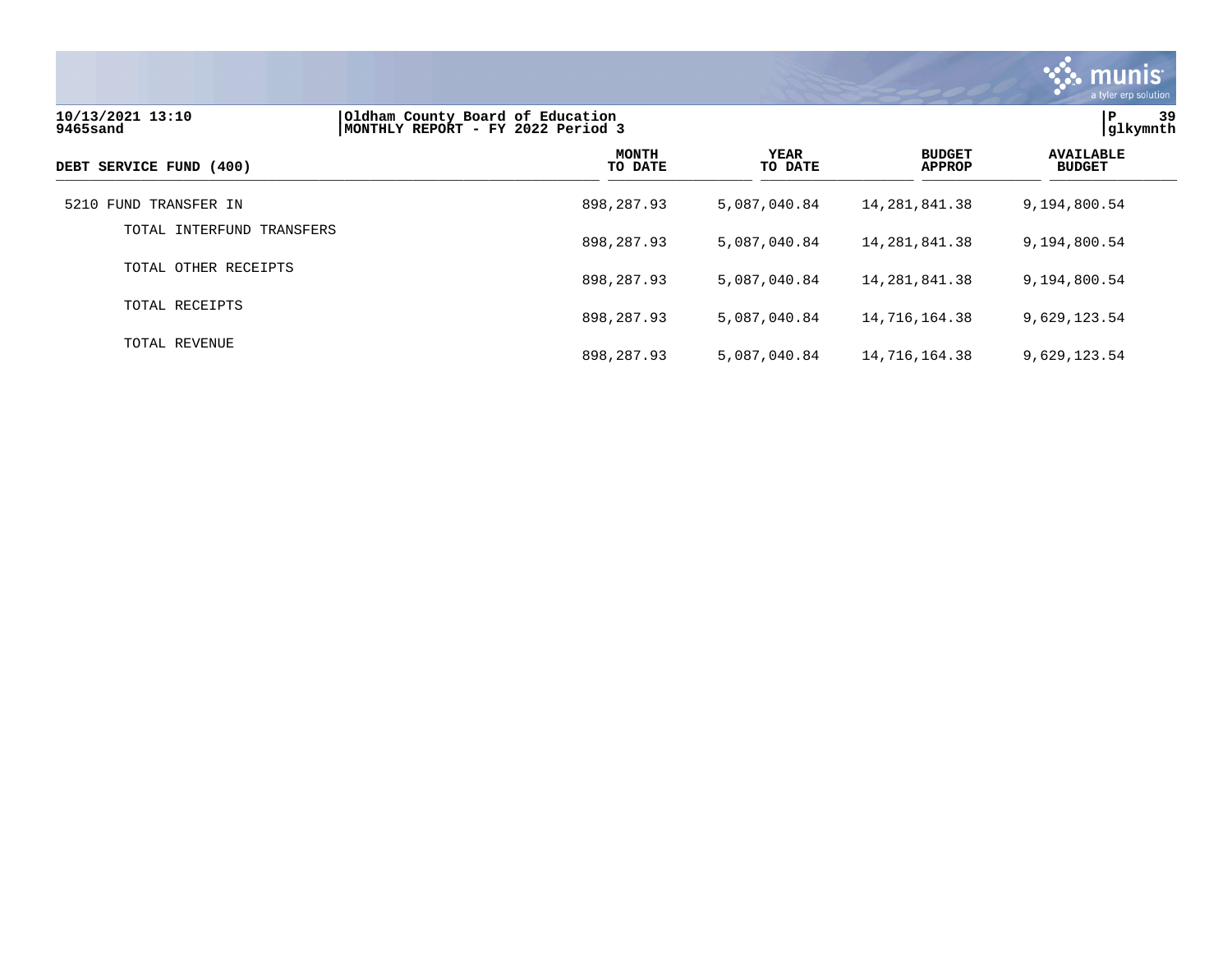|                                                                                                       |                          |                            |                                | munis<br>a tyler erp solution     |
|-------------------------------------------------------------------------------------------------------|--------------------------|----------------------------|--------------------------------|-----------------------------------|
| 10/13/2021 13:10<br>Oldham County Board of Education<br>9465sand<br>MONTHLY REPORT - FY 2022 Period 3 |                          |                            |                                | 40<br>P<br>glkymnth               |
| DEBT SERVICE FUND (400)                                                                               | <b>MONTH</b><br>TO DATE  | <b>YEAR</b><br>TO DATE     | <b>BUDGET</b><br><b>APPROP</b> | <b>AVAILABLE</b><br><b>BUDGET</b> |
| <b>EXPENDITURES</b>                                                                                   |                          |                            |                                |                                   |
| 0000<br>RESTRICT TO REV & BAL SHT ONLY                                                                |                          |                            |                                |                                   |
| OTHER ITEMS<br>0900                                                                                   | .00                      | .00                        | .00                            | .00                               |
| TOTAL 0000<br>RESTRICT TO REV & BAL SHT ONLY                                                          | .00                      | .00                        | .00                            | .00                               |
| DEBT SERVICE<br>5100                                                                                  |                          |                            |                                |                                   |
| 0300<br>PURCHASED PROF AND TECH SERV<br>0800<br>DEBT SERVICE AND MISCELLANEOUS<br>0900<br>OTHER ITEMS | .00<br>898,287.93<br>.00 | .00<br>5,087,040.84<br>.00 | .00<br>14,716,164.38<br>.00    | .00<br>9,629,123.54<br>.00        |
| TOTAL 5100<br>DEBT SERVICE                                                                            | 898,287.93               | 5,087,040.84               | 14,716,164.38                  | 9,629,123.54                      |
| FUND TRANSFERS<br>5200                                                                                |                          |                            |                                |                                   |
| 0300<br>PURCHASED PROF AND TECH SERV<br>0900<br>OTHER ITEMS                                           | .00<br>.00               | .00<br>.00                 | .00<br>.00                     | .00<br>.00                        |
| TOTAL 5200<br><b>FUND TRANSFERS</b>                                                                   | .00                      | .00                        | .00                            | .00                               |
| TOTAL EXPENDITURES                                                                                    | 898,287.93               | 5,087,040.84               | 14,716,164.38                  | 9,629,123.54                      |
| TOTAL FOR DEBT SERVICE FUND (400)                                                                     | .00                      | .00                        | .00                            | .00                               |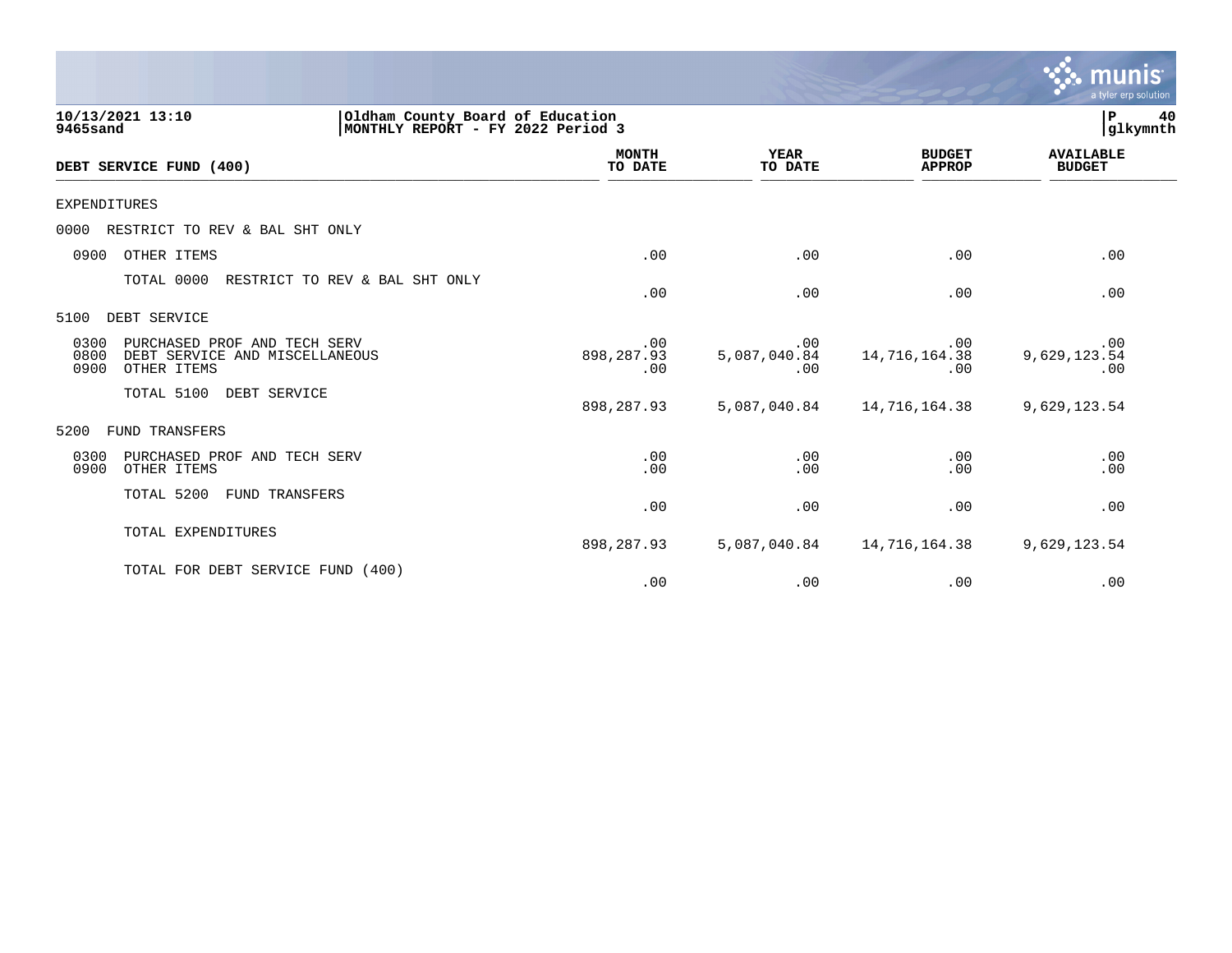|                                                                                                                                                                                                                                                                                                                                                                                                                                                                                                                    |                                                                                                                          |                                                                                                       |                                                                                                                                          | a tyler erp solution                                                                                                              |
|--------------------------------------------------------------------------------------------------------------------------------------------------------------------------------------------------------------------------------------------------------------------------------------------------------------------------------------------------------------------------------------------------------------------------------------------------------------------------------------------------------------------|--------------------------------------------------------------------------------------------------------------------------|-------------------------------------------------------------------------------------------------------|------------------------------------------------------------------------------------------------------------------------------------------|-----------------------------------------------------------------------------------------------------------------------------------|
| 10/13/2021 13:10<br>9465sand                                                                                                                                                                                                                                                                                                                                                                                                                                                                                       | Oldham County Board of Education<br>MONTHLY REPORT - FY 2022 Period 3                                                    |                                                                                                       |                                                                                                                                          | lР<br>41<br> glkymnth                                                                                                             |
| FOOD SERVICE FUND (51)                                                                                                                                                                                                                                                                                                                                                                                                                                                                                             | <b>MONTH</b><br>TO DATE                                                                                                  | YEAR<br>TO DATE                                                                                       | <b>BUDGET</b><br><b>APPROP</b>                                                                                                           | <b>AVAILABLE</b><br><b>BUDGET</b>                                                                                                 |
| <b>REVENUES</b>                                                                                                                                                                                                                                                                                                                                                                                                                                                                                                    |                                                                                                                          |                                                                                                       |                                                                                                                                          |                                                                                                                                   |
| 0999 BEGINNING BALANCE                                                                                                                                                                                                                                                                                                                                                                                                                                                                                             |                                                                                                                          |                                                                                                       |                                                                                                                                          |                                                                                                                                   |
| TOTAL 0999 BEGINNING BALANCE                                                                                                                                                                                                                                                                                                                                                                                                                                                                                       |                                                                                                                          | 2,086,709.31 2,086,709.31 1,453,954.68 -632,754.63                                                    |                                                                                                                                          |                                                                                                                                   |
| <b>RECEIPTS</b>                                                                                                                                                                                                                                                                                                                                                                                                                                                                                                    |                                                                                                                          |                                                                                                       |                                                                                                                                          |                                                                                                                                   |
| REVENUE FROM LOCAL SOURCES                                                                                                                                                                                                                                                                                                                                                                                                                                                                                         |                                                                                                                          |                                                                                                       |                                                                                                                                          |                                                                                                                                   |
| EARNINGS ON INVESTMENTS                                                                                                                                                                                                                                                                                                                                                                                                                                                                                            |                                                                                                                          |                                                                                                       |                                                                                                                                          |                                                                                                                                   |
| 1510 INTEREST ON INVESTMENTS                                                                                                                                                                                                                                                                                                                                                                                                                                                                                       | 90.26                                                                                                                    | 252.12                                                                                                | 5,000.00                                                                                                                                 | 4,747.88                                                                                                                          |
| TOTAL EARNINGS ON INVESTMENTS                                                                                                                                                                                                                                                                                                                                                                                                                                                                                      | 90.26                                                                                                                    | 252.12                                                                                                | 5,000.00                                                                                                                                 | 4,747.88                                                                                                                          |
| FOOD SERVICE                                                                                                                                                                                                                                                                                                                                                                                                                                                                                                       |                                                                                                                          |                                                                                                       |                                                                                                                                          |                                                                                                                                   |
| 1611 REIMBURSABLE SCHOOL LUNCH PROG<br>1612 REIMBURSABLE SCH BREAKFAST PRG<br>1613 REIMBURSABLE SPECIAL MILK PROG<br>1621 NON-REIMBURSABLE LUNCH PROG<br>1622 NON-REIMBURSABLE BREAKFAST PRG<br>1623 NON-REIMBURSABLE MILK PROGRAM<br>1624 NON-REIMBURSBLE A LA CARTE PRG<br>1627 NON-REIMB VENDING MACH PROG<br>1629 NON-REIMBURSBLE OTHER FOOD PRG<br>1630 SPECIAL FUNCTIONS<br>1631 CATERING FOOD SERVICE<br>1633 GROUP SALES FOOD SERVICE<br>1634 EXTENDED SCHOOL FOOD SERVICE<br>1636 IN-SERVICE FOOD SERVICE | 29,658.01<br>1,703.45<br>$.00 \,$<br>.00<br>.00<br>.00<br>5,040.53<br>.00<br>2,038.88<br>.00<br>.00<br>.00<br>.00<br>.00 | 60,759.23<br>4,458.43<br>.00<br>.00<br>.00<br>9,850.95<br>5,845.34<br>.00<br>.00<br>.00<br>.00<br>.00 | 2,095,000.00<br>224,500.00<br>$.00 \ \rm$<br>.00<br>.00<br>$.00 \,$<br>141,500.00<br>.00<br>83,600.00<br>.00<br>.00<br>.00<br>.00<br>.00 | 2,034,240.77<br>220,041.57<br>.00<br>.00<br>.00<br>.00<br>131,649.05<br>$\sim 00$<br>77,754.66<br>.00<br>.00<br>.00<br>.00<br>.00 |
| TOTAL FOOD SERVICE                                                                                                                                                                                                                                                                                                                                                                                                                                                                                                 | 38,440.87                                                                                                                | 80,913.95                                                                                             | 2,544,600.00                                                                                                                             | 2,463,686.05                                                                                                                      |
| OTHER REVENUE FROM LOCAL SOURCES                                                                                                                                                                                                                                                                                                                                                                                                                                                                                   |                                                                                                                          |                                                                                                       |                                                                                                                                          |                                                                                                                                   |
| 1920 CONTRIBUTIONS/DONATIONS<br>1980 REFUND OF PRIOR YR EXPENDITURE<br>1990 MISCELLANEOUS REVENUE<br>1994 RETURN FOR INSUFFICIENT CHECKS                                                                                                                                                                                                                                                                                                                                                                           | .00<br>.00<br>97.91<br>.00                                                                                               | $.00\,$<br>.00<br>$-218.10$<br>.00                                                                    | $.00 \,$<br>.00<br>1,700.00<br>.00                                                                                                       | .00<br>.00<br>1,918.10<br>.00                                                                                                     |
| TOTAL OTHER REVENUE FROM LOCAL SOURCES                                                                                                                                                                                                                                                                                                                                                                                                                                                                             | 97.91                                                                                                                    | $-218.10$                                                                                             | 1,700.00                                                                                                                                 | 1,918.10                                                                                                                          |
| TOTAL REVENUE FROM LOCAL SOURCES                                                                                                                                                                                                                                                                                                                                                                                                                                                                                   | 38,629.04                                                                                                                | 80,947.97                                                                                             | 2,551,300.00                                                                                                                             | 2,470,352.03                                                                                                                      |
| REVENUE FROM STATE SOURCES                                                                                                                                                                                                                                                                                                                                                                                                                                                                                         |                                                                                                                          |                                                                                                       |                                                                                                                                          |                                                                                                                                   |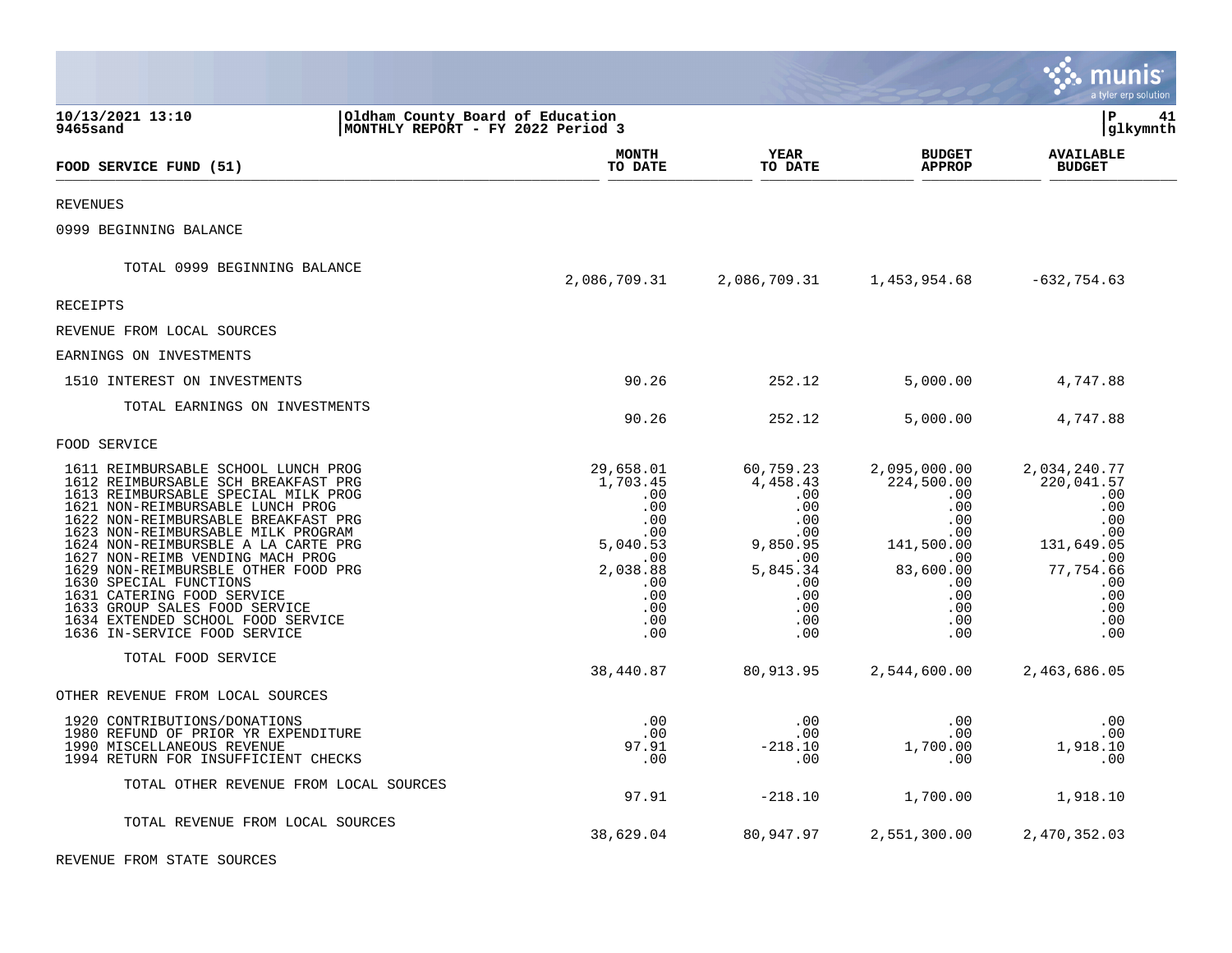|                                                                                                       |                         |                        |                                | a tyler erp solution              |
|-------------------------------------------------------------------------------------------------------|-------------------------|------------------------|--------------------------------|-----------------------------------|
| 10/13/2021 13:10<br>Oldham County Board of Education<br>9465sand<br>MONTHLY REPORT - FY 2022 Period 3 |                         |                        |                                | P<br>42<br>glkymnth               |
| FOOD SERVICE FUND (51)                                                                                | <b>MONTH</b><br>TO DATE | <b>YEAR</b><br>TO DATE | <b>BUDGET</b><br><b>APPROP</b> | <b>AVAILABLE</b><br><b>BUDGET</b> |
| RESTRICTED                                                                                            |                         |                        |                                |                                   |
| 3200 RESTRICTED STATE REVENUE                                                                         | .00                     | .00                    | 40,000.00                      | 40,000.00                         |
| TOTAL RESTRICTED                                                                                      | .00                     | .00                    | 40,000.00                      | 40,000.00                         |
| REVENUE ON BEHALF PAYMENTS                                                                            |                         |                        |                                |                                   |
| 3900 REVENUE-ON BEHALF PMTS-STATE                                                                     | .00                     | .00                    | 259,400.00                     | 259,400.00                        |
| TOTAL REVENUE ON BEHALF PAYMENTS                                                                      | .00                     | .00                    | 259,400.00                     | 259,400.00                        |
| TOTAL REVENUE FROM STATE SOURCES                                                                      | .00                     | .00                    | 299,400.00                     | 299,400.00                        |
| REVENUE FROM FEDERAL SOURCES                                                                          |                         |                        |                                |                                   |
| RESTRICTED THROUGH THE STATE                                                                          |                         |                        |                                |                                   |
| 4500 RESTRICTED FED THRU STATE                                                                        | 497,787.26              | 599,207.97             | 1,421,000.00                   | 821,792.03                        |
| TOTAL RESTRICTED THROUGH THE STATE                                                                    | 497,787.26              | 599,207.97             | 1,421,000.00                   | 821,792.03                        |
| CHILD NUTRITION PROGRAM DONATED COMMODIT                                                              |                         |                        |                                |                                   |
| 4950 CHILD NUTR PRG DONATED COMMOD                                                                    | .00                     | .00                    | 277,000.00                     | 277,000.00                        |
| TOTAL CHILD NUTRITION PROGRAM DONATED COMMODIT                                                        | .00                     | .00                    | 277,000.00                     | 277,000.00                        |
| TOTAL REVENUE FROM FEDERAL SOURCES                                                                    | 497,787.26              | 599,207.97             | 1,698,000.00                   | 1,098,792.03                      |
| OTHER RECEIPTS                                                                                        |                         |                        |                                |                                   |
| INTERFUND TRANSFERS                                                                                   |                         |                        |                                |                                   |
| 5210 FUND TRANSFER                                                                                    | .00                     | .00                    | .00                            | .00                               |
| TOTAL INTERFUND TRANSFERS                                                                             | .00                     | .00                    | .00                            | .00                               |
| SALE OR COMP FOR LOSS OF ASSETS                                                                       |                         |                        |                                |                                   |
| 5332 LOSS COMP - BUILDINGS<br>5341 SALE OF EQUIPMENT ETC<br>5342 LOSS COMP - EQUIPMENT ETC            | .00<br>.00<br>.00       | .00<br>.00<br>.00      | $.00 \,$<br>.00.<br>.00        | .00<br>.00<br>.00                 |
| TOTAL SALE OR COMP FOR LOSS OF ASSETS                                                                 |                         |                        |                                |                                   |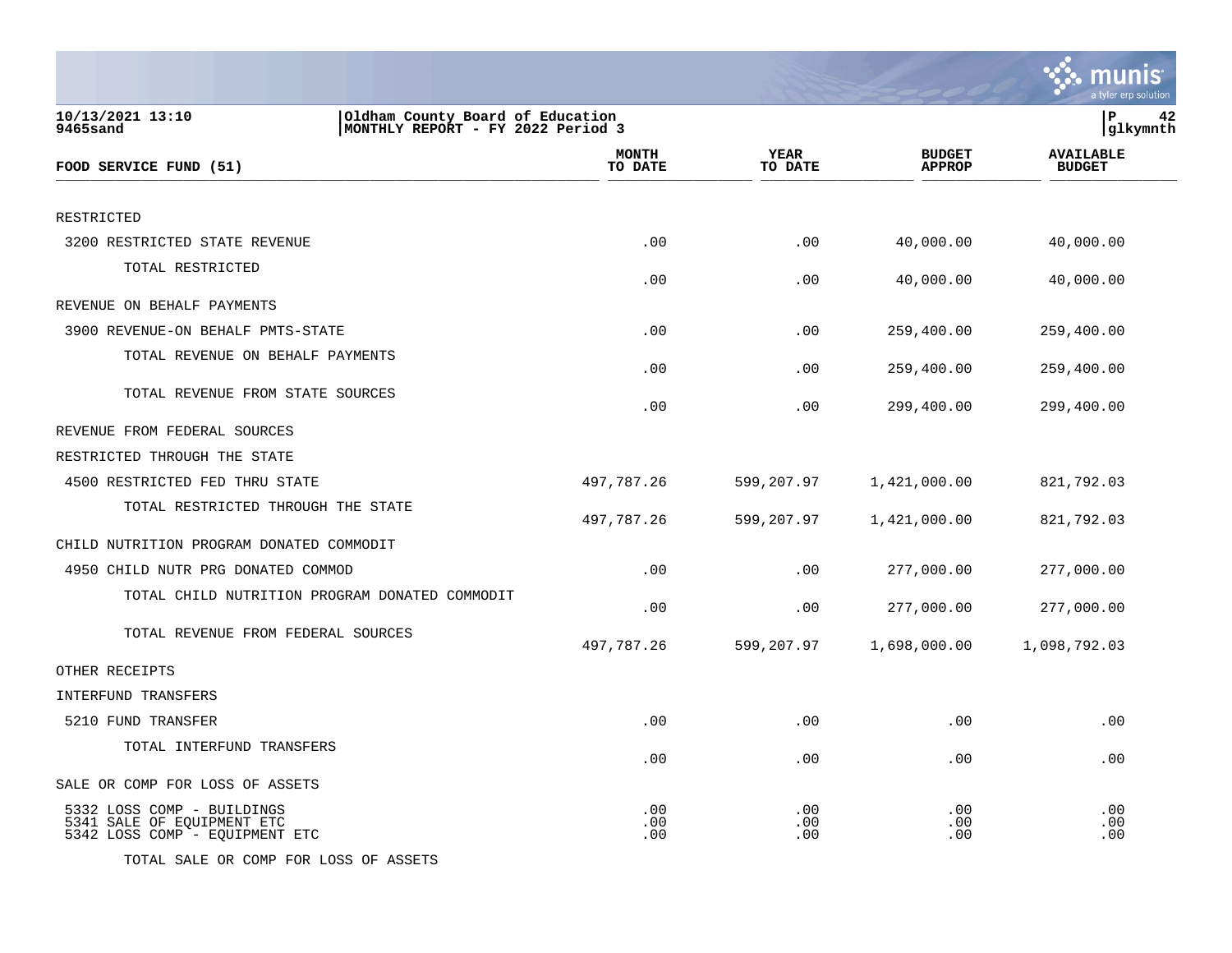|                              |                                                                       |                 |                                | <b>munis</b><br>a tyler erp solution |
|------------------------------|-----------------------------------------------------------------------|-----------------|--------------------------------|--------------------------------------|
| 10/13/2021 13:10<br>9465sand | Oldham County Board of Education<br>MONTHLY REPORT - FY 2022 Period 3 |                 |                                | 43<br>ΙP<br>glkymnth                 |
| FOOD SERVICE FUND (51)       | <b>MONTH</b><br>TO DATE                                               | YEAR<br>TO DATE | <b>BUDGET</b><br><b>APPROP</b> | <b>AVAILABLE</b><br><b>BUDGET</b>    |
|                              | $.00 \,$                                                              | .00             | .00                            | .00                                  |
| TOTAL OTHER RECEIPTS         | .00                                                                   | .00             | .00                            | .00                                  |
| TOTAL RECEIPTS               | 536,416.30                                                            | 680,155.94      | 4,548,700.00                   | 3,868,544.06                         |
| TOTAL REVENUE                | 2,623,125.61                                                          | 2,766,865.25    | 6,002,654.68                   | 3, 235, 789.43                       |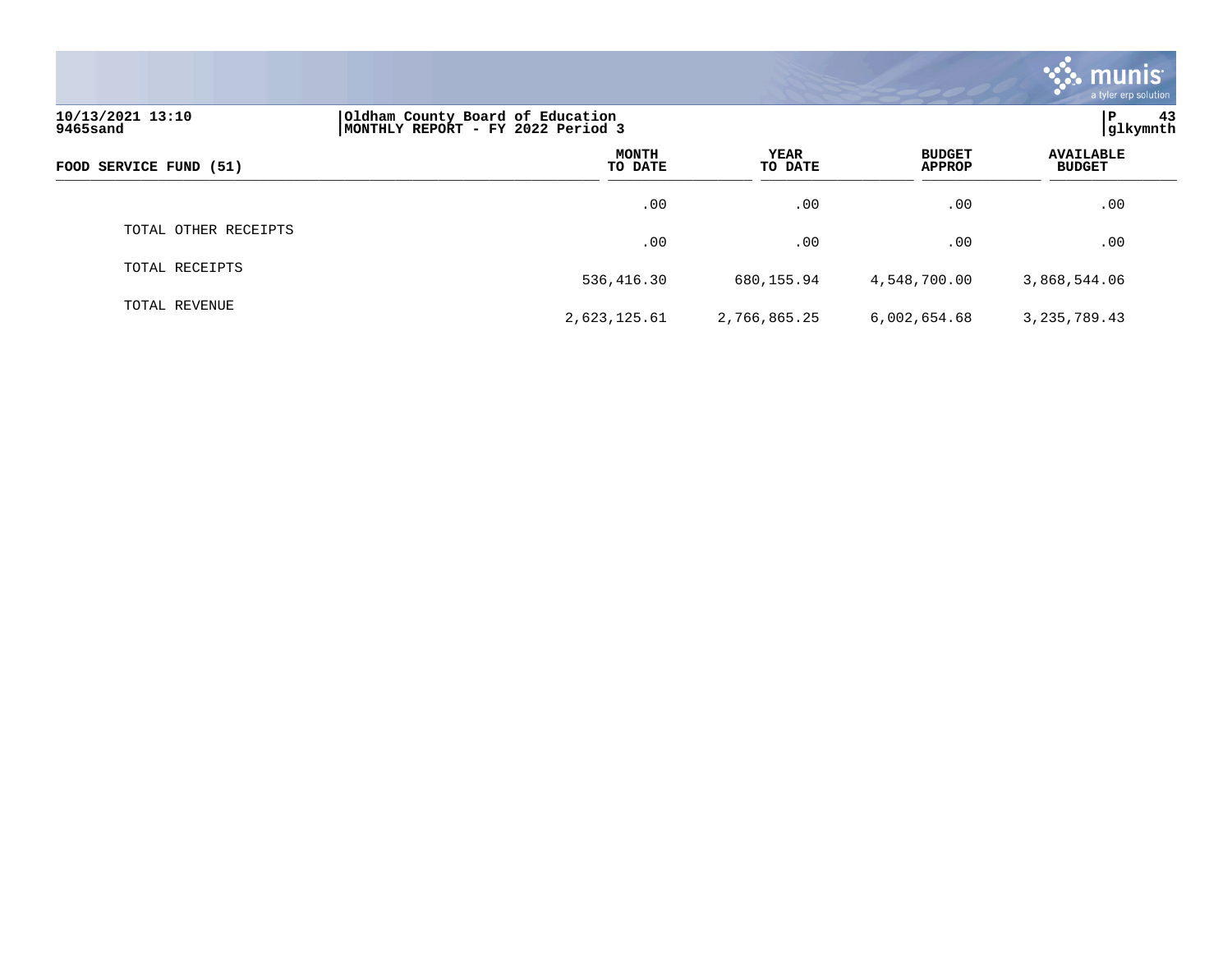

**10/13/2021 13:10 |Oldham County Board of Education |P 44 9465sand |MONTHLY REPORT - FY 2022 Period 3 |glkymnth MONTH AVAILABLE YEAR BUDGET** AVAILABLE **FOOD SERVICE FUND (51) TO DATE TO DATE APPROP BUDGET**   $\overline{10 \text{ MHz}}$  and  $\overline{10 \text{ MHz}}$  is the set of  $\overline{10 \text{ MHz}}$  and  $\overline{10 \text{ MHz}}$  and  $\overline{10 \text{ MHz}}$  and  $\overline{10 \text{ MHz}}$  and  $\overline{10 \text{ MHz}}$  and  $\overline{10 \text{ MHz}}$  and  $\overline{10 \text{ MHz}}$  and  $\overline{10 \text{ MHz}}$  and  $\overline{10 \text{ MHz}}$  and  $\overline{10 \text{ MHz}}$ EXPENDITURES 3100 FOOD SERVICE OPERATION 0100 SALARIES PERSONNEL SERVICES 112,122.53 190,535.11 1,523,505.30 1,332,970.19 1,332,970.19 33,597.55 58,444.62 0200 EMPLOYEE BENEFITS 33,597.55 58,444.62 447,024.00 388,579.38 0280 ON-BEHALF .00 .00 259,600.00 259,600.00 0300 PURCHASED PROF AND TECH SERV .00 990.00 5,169.18 4,179.18 0400 PURCHASED PROPERTY SERVICES 510.00 1,598.00 33,031.78 31,433.78 0500 OTHER PURCHASED SERVICES (120,884.64) 7,077.37 18,618.11 139,502.75 120,884.64<br>1,340,433.81 0600 SUPPLIES (1,340,433.81 0600 05 0600 SUPPLIES 305,265.18 694,192.79 2,034,626.60 1,340,433.81 0700 PROPERTY -4,900.85 .00 180,284.92 180,284.92 0700 PROPERTY 180,284.92 (180,284.92 OPDERTY<br>0800 DEBT SERVICE AND MISCELLANEOUS 2000 2,176.63 10,458.85 36,743.00 26,284.15<br>0840 CONTINGENCY 1,153,130.78 1,153,130.78 1,153,130.78 0840 CONTINGENCY .00 .00 1,153,130.78 1,153,130.78 0900 OTHER ITEMS .00 .00 .00 .00 TOTAL 3100 FOOD SERVICE OPERATION 455,848.41 974,837.48 5,812,618.31 4,837,780.83 5200 FUND TRANSFERS 0900 OTHER ITEMS 8,979.00 10,647.00 190,036.37 179,389.37 TOTAL 5200 FUND TRANSFERS 8,979.00 10,647.00 190,036.37 179,389.37 TOTAL EXPENDITURES 464,827.41 985,484.48 6,002,654.68 5,017,170.20 TOTAL FOR FOOD SERVICE FUND (51)

2,158,298.20 1,781,380.77 .00 -1,781,380.77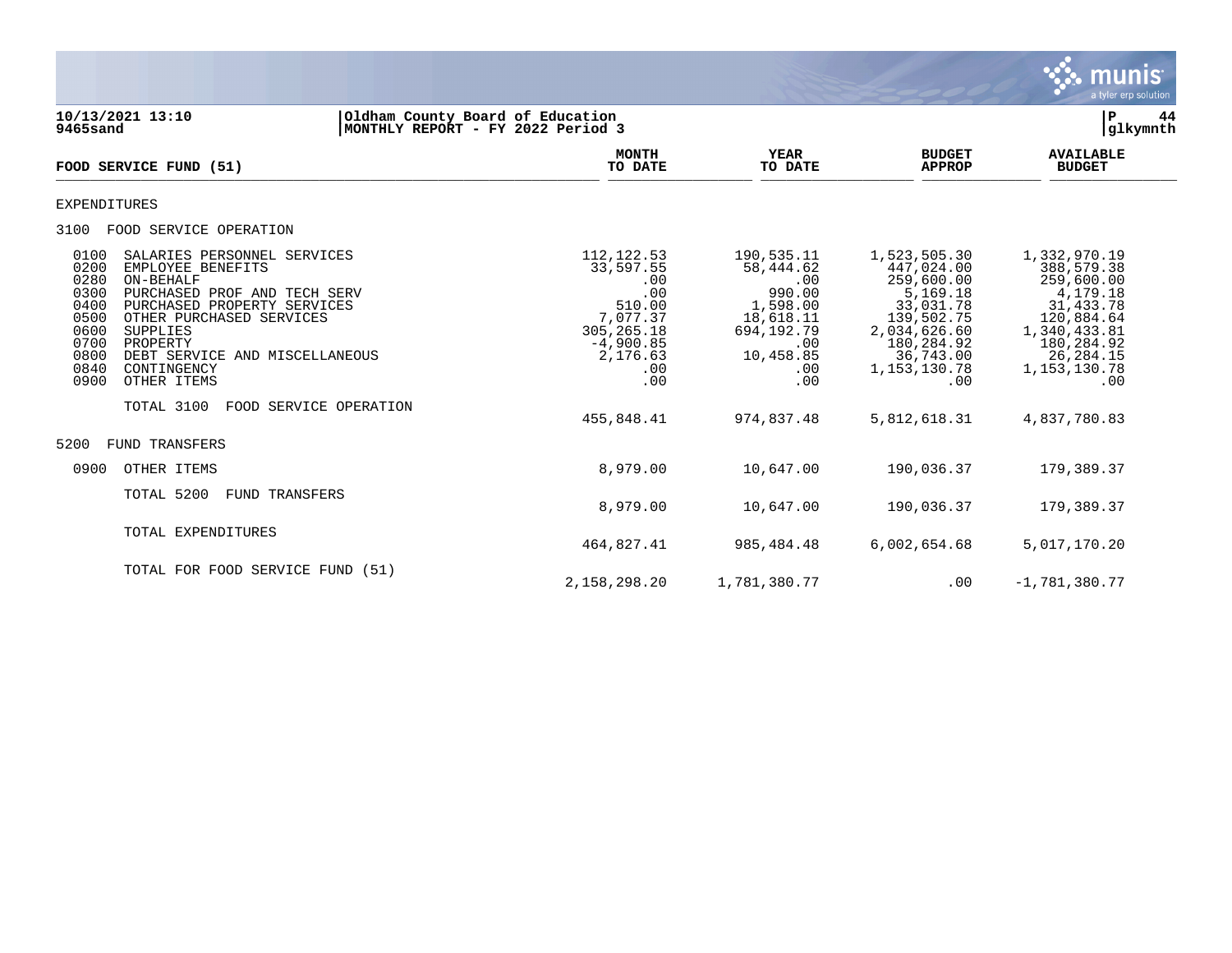|                                        |                                                                        |                  |                        |                                | a tyler erp solution              |    |
|----------------------------------------|------------------------------------------------------------------------|------------------|------------------------|--------------------------------|-----------------------------------|----|
| 10/13/2021 13:10<br>9465sand           | Oldham County Board of Education<br> MONTHLY REPORT - FY 2022 Period 3 |                  |                        |                                | l P<br> glkymnth                  | 45 |
| DAYCARE PROGRAM (52)                   |                                                                        | MONTH<br>TO DATE | <b>YEAR</b><br>TO DATE | <b>BUDGET</b><br><b>APPROP</b> | <b>AVAILABLE</b><br><b>BUDGET</b> |    |
| <b>REVENUES</b>                        |                                                                        |                  |                        |                                |                                   |    |
| 0999 BEGINNING BALANCE                 |                                                                        |                  |                        |                                |                                   |    |
| TOTAL 0999 BEGINNING BALANCE           |                                                                        | $-14,829.42$     | 1,903,906.91           | 2,731,213.24                   | 827,306.33                        |    |
| RECEIPTS                               |                                                                        |                  |                        |                                |                                   |    |
| REVENUE FROM LOCAL SOURCES             |                                                                        |                  |                        |                                |                                   |    |
| TUITION                                |                                                                        |                  |                        |                                |                                   |    |
| 1310 TUITION FROM INDIVIDUALS          |                                                                        | 283,851.31       | 821,240.87             | 2,672,707.00                   | 1,851,466.13                      |    |
| TOTAL TUITION                          |                                                                        | 283,851.31       | 821,240.87             | 2,672,707.00                   | 1,851,466.13                      |    |
| EARNINGS ON INVESTMENTS                |                                                                        |                  |                        |                                |                                   |    |
| 1510 INTEREST ON INVESTMENTS           |                                                                        | 102.41           | 287.95                 | 7,000.00                       | 6,712.05                          |    |
| TOTAL EARNINGS ON INVESTMENTS          |                                                                        | 102.41           | 287.95                 | 7,000.00                       | 6,712.05                          |    |
| OTHER REVENUE FROM LOCAL SOURCES       |                                                                        |                  |                        |                                |                                   |    |
| 1920 CONTRIBUTIONS / DONATIONS         |                                                                        | .00              | .00                    | .00                            | .00                               |    |
| TOTAL OTHER REVENUE FROM LOCAL SOURCES |                                                                        | .00              | .00                    | .00                            | .00                               |    |
| TOTAL REVENUE FROM LOCAL SOURCES       |                                                                        | 283,953.72       | 821,528.82             | 2,679,707.00                   | 1,858,178.18                      |    |
| REVENUE FROM STATE SOURCES             |                                                                        |                  |                        |                                |                                   |    |
| REVENUE ON BEHALF PAYMENTS             |                                                                        |                  |                        |                                |                                   |    |
| 3900 REVENUE-ON BEHALF PMTS-STATE      |                                                                        | .00              | .00                    | 279,300.00                     | 279,300.00                        |    |
| TOTAL REVENUE ON BEHALF PAYMENTS       |                                                                        | .00              | .00                    | 279,300.00                     | 279,300.00                        |    |
| TOTAL REVENUE FROM STATE SOURCES       |                                                                        | .00              | .00                    | 279,300.00                     | 279,300.00                        |    |
| REVENUE FROM FEDERAL SOURCES           |                                                                        |                  |                        |                                |                                   |    |
| RESTRICTED THROUGH THE STATE           |                                                                        |                  |                        |                                |                                   |    |
| 4500 RESTRICTED FED THRU STATE         |                                                                        | .00              | 19,505.60              | .00                            | $-19,505.60$                      |    |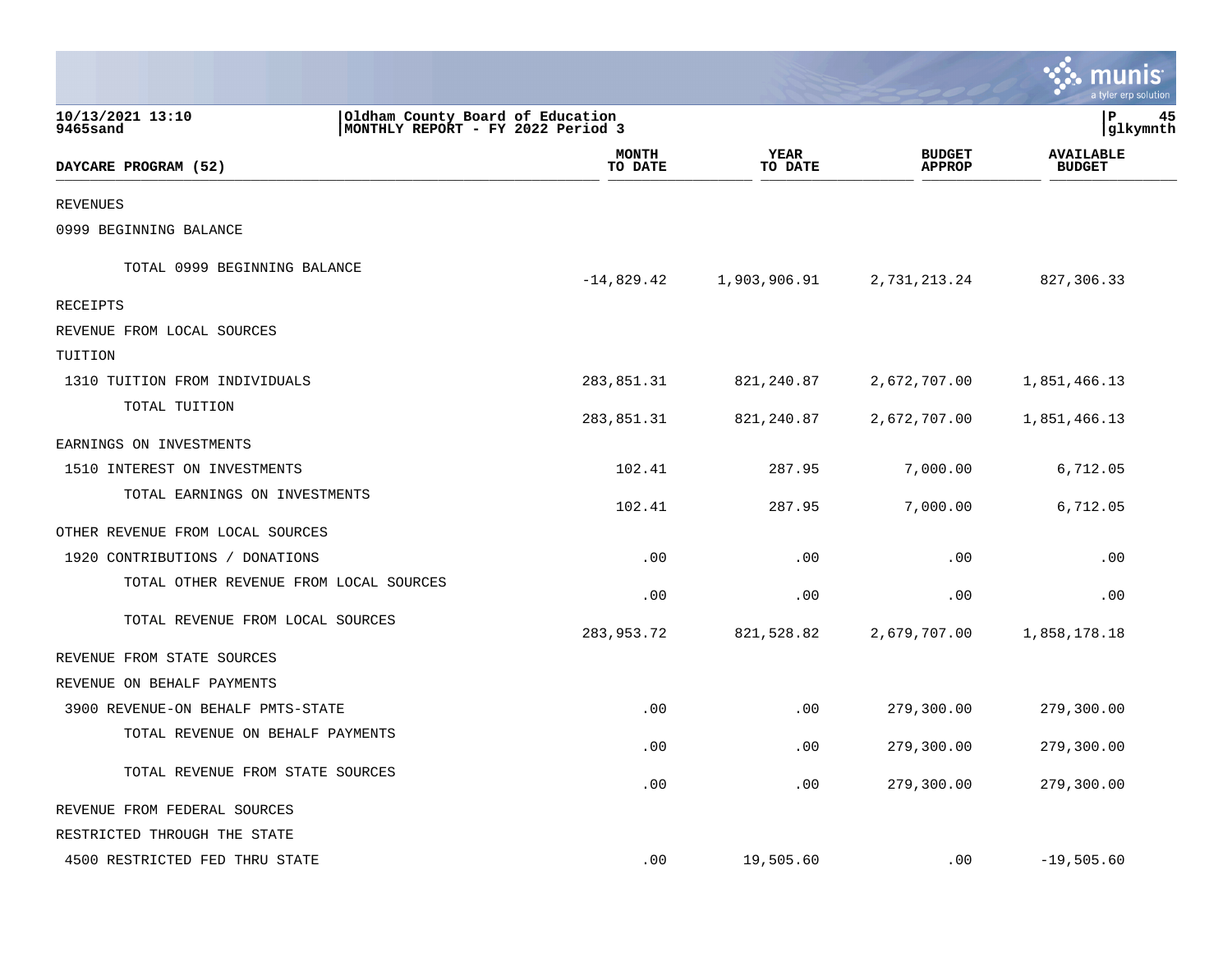|                                                                                                       |                         |                        |                                | <b>munis</b><br>a tyler erp solution |
|-------------------------------------------------------------------------------------------------------|-------------------------|------------------------|--------------------------------|--------------------------------------|
| 10/13/2021 13:10<br>Oldham County Board of Education<br>MONTHLY REPORT - FY 2022 Period 3<br>9465sand |                         |                        |                                |                                      |
| DAYCARE PROGRAM (52)                                                                                  | <b>MONTH</b><br>TO DATE | <b>YEAR</b><br>TO DATE | <b>BUDGET</b><br><b>APPROP</b> | <b>AVAILABLE</b><br><b>BUDGET</b>    |
| TOTAL RESTRICTED THROUGH THE STATE                                                                    | .00                     | 19,505.60              | .00                            | $-19,505.60$                         |
| TOTAL REVENUE FROM FEDERAL SOURCES                                                                    | .00                     | 19,505.60              | .00                            | $-19,505.60$                         |
| OTHER RECEIPTS                                                                                        |                         |                        |                                |                                      |
| INTERFUND TRANSFERS                                                                                   |                         |                        |                                |                                      |
| 5210 FUND TRANSFER                                                                                    | .00                     | .00                    | .00                            | .00                                  |
| TOTAL INTERFUND TRANSFERS                                                                             | .00                     | .00                    | .00                            | .00                                  |
| TOTAL OTHER RECEIPTS                                                                                  | .00                     | .00                    | .00                            | .00                                  |
| TOTAL RECEIPTS                                                                                        | 283,953.72              | 841,034.42             | 2,959,007.00                   | 2, 117, 972.58                       |
| TOTAL REVENUE                                                                                         | 269, 124.30             | 2,744,941.33           | 5,690,220.24                   | 2,945,278.91                         |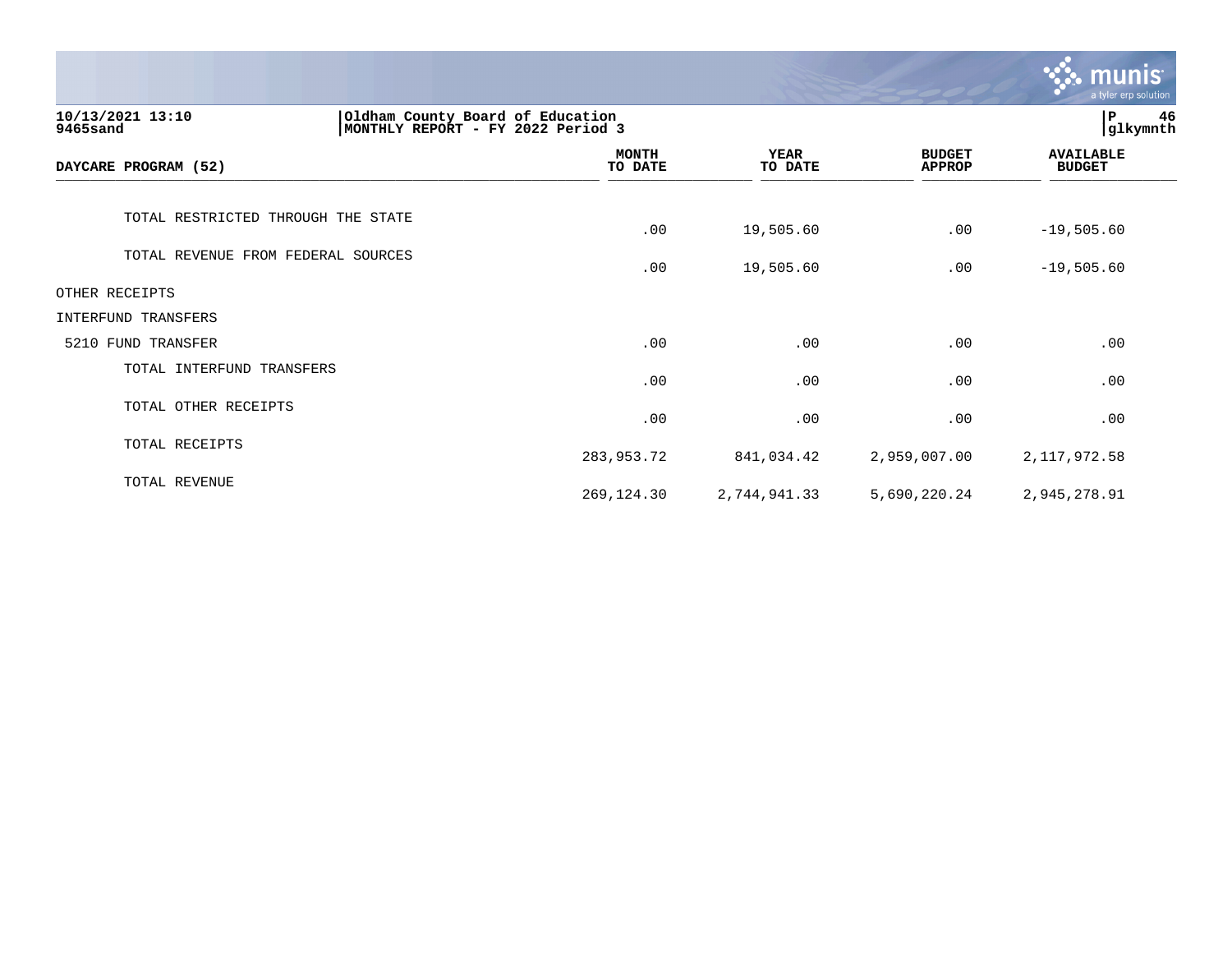

**10/13/2021 13:10 |Oldham County Board of Education |P 47 9465sand |MONTHLY REPORT - FY 2022 Period 3 |glkymnth MONTH AVAILABLE YEAR BUDGET** AVAILABLE **DAYCARE PROGRAM (52)** TO DATE TO DATE APPROP BUDGET  $\frac{10 \text{ Bile}}{10 \text{ Bile}}$ EXPENDITURES 3200 DAY CARE OPERATIONS 0100 SALARIES PERSONNEL SERVICES 16,525.75 27,117.04 1,658,388.00 1,631,270.96 0200 EMPLOYEE BENEFITS 1,730.49 5,366.14 387,976.00 382,609.86 0280 ON-BEHALF .00 .00 279,300.00 279,300.00 0300 PURCHASED PROF AND TECH SERV 461.50 1,181.00 65,882.00 64,701.00<br>0400 PURCHASED PROPERTY SERVICES 583.07 24,8 0400 PURCHASED PROPERTY SERVICES 683.07 583.07 583.07 24,800.00 24,216.93<br>0500 OTHER PURCHASED SERVICES 6686.38 6686.38 266.04 1,068.49 7,754.87 6,686.38 0500 OTHER PURCHASED SERVICES 266.04 1,068.49 7,754.87 6,686.38 0600 SUPPLIES 6,396.04 14,106.05 414,474.50 400,368.45 0700 PROPERTY .00 .00 .00 .00 0800 DEBT SERVICE AND MISCELLANEOUS 15,582.46 70,063.93 1,487,253.50 1,417,189.57 0840 CONTINGENCY .00 .00 1,344,391.37 1,344,391.37 0900 OTHER ITEMS .00 .00 .00 .00 TOTAL 3200 DAY CARE OPERATIONS 41,545.35 119,485.72 5,670,220.24 5,550,734.52 5200 FUND TRANSFERS 0900 OTHER ITEMS 89,692.25 112,093.55 20,000.00 -92,093.55 TOTAL 5200 FUND TRANSFERS 89,692.25 112,093.55 20,000.00 -92,093.55 TOTAL EXPENDITURES 131,237.60 231,579.27 5,690,220.24 5,458,640.97 TOTAL FOR DAYCARE PROGRAM (52)

137,886.70 2,513,362.06 .00 -2,513,362.06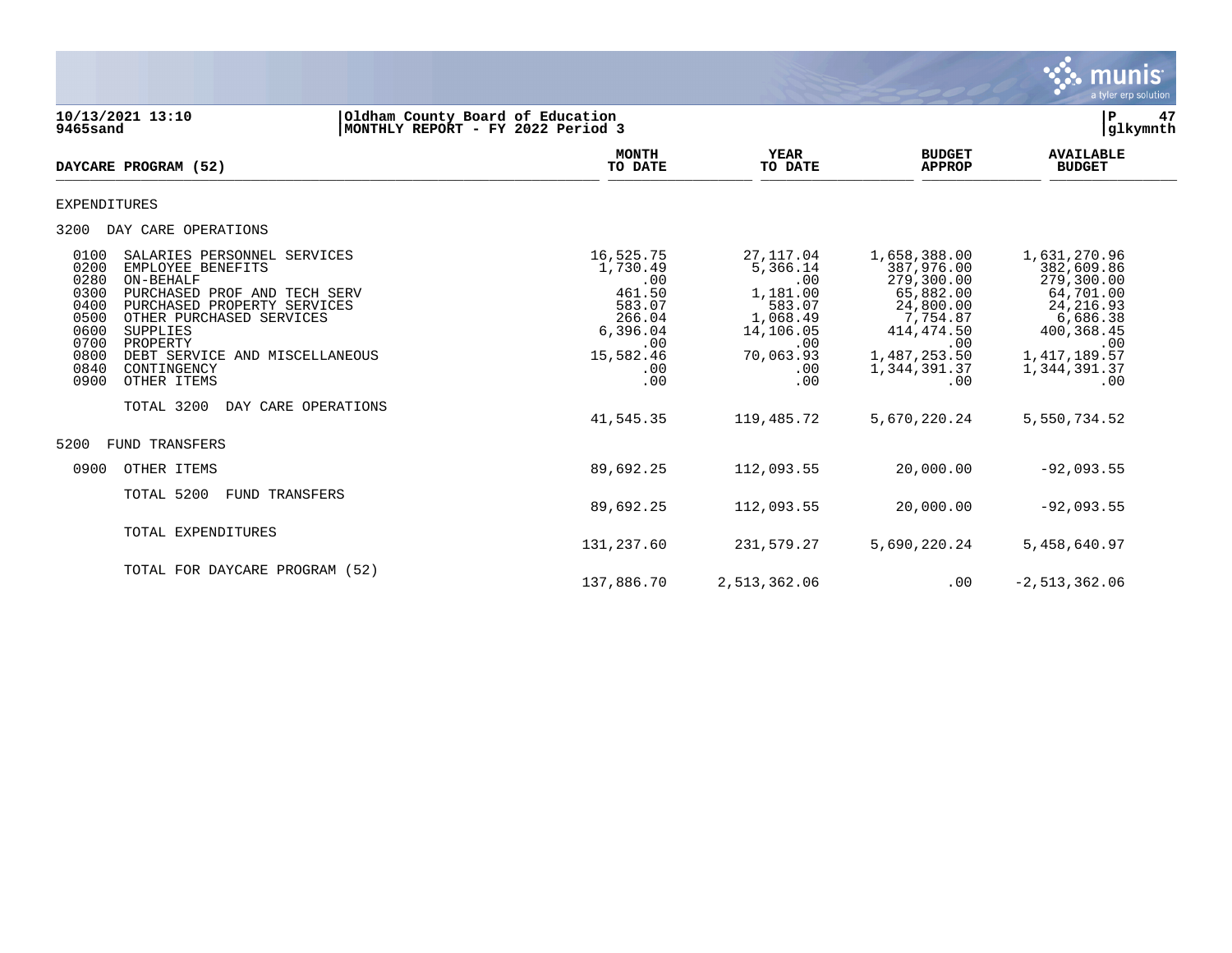|                                                                                                       |                         |                        |                                | a tyler erp solution              |
|-------------------------------------------------------------------------------------------------------|-------------------------|------------------------|--------------------------------|-----------------------------------|
| 10/13/2021 13:10<br>Oldham County Board of Education<br>MONTHLY REPORT - FY 2022 Period 3<br>9465sand |                         |                        |                                | IΡ<br>48<br>glkymnth              |
| FIDUCIARY FUNDS - AGENCY FUNDS                                                                        | <b>MONTH</b><br>TO DATE | <b>YEAR</b><br>TO DATE | <b>BUDGET</b><br><b>APPROP</b> | <b>AVAILABLE</b><br><b>BUDGET</b> |
| <b>REVENUES</b>                                                                                       |                         |                        |                                |                                   |
| 0999 BEGINNING BALANCE                                                                                |                         |                        |                                |                                   |
| TOTAL 0999 BEGINNING BALANCE                                                                          | .00                     | .00                    | .00                            | .00                               |
| RECEIPTS                                                                                              |                         |                        |                                |                                   |
| REVENUE FROM LOCAL SOURCES                                                                            |                         |                        |                                |                                   |
| TUITION                                                                                               |                         |                        |                                |                                   |
| 1310 TUITION FROM INDIVIDUALS                                                                         | .00                     | .00                    | .00                            | .00                               |
| TOTAL TUITION                                                                                         | .00                     | .00                    | .00                            | .00                               |
| STUDENT ACTIVITIES                                                                                    |                         |                        |                                |                                   |
| 1720 SALES-STUDENT ACTIVITIES                                                                         | .00                     | .00                    | .00                            | .00                               |
| TOTAL STUDENT ACTIVITIES                                                                              | .00                     | .00                    | .00                            | .00                               |
| TOTAL REVENUE FROM LOCAL SOURCES                                                                      | .00                     | .00                    | .00                            | .00                               |
| REVENUE FROM STATE SOURCES                                                                            |                         |                        |                                |                                   |
| RESTRICTED                                                                                            |                         |                        |                                |                                   |
| 3200 REVENUE-KY MOTORCYCLE PROGRAM                                                                    | .00                     | .00                    | .00                            | .00                               |
| TOTAL RESTRICTED                                                                                      | .00                     | .00                    | .00                            | .00                               |
| TOTAL REVENUE FROM STATE SOURCES                                                                      | .00                     | .00                    | .00                            | .00                               |
| OTHER RECEIPTS                                                                                        |                         |                        |                                |                                   |
| SALE OR COMP FOR LOSS OF ASSETS                                                                       |                         |                        |                                |                                   |
| 5341 SALE OF EQUIPMENT ETC                                                                            | .00                     | .00                    | .00                            | .00                               |
| TOTAL SALE OR COMP FOR LOSS OF ASSETS                                                                 | .00                     | .00                    | .00                            | .00                               |
| TOTAL OTHER RECEIPTS                                                                                  | .00                     | .00                    | .00                            | .00                               |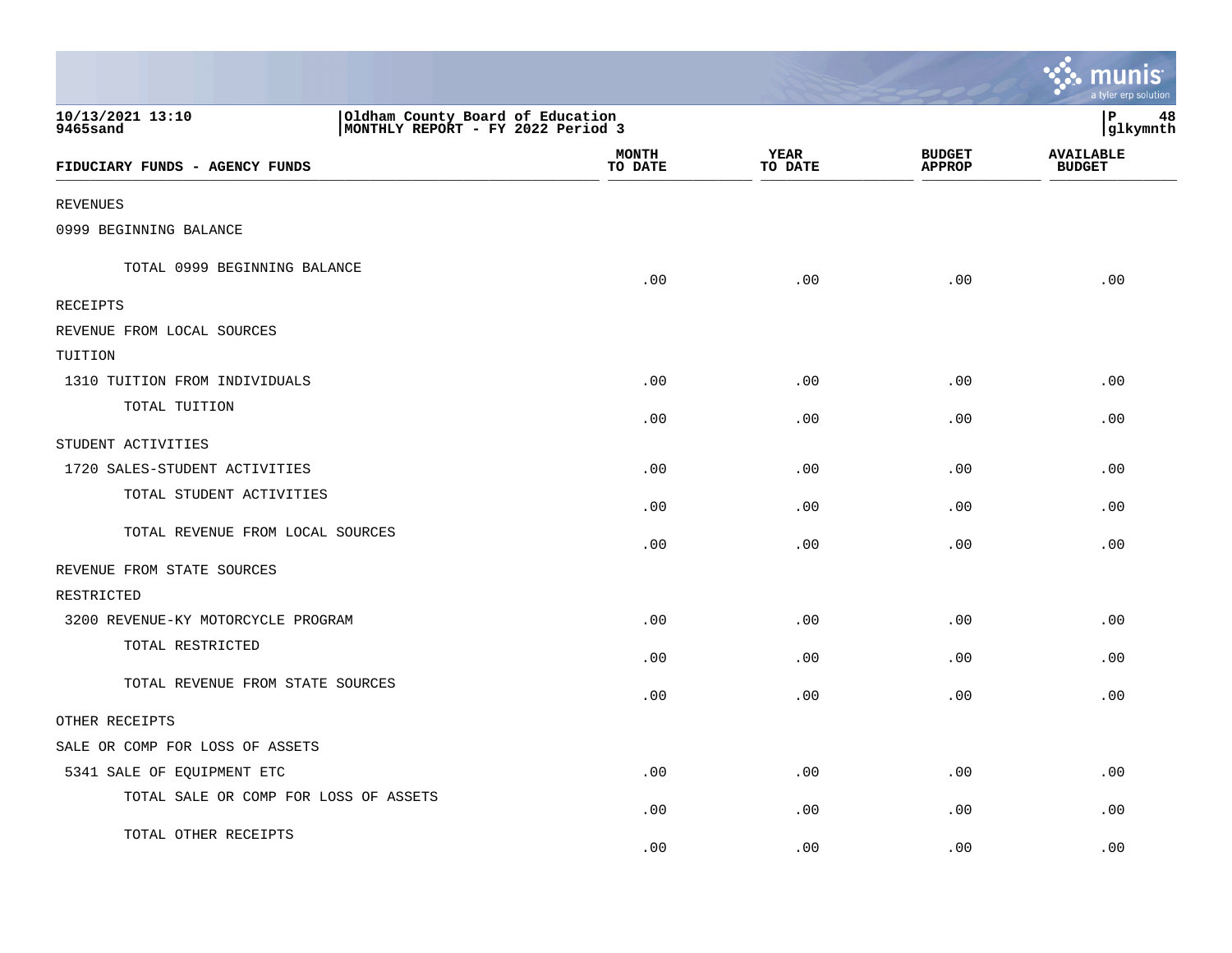|                                |                                                                       |                 |                                | <b>munis</b><br>a tyler erp solution |
|--------------------------------|-----------------------------------------------------------------------|-----------------|--------------------------------|--------------------------------------|
| 10/13/2021 13:10<br>9465sand   | Oldham County Board of Education<br>MONTHLY REPORT - FY 2022 Period 3 |                 |                                | -49<br>P<br>glkymnth                 |
| FIDUCIARY FUNDS - AGENCY FUNDS | <b>MONTH</b><br>TO DATE                                               | YEAR<br>TO DATE | <b>BUDGET</b><br><b>APPROP</b> | <b>AVAILABLE</b><br><b>BUDGET</b>    |
| TOTAL RECEIPTS                 | .00                                                                   | .00             | .00                            | .00                                  |
| TOTAL REVENUE                  | .00                                                                   | .00             | .00                            | .00                                  |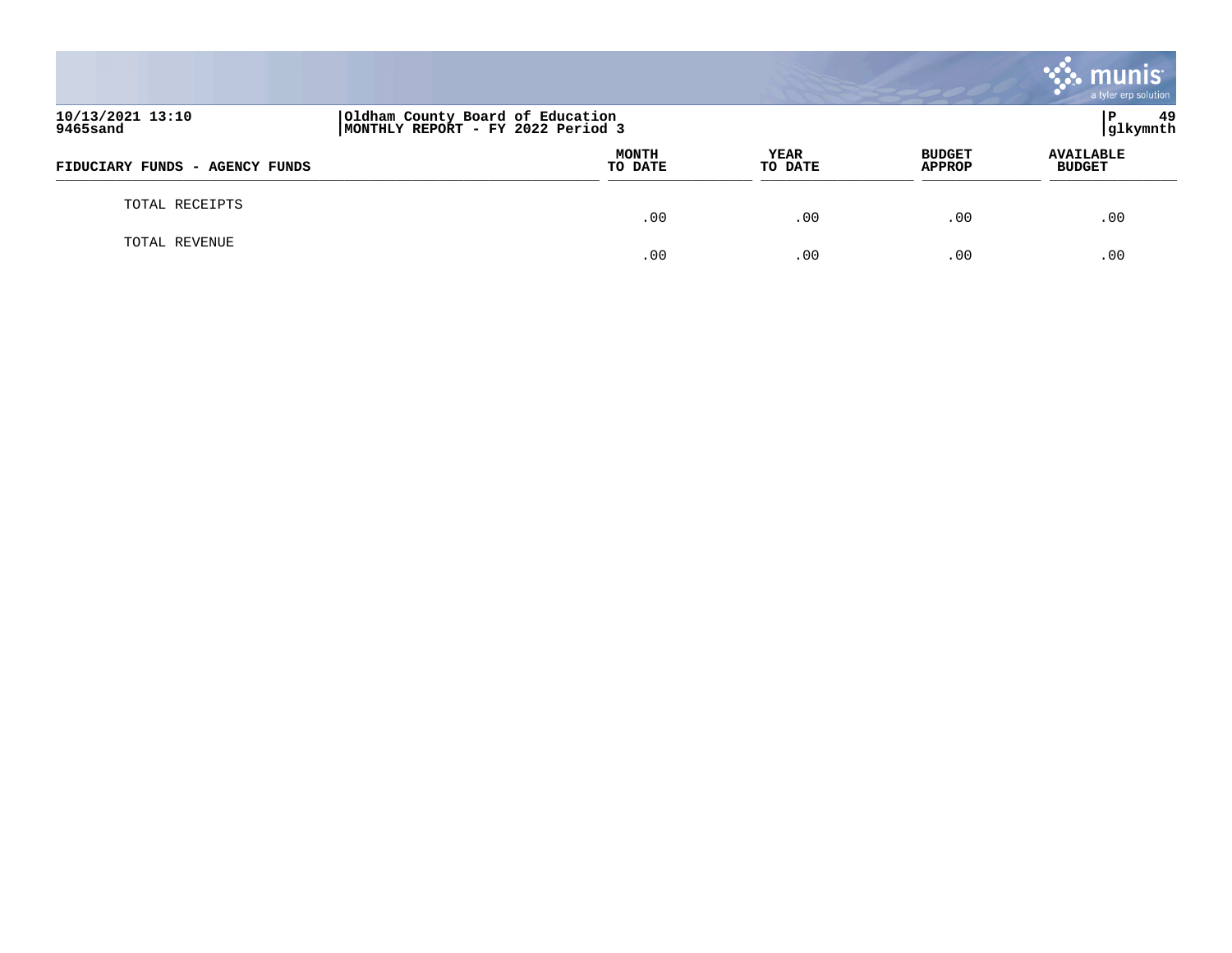

## **10/13/2021 13:10 |Oldham County Board of Education |P 50 9465sand |MONTHLY REPORT - FY 2022 Period 3 |glkymnth**

| FIDUCIARY FUNDS - AGENCY FUNDS                                                                                                                                                    | <b>MONTH</b><br>TO DATE                | <b>YEAR</b><br>TO DATE                 | <b>BUDGET</b><br><b>APPROP</b>         | <b>AVAILABLE</b><br><b>BUDGET</b>      |
|-----------------------------------------------------------------------------------------------------------------------------------------------------------------------------------|----------------------------------------|----------------------------------------|----------------------------------------|----------------------------------------|
| EXPENDITURES                                                                                                                                                                      |                                        |                                        |                                        |                                        |
| INSTRUCTION<br>1000                                                                                                                                                               |                                        |                                        |                                        |                                        |
| 0300<br>PURCHASED PROF AND TECH SERV<br>0500<br>OTHER PURCHASED SERVICES<br>0600<br>SUPPLIES<br>0700<br>PROPERTY<br>0800<br>DEBT SERVICE AND MISCELLANEOUS<br>0840<br>CONTINGENCY | .00<br>.00<br>.00<br>.00<br>.00<br>.00 | .00<br>.00<br>.00<br>.00<br>.00<br>.00 | .00<br>.00<br>.00<br>.00<br>.00<br>.00 | .00<br>.00<br>.00<br>.00<br>.00<br>.00 |
| TOTAL 1000<br>INSTRUCTION                                                                                                                                                         | .00                                    | .00                                    | .00                                    | .00                                    |
| TOTAL EXPENDITURES                                                                                                                                                                | .00                                    | .00                                    | .00                                    | .00                                    |
| TOTAL FOR FIDUCIARY FUNDS - AGENCY FUNDS (60)                                                                                                                                     | .00                                    | .00                                    | .00                                    | .00                                    |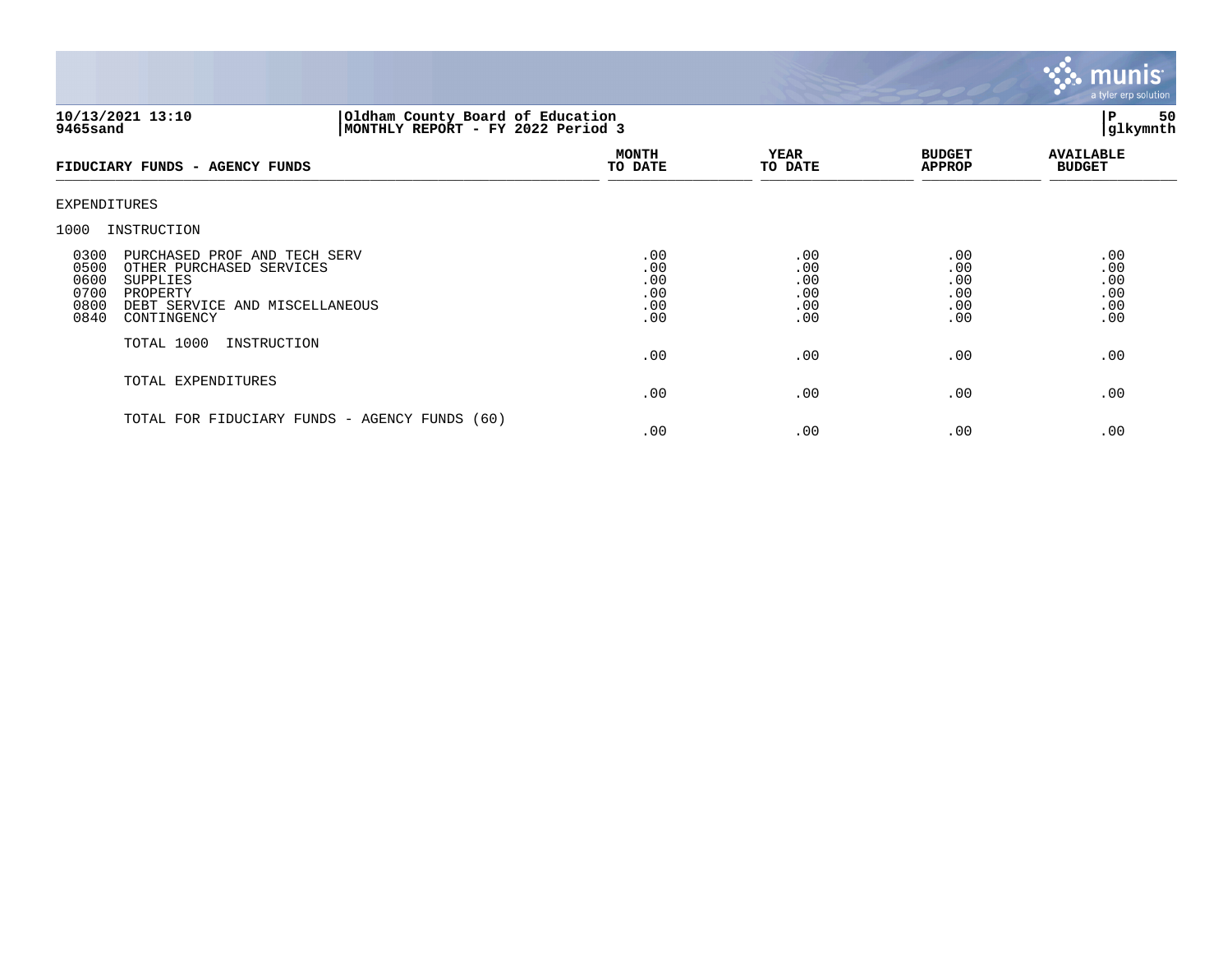|                                                                    |                                                                       |                         |                        |                                | ः munis<br>a tyler erp solution   |
|--------------------------------------------------------------------|-----------------------------------------------------------------------|-------------------------|------------------------|--------------------------------|-----------------------------------|
| 10/13/2021 13:10<br>9465sand                                       | Oldham County Board of Education<br>MONTHLY REPORT - FY 2022 Period 3 |                         |                        |                                |                                   |
| FIDUCIARY - PENS/INVST/PRIVATE                                     |                                                                       | <b>MONTH</b><br>TO DATE | <b>YEAR</b><br>TO DATE | <b>BUDGET</b><br><b>APPROP</b> | <b>AVAILABLE</b><br><b>BUDGET</b> |
| <b>REVENUES</b>                                                    |                                                                       |                         |                        |                                |                                   |
| 0999 BEGINNING BALANCE                                             |                                                                       |                         |                        |                                |                                   |
| TOTAL 0999 BEGINNING BALANCE                                       |                                                                       | 4,931.75                | 4,931.75               | .00                            | $-4,931.75$                       |
| RECEIPTS                                                           |                                                                       |                         |                        |                                |                                   |
| REVENUE FROM LOCAL SOURCES                                         |                                                                       |                         |                        |                                |                                   |
| EARNINGS ON INVESTMENTS                                            |                                                                       |                         |                        |                                |                                   |
| 1510 INTEREST ON INVESTMENTS<br>1530 NET INCREASE INVESTT FAIR VAL |                                                                       | .00<br>.00              | .00<br>.00             | .00<br>.00                     | .00<br>.00                        |
| TOTAL EARNINGS ON INVESTMENTS                                      |                                                                       | .00                     | .00                    | .00                            | .00                               |
| OTHER REVENUE FROM LOCAL SOURCES                                   |                                                                       |                         |                        |                                |                                   |
| 1920 CONTRIBUTIONS / DONATIONS                                     |                                                                       | .00                     | .00                    | .00                            | .00                               |
| TOTAL OTHER REVENUE FROM LOCAL SOURCES                             |                                                                       | .00                     | .00                    | .00                            | .00                               |
| TOTAL REVENUE FROM LOCAL SOURCES                                   |                                                                       | .00                     | .00                    | .00                            | .00                               |
| TOTAL RECEIPTS                                                     |                                                                       | .00                     | .00                    | .00                            | .00                               |
| TOTAL REVENUE                                                      |                                                                       | 4,931.75                | 4,931.75               | .00                            | $-4,931.75$                       |

and the contract of the contract of the contract of the contract of the contract of the contract of the contract of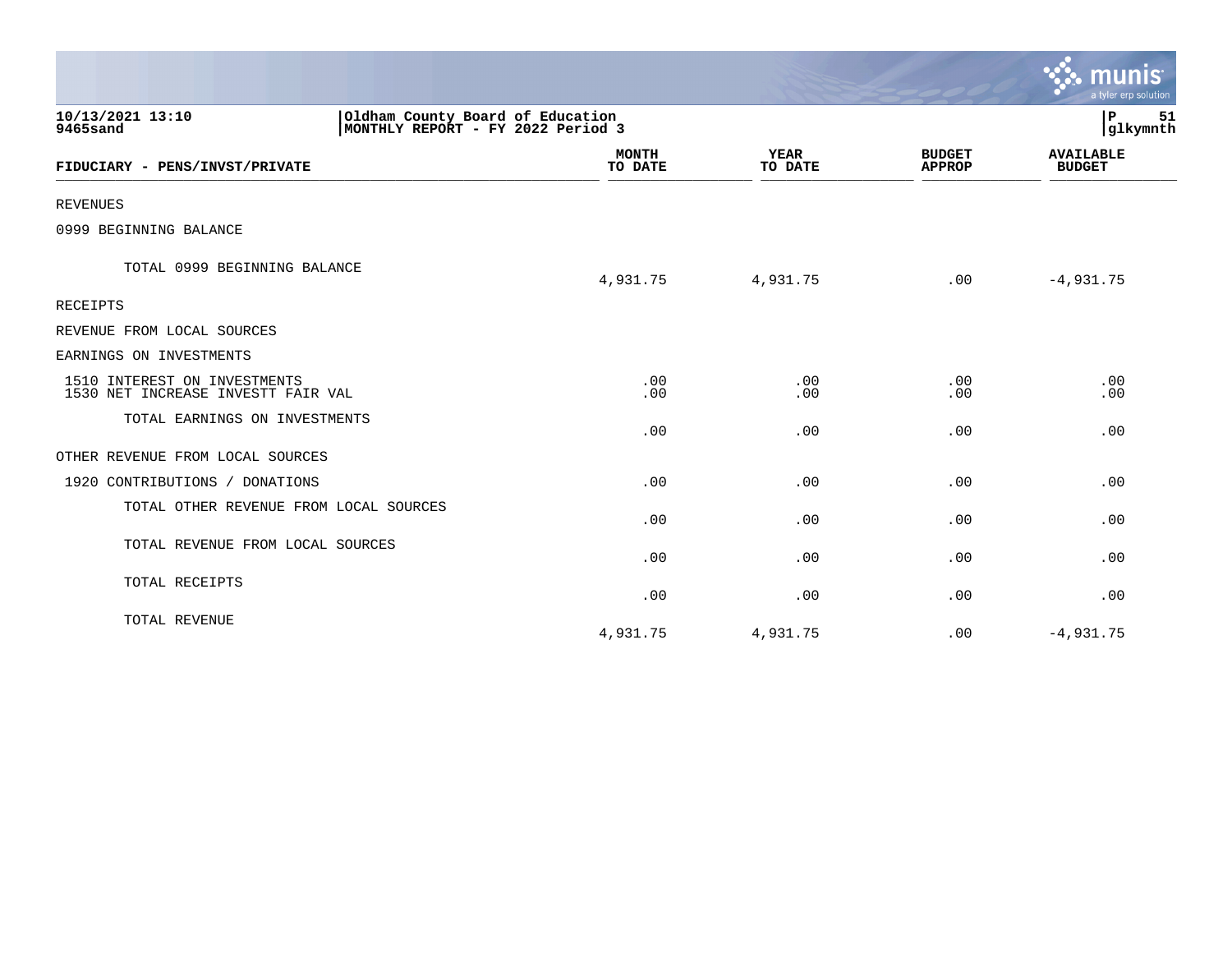

| 10/13/2021 13:10<br>Oldham County Board of Education<br>MONTHLY REPORT - FY 2022 Period 3<br>9465sand |                         |                        |                                | 52<br>P<br> glkymnth              |  |
|-------------------------------------------------------------------------------------------------------|-------------------------|------------------------|--------------------------------|-----------------------------------|--|
| FIDUCIARY - PENS/INVST/PRIVATE                                                                        | <b>MONTH</b><br>TO DATE | <b>YEAR</b><br>TO DATE | <b>BUDGET</b><br><b>APPROP</b> | <b>AVAILABLE</b><br><b>BUDGET</b> |  |
| <b>EXPENDITURES</b>                                                                                   |                         |                        |                                |                                   |  |
| BUSINESS SUPPORT SERVICES<br>2500                                                                     |                         |                        |                                |                                   |  |
| PURCHASED PROF AND TECH SERV<br>0300                                                                  | .00                     | .00                    | .00                            | .00                               |  |
| TOTAL 2500<br>BUSINESS SUPPORT SERVICES                                                               | .00                     | .00                    | .00                            | .00                               |  |
| 3300<br>COMMUNITY SERVICES                                                                            |                         |                        |                                |                                   |  |
| 0600<br><b>SUPPLIES</b>                                                                               | .00                     | .00                    | .00                            | .00                               |  |
| TOTAL 3300<br>COMMUNITY SERVICES                                                                      | .00                     | .00                    | .00                            | .00                               |  |
| TOTAL EXPENDITURES                                                                                    | .00                     | .00                    | .00                            | .00                               |  |
| TOTAL FOR FIDUCIARY - PENS/INVST/PRIVATE<br>(7000)                                                    | 4,931.75                | 4,931.75               | .00                            | $-4,931.75$                       |  |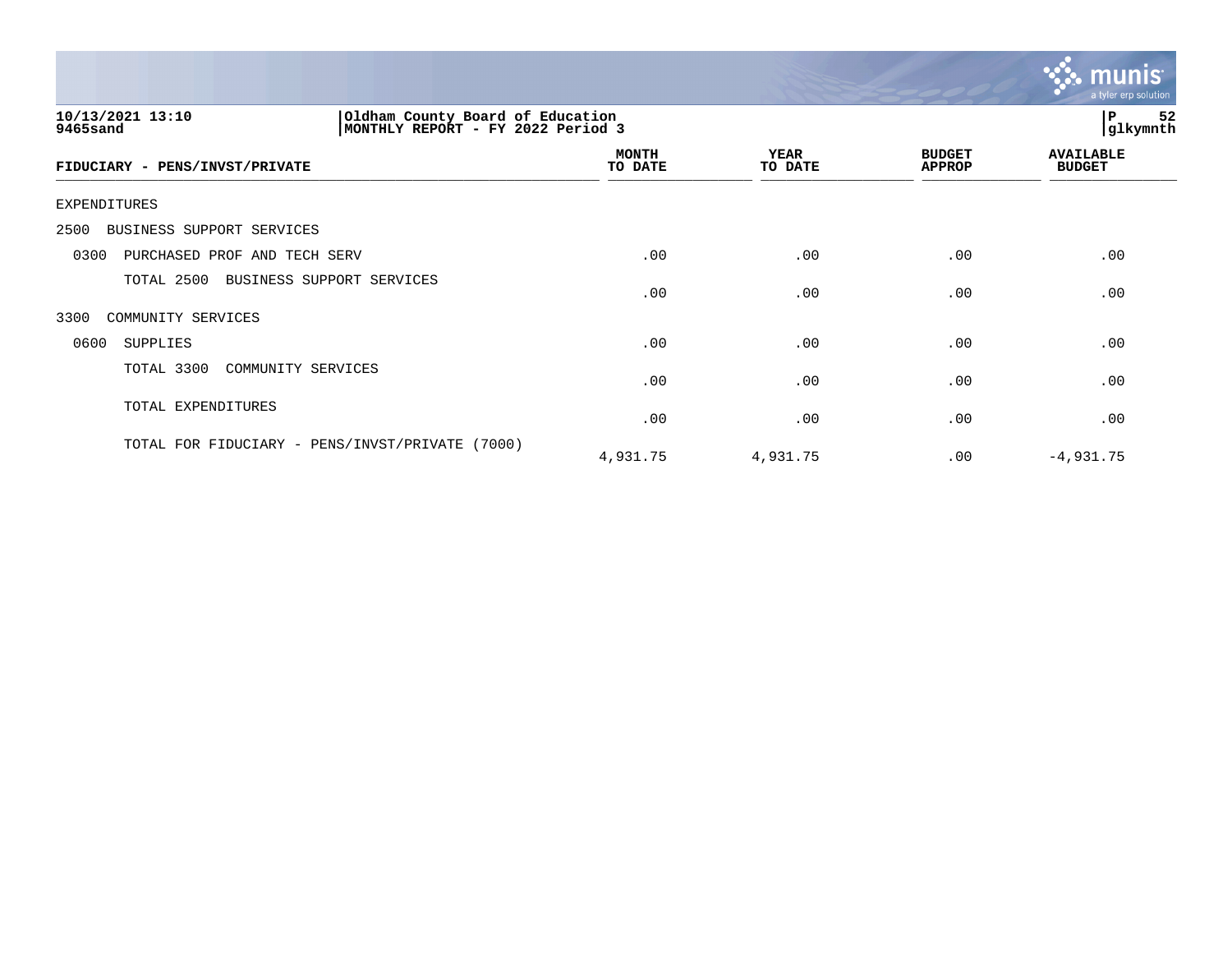|                                                                                                        |                         |                        |                                | <b>munis</b><br>a tyler erp solution |
|--------------------------------------------------------------------------------------------------------|-------------------------|------------------------|--------------------------------|--------------------------------------|
| Oldham County Board of Education<br> MONTHLY REPORT - FY 2022 Period 3<br>10/13/2021 13:10<br>9465sand |                         |                        |                                | 53<br>P<br>glkymnth                  |
| <b>GOVERNMENTAL CAPITAL ASSETS (8</b>                                                                  | <b>MONTH</b><br>TO DATE | <b>YEAR</b><br>TO DATE | <b>BUDGET</b><br><b>APPROP</b> | <b>AVAILABLE</b><br><b>BUDGET</b>    |
| <b>REVENUES</b>                                                                                        |                         |                        |                                |                                      |
| <b>RECEIPTS</b>                                                                                        |                         |                        |                                |                                      |
| OTHER RECEIPTS                                                                                         |                         |                        |                                |                                      |
| SALE OR COMP FOR LOSS OF ASSETS                                                                        |                         |                        |                                |                                      |
| 5311 SALE OF LAND & IMPROVEMENTS<br>5331 SALE OF BUILDINGS<br>5341 SALE OF EQUIPMENT ETC               | .00<br>.00<br>.00       | .00<br>.00<br>.00      | .00<br>.00<br>.00              | .00<br>.00<br>.00                    |
| TOTAL SALE OR COMP FOR LOSS OF ASSETS                                                                  | .00                     | .00                    | .00                            | .00                                  |
| TOTAL OTHER RECEIPTS                                                                                   | .00                     | .00                    | .00                            | .00                                  |
| TOTAL RECEIPTS                                                                                         | .00                     | .00                    | .00                            | .00                                  |
| TOTAL REVENUE                                                                                          | .00                     | .00                    | .00                            | .00                                  |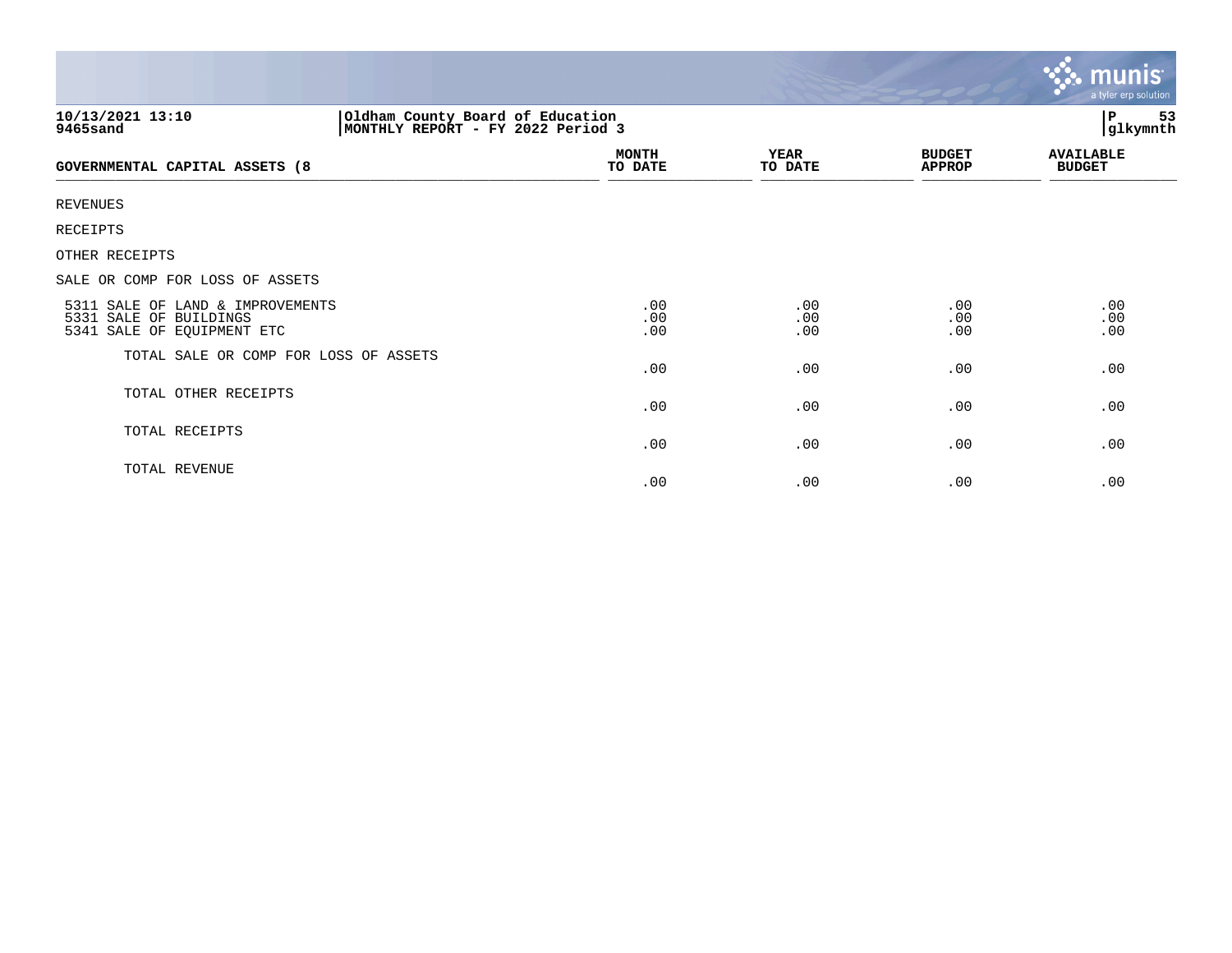|                                                                                                       |                         |                        |                                | a tyler erp solution              |
|-------------------------------------------------------------------------------------------------------|-------------------------|------------------------|--------------------------------|-----------------------------------|
| 10/13/2021 13:10<br>Oldham County Board of Education<br>MONTHLY REPORT - FY 2022 Period 3<br>9465sand |                         |                        |                                | P<br>54<br> glkymnth              |
| GOVERNMENTAL CAPITAL ASSETS (8                                                                        | <b>MONTH</b><br>TO DATE | <b>YEAR</b><br>TO DATE | <b>BUDGET</b><br><b>APPROP</b> | <b>AVAILABLE</b><br><b>BUDGET</b> |
| <b>EXPENDITURES</b>                                                                                   |                         |                        |                                |                                   |
| INSTRUCTION<br>1000                                                                                   |                         |                        |                                |                                   |
| 0700<br>PROPERTY                                                                                      | .00                     | 518,292.43             | .00                            | $-518, 292.43$                    |
| TOTAL 1000<br>INSTRUCTION                                                                             | .00                     | 518,292.43             | .00                            | $-518, 292.43$                    |
| 2100<br>STUDENT SUPPORT SERVICES                                                                      |                         |                        |                                |                                   |
| 0700<br>PROPERTY                                                                                      | .00                     | .00                    | .00                            | .00                               |
| TOTAL 2100<br>STUDENT SUPPORT SERVICES                                                                | .00                     | .00                    | .00                            | .00                               |
| 2200<br>INSTRUCTIONAL STAFF SUPP SERV                                                                 |                         |                        |                                |                                   |
| 0700<br>PROPERTY                                                                                      | .00                     | 41.66                  | .00                            | $-41.66$                          |
| INSTRUCTIONAL STAFF SUPP SERV<br>TOTAL 2200                                                           | .00                     | 41.66                  | .00                            | $-41.66$                          |
| 2300<br>DISTRICT ADMIN SUPPORT                                                                        |                         |                        |                                |                                   |
| 0700<br>PROPERTY                                                                                      | .00                     | 6,391.07               | .00                            | $-6, 391.07$                      |
| TOTAL 2300 DISTRICT ADMIN SUPPORT                                                                     | .00                     | 6,391.07               | .00                            | $-6, 391.07$                      |
| 2400<br>SCHOOL ADMIN SUPPORT                                                                          |                         |                        |                                |                                   |
| 0700<br>PROPERTY                                                                                      | .00                     | 18.25                  | .00                            | $-18.25$                          |
| TOTAL 2400<br>SCHOOL ADMIN SUPPORT                                                                    | .00                     | 18.25                  | .00                            | $-18.25$                          |
| 2500<br>BUSINESS SUPPORT SERVICES                                                                     |                         |                        |                                |                                   |
| 0700 PROPERTY                                                                                         | .00                     | 7.09                   | .00                            | $-7.09$                           |
| TOTAL 2500<br>BUSINESS SUPPORT SERVICES                                                               | .00                     | 7.09                   | .00                            | $-7.09$                           |
| PLANT OPERATIONS AND MAINTENANCE<br>2600                                                              |                         |                        |                                |                                   |
| 0700 PROPERTY                                                                                         | .00                     | 217, 477.29            | .00                            | $-217, 477.29$                    |
| TOTAL 2600 PLANT OPERATIONS AND MAINTENANCE                                                           | .00                     | 217,477.29             | .00                            | $-217,477.29$                     |
| 2700 STUDENT TRANSPORTATION                                                                           |                         |                        |                                |                                   |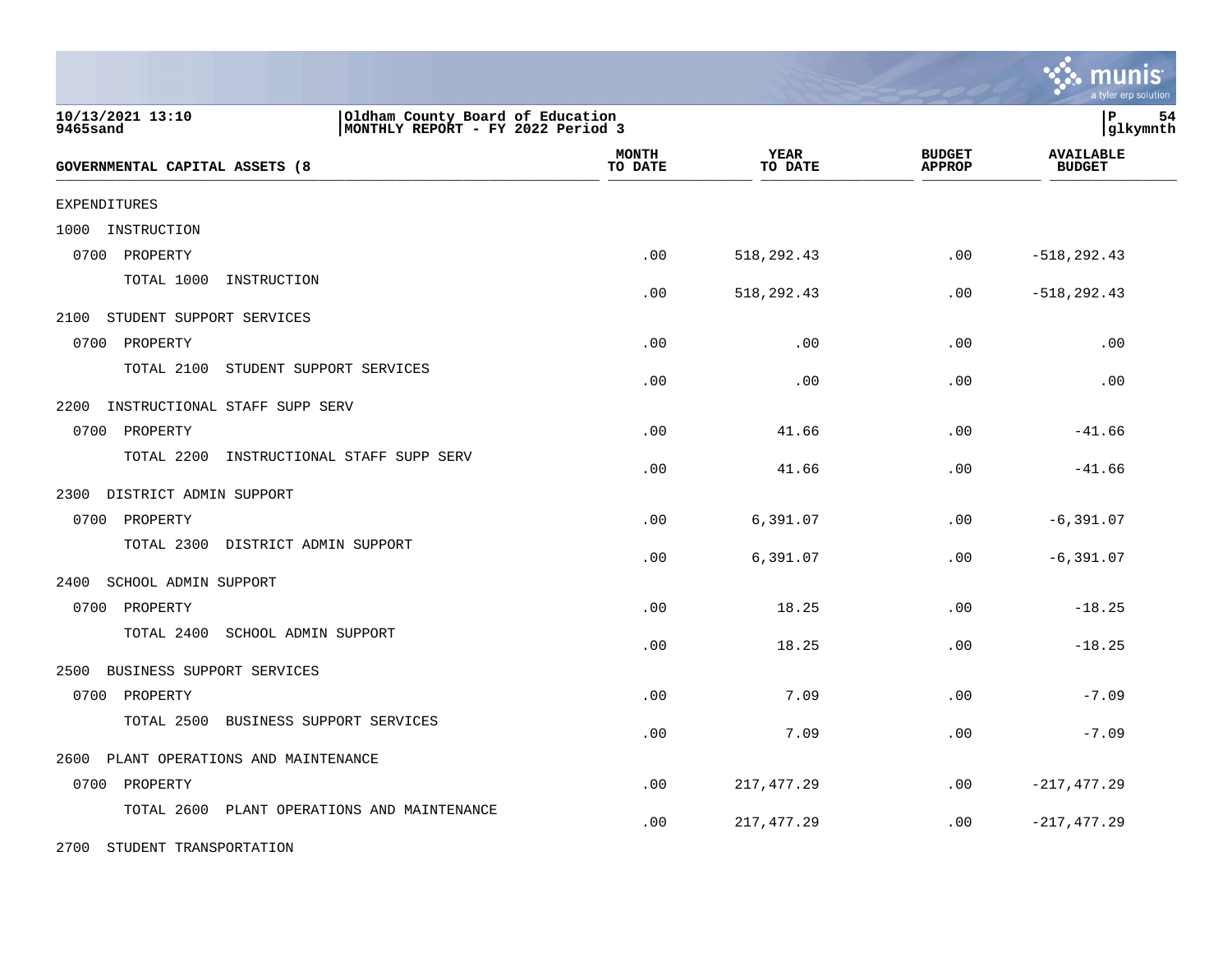

| 10/13/2021 13:10<br>9465sand   | Oldham County Board of Education<br>MONTHLY REPORT - FY 2022 Period 3 |                         | 55<br>l P<br> glkymnth |                                |                                   |  |
|--------------------------------|-----------------------------------------------------------------------|-------------------------|------------------------|--------------------------------|-----------------------------------|--|
| GOVERNMENTAL CAPITAL ASSETS (8 |                                                                       | <b>MONTH</b><br>TO DATE | <b>YEAR</b><br>TO DATE | <b>BUDGET</b><br><b>APPROP</b> | <b>AVAILABLE</b><br><b>BUDGET</b> |  |
| 0700<br>PROPERTY               |                                                                       | .00                     | 87,715.82              | .00                            | $-87,715.82$                      |  |
| TOTAL 2700                     | STUDENT TRANSPORTATION                                                | .00                     | 87,715.82              | .00                            | $-87,715.82$                      |  |
| 3300<br>COMMUNITY SERVICES     |                                                                       |                         |                        |                                |                                   |  |
| 0700<br>PROPERTY               |                                                                       | .00                     | .00                    | .00                            | .00                               |  |
| TOTAL 3300                     | COMMUNITY SERVICES                                                    | .00                     | .00                    | .00                            | .00                               |  |
| TOTAL EXPENDITURES             |                                                                       | .00                     | 829,943.61             | .00                            | $-829, 943.61$                    |  |
|                                | TOTAL FOR GOVERNMENTAL CAPITAL ASSETS (8)                             | .00                     | $-829,943.61$          | .00                            | 829,943.61                        |  |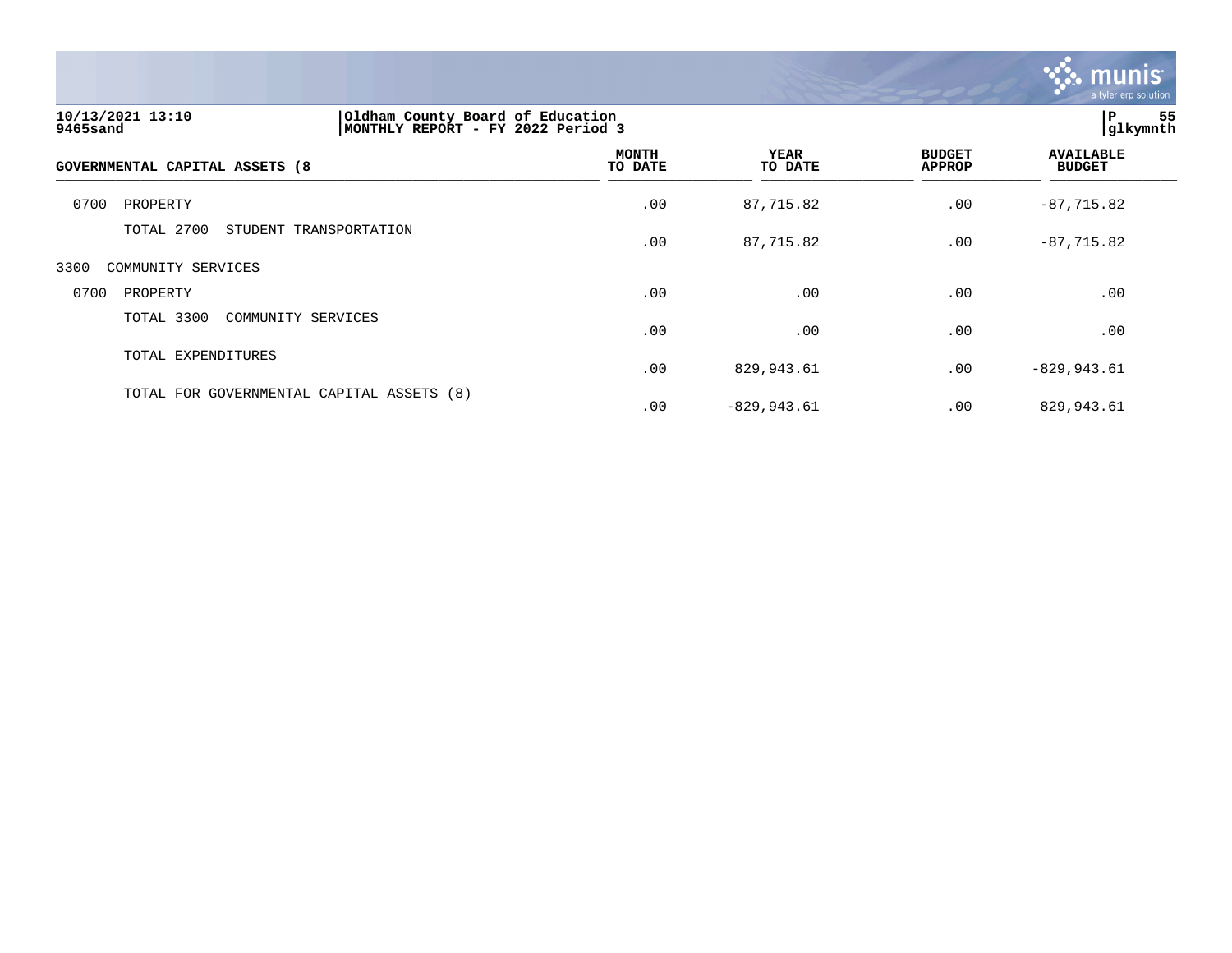|                                        |                                                                       |                        |                                | $\sim$ munis<br>a tyler erp solution |  |  |
|----------------------------------------|-----------------------------------------------------------------------|------------------------|--------------------------------|--------------------------------------|--|--|
| 10/13/2021 13:10<br>9465sand           | Oldham County Board of Education<br>MONTHLY REPORT - FY 2022 Period 3 |                        |                                | 56<br>P<br>glkymnth                  |  |  |
| FOOD SERVICE CAPITAL ASSETS (8         | <b>MONTH</b><br>TO DATE                                               | <b>YEAR</b><br>TO DATE | <b>BUDGET</b><br><b>APPROP</b> | <b>AVAILABLE</b><br><b>BUDGET</b>    |  |  |
| <b>REVENUES</b>                        |                                                                       |                        |                                |                                      |  |  |
| RECEIPTS                               |                                                                       |                        |                                |                                      |  |  |
| REVENUE FROM LOCAL SOURCES             |                                                                       |                        |                                |                                      |  |  |
| OTHER REVENUE FROM LOCAL SOURCES       |                                                                       |                        |                                |                                      |  |  |
| 1930 GAIN/LOSS SALE ASSET FOOD SERV    | .00                                                                   | .00                    | .00                            | .00                                  |  |  |
| TOTAL OTHER REVENUE FROM LOCAL SOURCES | .00                                                                   | .00                    | .00                            | .00                                  |  |  |
| TOTAL REVENUE FROM LOCAL SOURCES       | .00                                                                   | .00                    | .00                            | .00                                  |  |  |
| TOTAL RECEIPTS                         | .00                                                                   | .00                    | .00                            | .00                                  |  |  |
| TOTAL REVENUE                          | .00                                                                   | .00                    | .00                            | .00                                  |  |  |

 $\sim$   $\sim$   $\sim$   $\sim$   $\sim$   $\sim$   $\sim$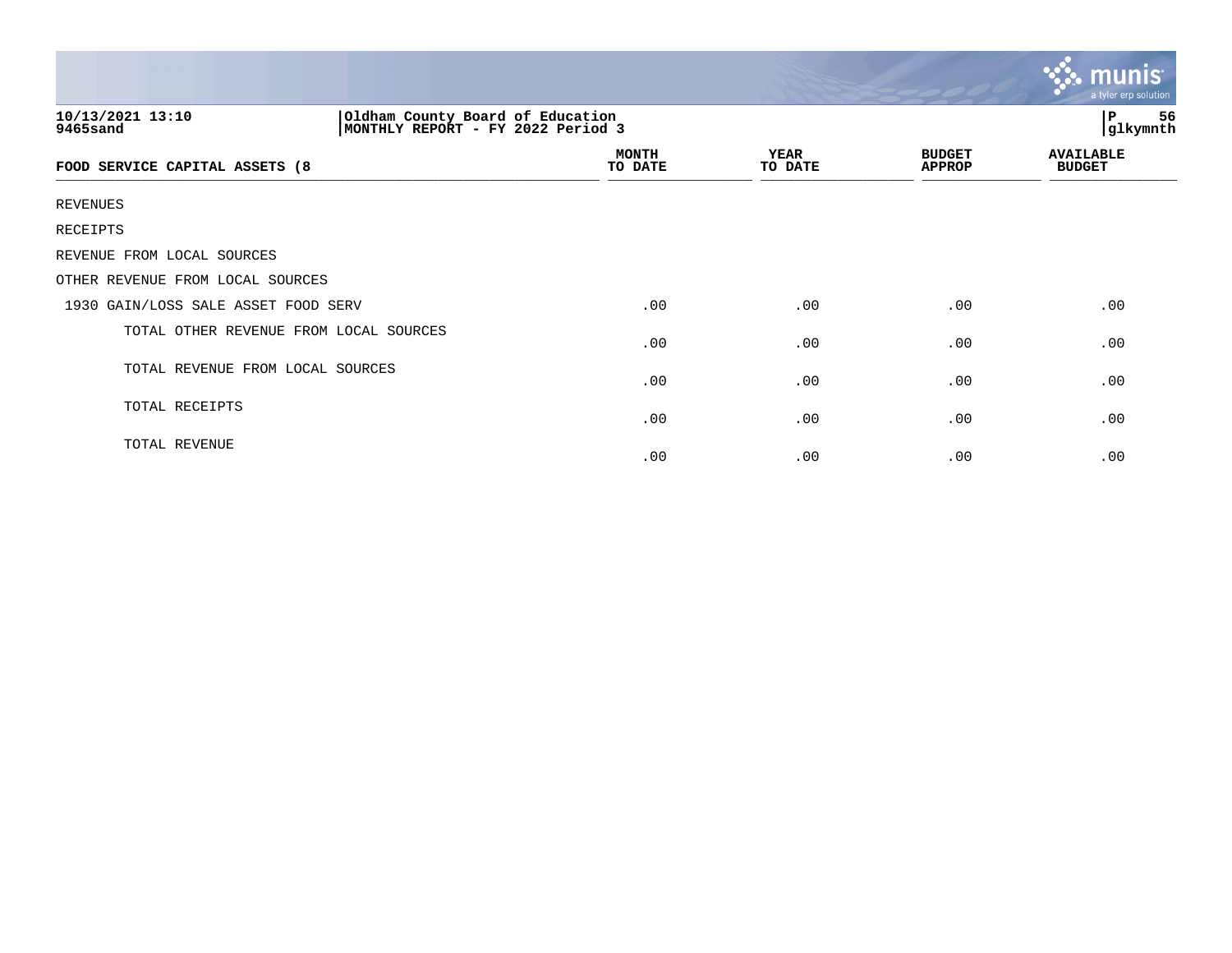|                                |                                                                       |                         |                        |                                | a tyler erp solution              |
|--------------------------------|-----------------------------------------------------------------------|-------------------------|------------------------|--------------------------------|-----------------------------------|
| 10/13/2021 13:10<br>9465sand   | Oldham County Board of Education<br>MONTHLY REPORT - FY 2022 Period 3 |                         |                        |                                | 57<br> glkymnth                   |
| FOOD SERVICE CAPITAL ASSETS (8 |                                                                       | <b>MONTH</b><br>TO DATE | <b>YEAR</b><br>TO DATE | <b>BUDGET</b><br><b>APPROP</b> | <b>AVAILABLE</b><br><b>BUDGET</b> |

### EXPENDITURES

## 3100 FOOD SERVICE OPERATION

|      | JIVV IVVD DINYIVI VIINIIIVN                |     |              |          |              |
|------|--------------------------------------------|-----|--------------|----------|--------------|
| 0700 | PROPERTY                                   | .00 | 15,392.97    | $.00 \,$ | $-15,392.97$ |
|      | TOTAL 3100 FOOD SERVICE OPERATION          | .00 | 15,392.97    | $.00 \,$ | $-15,392.97$ |
|      | TOTAL EXPENDITURES                         | .00 | 15,392.97    | $.00 \,$ | $-15,392.97$ |
|      | TOTAL FOR FOOD SERVICE CAPITAL ASSETS (81) | .00 | $-15,392.97$ | .00      | 15,392.97    |